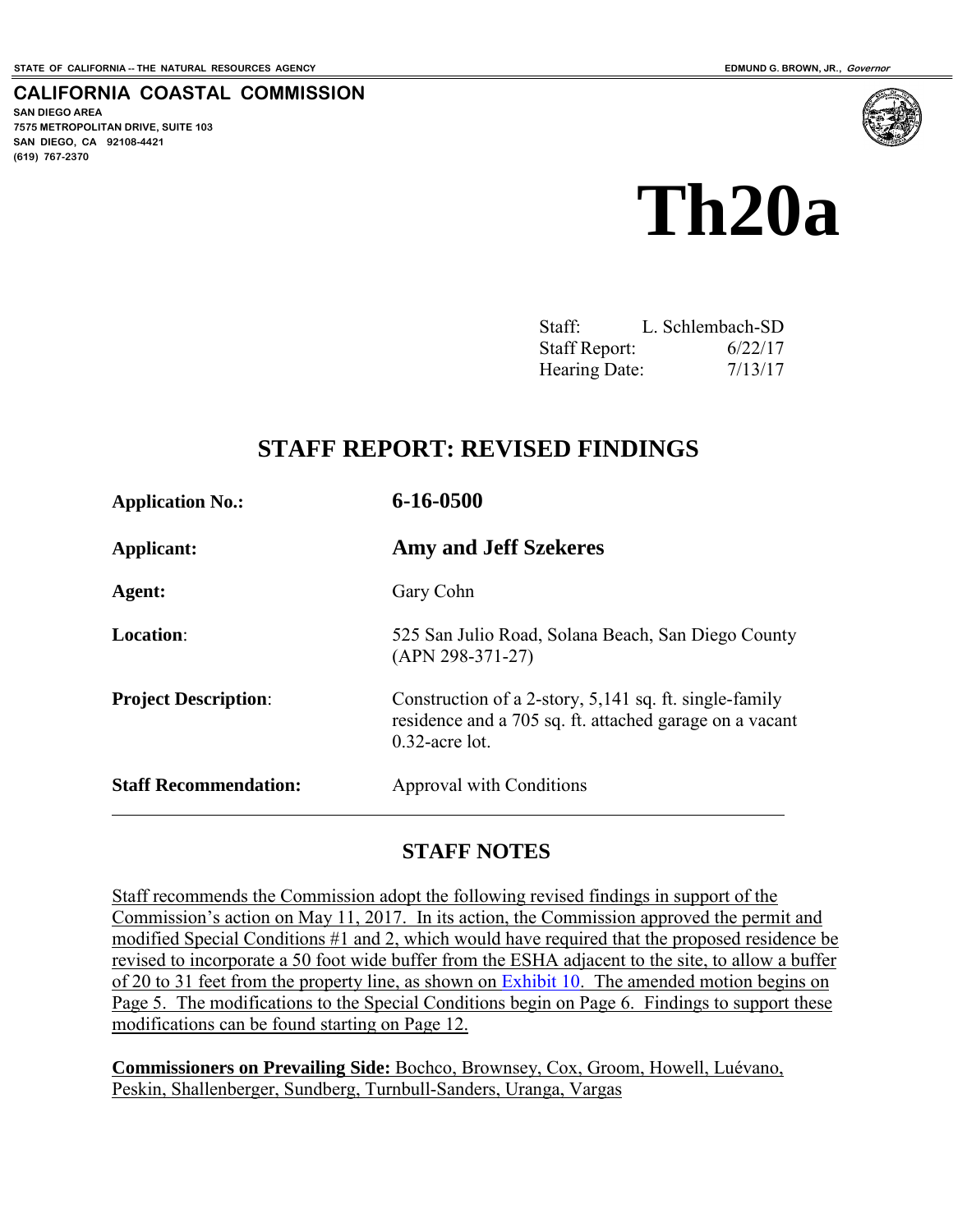# **SUMMARY OF STAFF RECOMMENDATION SUMMARY OF COMMISSION ACTION**

Staff is recommending approval of the proposed residence, with revisions to accommodate a revised development envelope that incorporates a 50-foot wide buffer to protect the environmentally sensitive habitat area that occurs adjacent to the subject site.

The primary Coastal Act issues raised by this project relate to the protection of the biological resources adjacent to the subject site. Though no environmentally sensitive plant or animal species occur within the subject site, southern maritime chaparral habitat, which the Commission's ecologist has determined is an Environmentally Sensitive Habitat Area (ESHA), is located immediately adjacent to the southwestern and southeastern property lines [\(Exhibit 3\).](https://documents.coastal.ca.gov/reports/2017/7/Th20a/Th20a-7-2017-exhibits.pdf)  The applicant is proposing a  $20 - 31$  ft. buffer from the ESHA consisting of native landscaping. As required by the City of Solana Beach's Fire Department, the applicant is proposing a 30 ft. wide brush management zone that includes hardscaping, turf, a retention basin, and non-native landscaping in the area between the proposed ESHA buffer and the proposed residence (Exhibit [3\).](https://documents.coastal.ca.gov/reports/2017/7/Th20a/Th20a-7-2017-exhibits.pdf) 

In October 2015, Commission staff provided staff at the City of Solana Beach comments identifying the proposed project's inconsistencies with the City's LUP policies [\(Exhibit 11\).](https://documents.coastal.ca.gov/reports/2017/7/Th20a/Th20a-7-2017-exhibits.pdf) Specifically, a portion of the subject site itself is identified as ESHA in the City's certified LUP maps, which requires a LUP amendment if any adjustments are necessary; the project does not provide a 100 to 50-foot wide buffer from ESHA that contains only native habitat; and the development does not protect all of the areas that should have been protected in an open space deed restriction required by the Commission at the time the subdivision was approved. Commission staff asked the City to identify and evaluate a buildable area on the site that would allow for construction of a home consistent with these LUP requirements.

However, the proposed project was not revised to conform to the habitat protection policies of the Coastal Act or the certified LUP. The Commission's staff ecologist and the California Department of Fish and Wildlife (CDFW) have reviewed the project and determined that a 20 – 31 ft. ESHA buffer will not adequately protect the adjacent ESHA, and a 50-foot wide buffer is required. However, the City of Solana Beach does not have a certified Local Coastal Program, and as such, the standard of review for this project is the Coastal Act. Section 30240 of the Coastal Act is clear that development adjacent to ESHA must be sited and designed to be compatible with the adjacent habitat and to prevent impacts that would significantly degrade the habitat. In the case of the proposed project, it is the last remaining vacant lot located on the ridgetop and the proposed ESHA buffer is no closer to the habitat than the neighboring residences. Maintaining the existing pattern of development on this one site is not expected to significantly disrupt the adjacent habitat, or set a precedent allowing impacts to ESHA elsewhere in the subdivision. Further, under the previously approved subdivision permit, a residence and swimming pool could be constructed closer to the existing ESHA than the proposed project; the proposed project is less impactful than the previously approved development. Given the pattern of surrounding development and the permit history in this particular case, a reduced ESHA buffer is consistent with the Coastal Act's resource protection policies. However, Iin order to preserve the habitat values of the ESHA, it is important that no development other than the restoration and maintenance of native plants be permitted in the ESHA buffer. Therefore,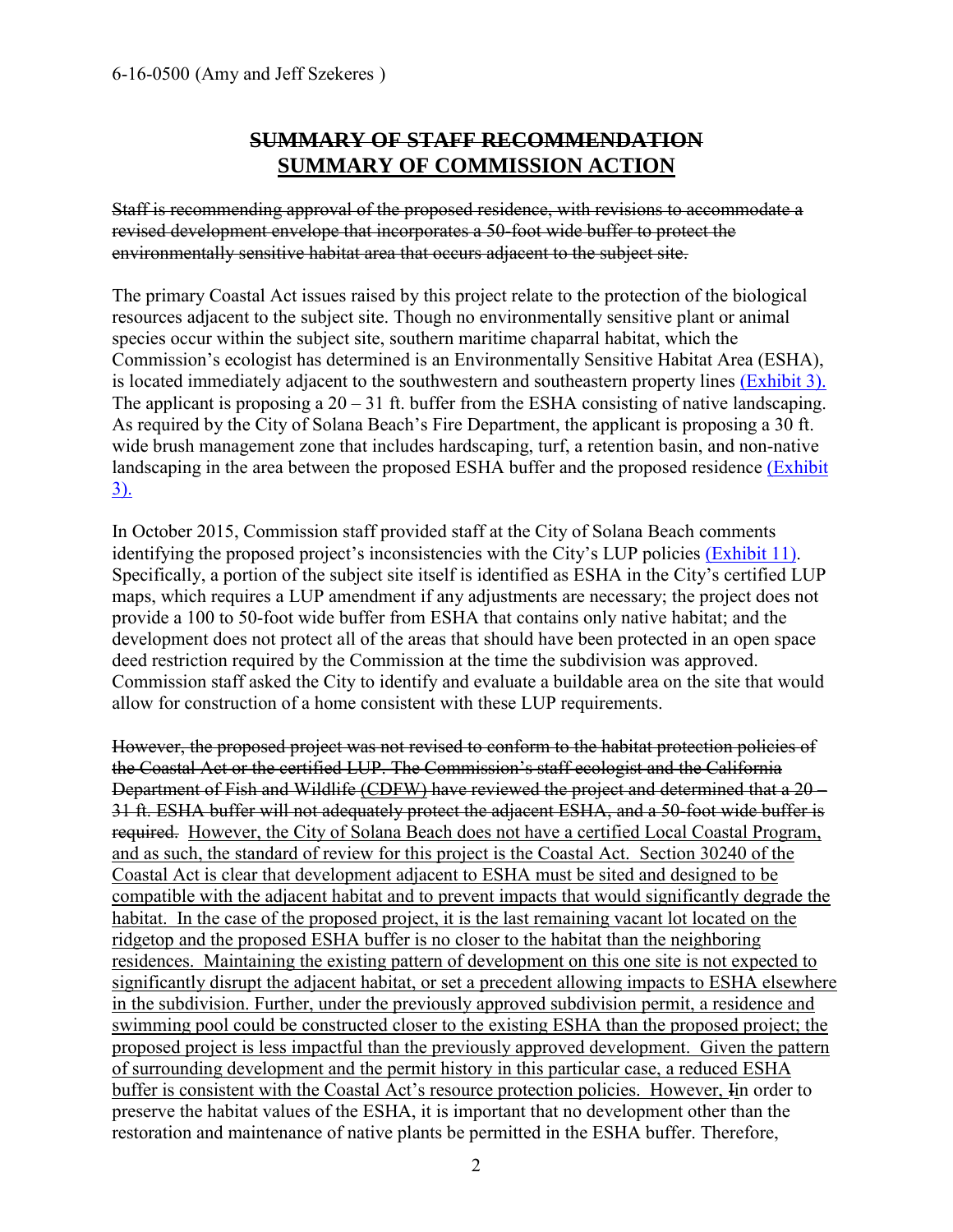**Special Condition 1** establishes a development envelope that incorporates an ESHA buffer, which is a minimum of at least 20 feet in width, consistent with the buffer shown on Exhibit 10, 50 ft. wide buffer from the delineated ESHA on the southwestern property line, in which no development, including brush management and water quality BMPs, is permitted as shown on Exhibit #10. Outside of this buffer area, all development, including the required 30 foot brush management zone and construction of the residence, can occur.

There is sufficient area on the subject site to construct a reasonably sized residence and accommodate the required minimum ESHA buffer. An alternatives analysis submitted by the applicant estimated that an approximately 1,905 sq. ft. home including a 1-car garage could be constructed on this site by moving the proposed home approximately 30-19 feet further from the ESHA. However, there are other alternatives available that would allow the applicant to build a larger structure on the site, including reducing the front and side yard setbacks and building a taller home. Both the certified LUP and the HOA restrictions for the site contain specific provisions allowing such accommodations where necessary to avoid environmental impacts.

As conditioned, the 30-foot wide brush management zone required by the City would also be accommodated. Although a 30-foot wide zone is fairly narrow for a residence on top of a slope containing native vegetation, and is less than the 100-feet required for new development in the City's LUP, the Fire Department determined that a 30 ft. fire break would be sufficiently protective of the proposed development, provided the applicant incorporates fire resistive construction methods that meet all wildland/urban interface standards to the satisfaction of the Fire Department. Therefore, staff recommends **Special Condition 2**, which requires the use of these alternative methods as well as prohibiting vegetation removal or thinning outside of the fire break, and the submittal of a final landscape plan which utilizes only native, southern maritime chaparral species within the 50 ft-required ESHA buffer. The condition does not require any revegetation or new planting in the buffer, but permits restoration activities consistent with the adjacent ESHA.

To avoid any adverse impacts to water quality, **Special Condition 3** requires implementation of a suite of water quality best management practices during and post-construction.

**Special Condition 4** requires that the ESHA buffer is placed into an open space restriction to prevent future development in the buffer area, and **Special Condition 6** requires the permit to be recorded as a restriction against the deed of the site, which will ensure that future owners are aware of the permit conditions and restrictions.

Given the proximity of the site to ESHA, staff also recommends **Special Condition 5**, which requires a pre-construction survey for active bird nests prior to the commencement of construction activities to avoid any potential, adverse impacts to sensitive species. As conditioned, no significant impacts to coastal resources are anticipated.

Due to Permit Streamlining Act requirements, the Commission must act on this application at the May 2017 hearing, unless a 90-day extension is granted by the applicant.

Commission staff recommends **approval** of coastal development permit application 6-16-0500 as conditioned.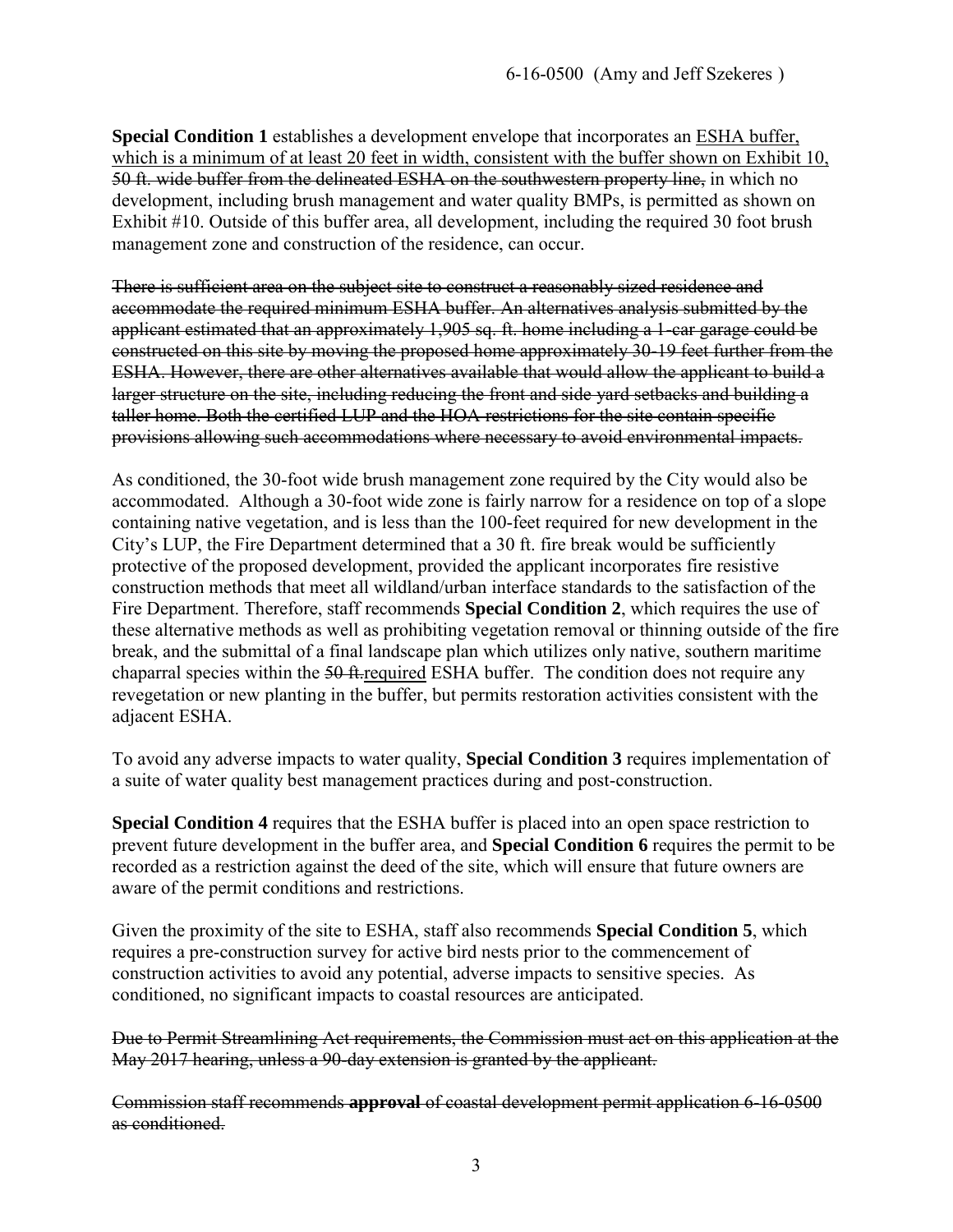# **TABLE OF CONTENTS**

| $A_{\cdot}$  |  |
|--------------|--|
| <b>B</b> .   |  |
| C.           |  |
| D.           |  |
| Е.           |  |
| $\mathbf{F}$ |  |
| G.           |  |
| Η.           |  |

# **APPENDICES**

Appendix A – [Substantive File Documents](#page-39-0)

# **[EXHIBITS](https://documents.coastal.ca.gov/reports/2017/7/Th20a/Th20a-7-2017-exhibits.pdf)**

Exhibit  $1 -$ Project Location

- Exhibit 2 [Aerial Photo](https://documents.coastal.ca.gov/reports/2017/7/Th20a/Th20a-7-2017-exhibits.pdf)
- [Exhibit 3 –](https://documents.coastal.ca.gov/reports/2017/7/Th20a/Th20a-7-2017-exhibits.pdf) Site Plan
- Exhibit 4 [Open Space Deed Restriction as Required by CDP# 6-88-514](https://documents.coastal.ca.gov/reports/2017/7/Th20a/Th20a-7-2017-exhibits.pdf)
- Exhibit 5 [Recorded Open Space Deed Restriction](https://documents.coastal.ca.gov/reports/2017/7/Th20a/Th20a-7-2017-exhibits.pdf)
- Exhibit 6 [Alternative Design](https://documents.coastal.ca.gov/reports/2017/7/Th20a/Th20a-7-2017-exhibits.pdf)

Exhibit 7 – [Comments from California Department of Fish and Wildlife](https://documents.coastal.ca.gov/reports/2017/7/Th20a/Th20a-7-2017-exhibits.pdf) 

- Exhibit 8 [Exhibit 3-9 Environmentally Sensitive Habitat Map](https://documents.coastal.ca.gov/reports/2017/7/Th20a/Th20a-7-2017-exhibits.pdf)
- Exhibit 9 [Biology Memo](https://documents.coastal.ca.gov/reports/2017/7/Th20a/Th20a-7-2017-exhibits.pdf)

Exhibit 10 – [Recommended Open Space Restriction](https://documents.coastal.ca.gov/reports/2017/7/Th20a/Th20a-7-2017-exhibits.pdf) 

- [Exhibit 11 –Commission Staff Comment Letter](https://documents.coastal.ca.gov/reports/2017/7/Th20a/Th20a-7-2017-exhibits.pdf)
- Exhibit 12 [Comments from City of Solana Beach](https://documents.coastal.ca.gov/reports/2017/7/Th20a/Th20a-7-2017-exhibits.pdf)
- Exhibit 13 [Comments from HOA](https://documents.coastal.ca.gov/reports/2017/7/Th20a/Th20a-7-2017-exhibits.pdf)

Exhibit 14 – [Correspondence between Commission Staff and Applicant](https://documents.coastal.ca.gov/reports/2017/7/Th20a/Th20a-7-2017-exhibits.pdf) 

Exhibit 15 – [Applicant Response Letter to Staff Report](https://documents.coastal.ca.gov/reports/2017/7/Th20a/Th20a-7-2017-exhibits.pdf)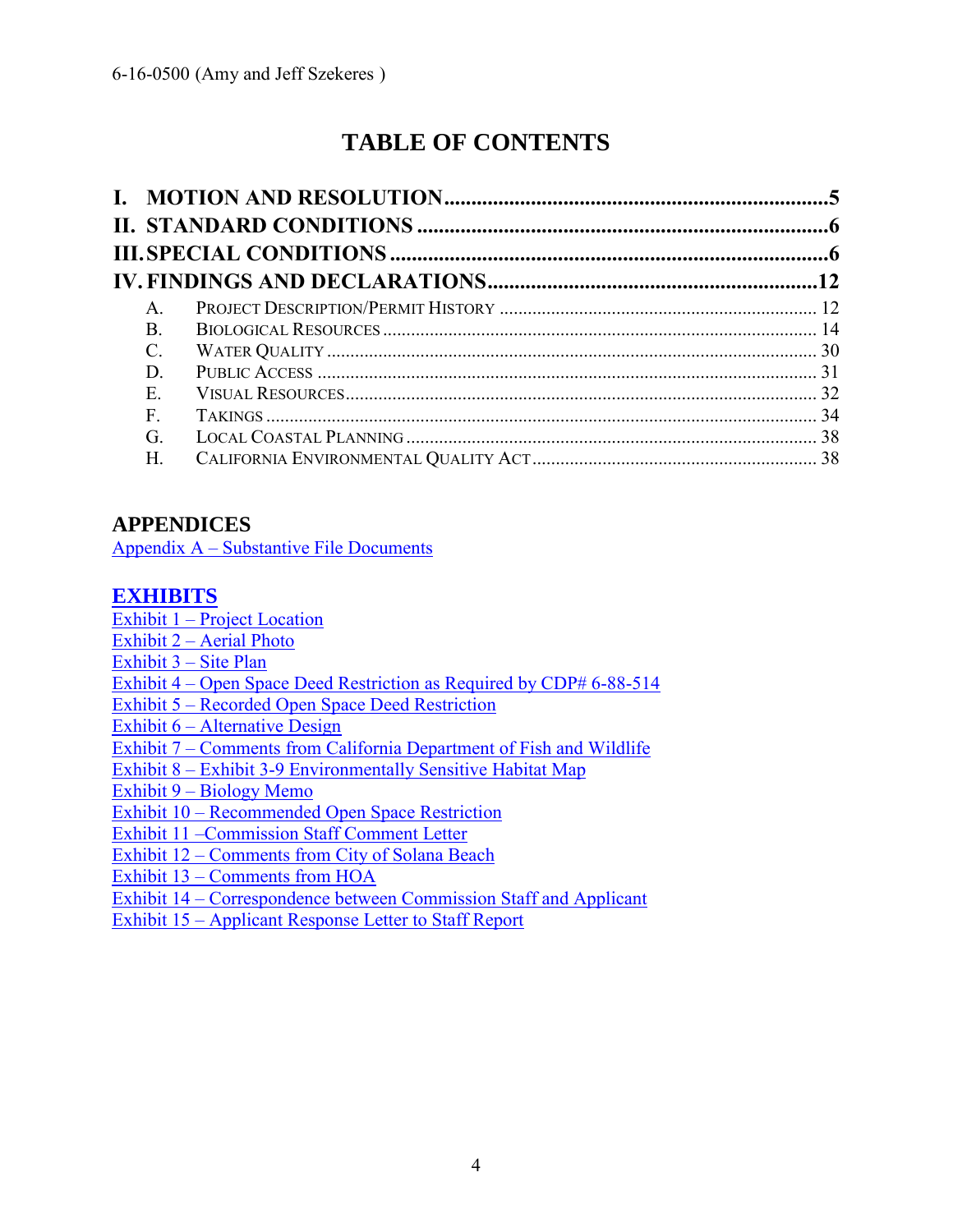# <span id="page-4-0"></span>**I. MOTION AND RESOLUTION**

## **Motion:**

*I move that the Commission adopt the revised findings in support of the Commission's action on May 11, 2017, concerning approval of Coastal Development Permit No. 6-16- 0500.*

Staff recommends a **YES** vote on the foregoing motion. Passage of this motion will result in adoption of revised findings as set forth in this staff report. The motion requires a majority vote of the members from the prevailing side present at the revised findings hearing, with at least three of the prevailing members voting. Only those Commissioners on the prevailing side of the Commission's action are eligible to vote on the revised findings. The Commissioners eligible to vote are:

Commissioners Bochco, Brownsey, Cox, Groom, Howell, Luévano, Peskin, Shallenberger, Sundberg, Turnbull-Sanders, Uranga, and Vargas

#### **Resolution:**

*The Commission hereby adopts the findings set forth below for Coastal Development Permit 6-16-0500 on the grounds that the findings support the Commission's decision on May 11, 2017, and accurately reflect the reasons for it.* 

#### **Motion:**

*I move that the Commission approve Coastal Development Permit Application No. 6-16- 0500 subject to the conditions set forth in the staff recommendation.* 

Staff recommends a **YES** vote on the foregoing motion. Passage of this motion will result in conditional approval of the permit and adoption of the following resolution and findings. The motion passes only by affirmative vote of a majority of the Commissioners present.

#### **Resolution:**

*The Commission hereby approves coastal development permit 6-16-0500 and adopts the findings set forth below on grounds that the development as conditioned will be in conformity with the policies of Chapter 3 of the Coastal Act and will not prejudice the ability of the local government having jurisdiction over the area to prepare a Local Coastal Program conforming to the provisions of Chapter 3. Approval of the permit complies with the California Environmental Quality Act because either 1) feasible mitigation measures and/or alternatives have been incorporated to substantially lessen any significant adverse effects of the development on the environment, or 2) there are no further feasible mitigation measures or alternatives that would substantially lessen any significant adverse impacts of the development on the environment.*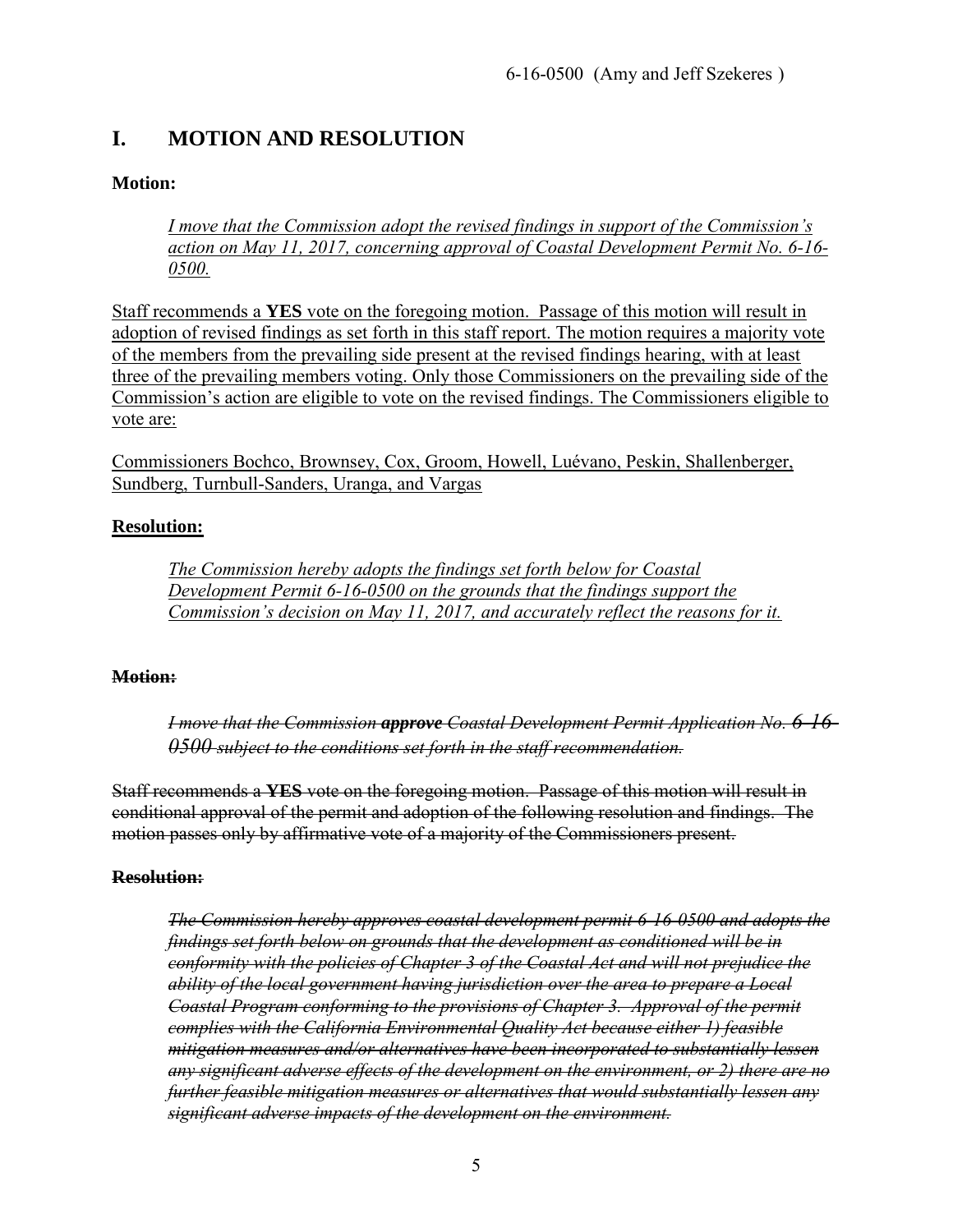# <span id="page-5-0"></span>**II. STANDARD CONDITIONS**

This permit is granted subject to the following standard conditions:

- 1. **Notice of Receipt and Acknowledgment**. The permit is not valid and development shall not commence until a copy of the permit, signed by the permittee or authorized agent, acknowledging receipt of the permit and acceptance of the terms and conditions, is returned to the Commission office.
- 2. **Expiration.** If development has not commenced, the permit will expire two years from the date on which the Commission voted on the application. Development shall be pursued in a diligent manner and completed in a reasonable period of time. Application for extension of the permit must be made prior to the expiration date.
- 3. **Interpretation.** Any questions of intent of interpretation of any condition will be resolved by the Executive Director or the Commission.
- 4. **Assignment.** The permit may be assigned to any qualified person, provided assignee files with the Commission an affidavit accepting all terms and conditions of the permit.
- 5. **Terms and Conditions Run with the Land.** These terms and conditions shall be perpetual, and it is the intention of the Commission and the permittee to bind all future owners and possessors of the subject property to the terms and conditions.

# <span id="page-5-1"></span>**III. SPECIAL CONDITIONS**

This permit is granted subject to the following special conditions:

1. **Revised Final Plans. PRIOR TO THE ISSUANCE OF THIS COASTAL** 

**DEVELOPMENT PERMIT,** the applicant shall submit for review and written approval by the Executive Director, the following revised final plans, modified as required below. Said plans shall be stamped approved by the City of Solana Beach and the Fire Department and be in substantial conformance with the plans submitted by the applicant, date stamped as received on May 26, 2016, except they shall be revised to reflect the following:

- (a) A  $50$  ft. wide buffer, no less than 20 ft. wide, from the delineated ESHA on the southwestern property line shall be established. Within this buffer, no development shall be permitted except for restoration and maintenance of native plants.
- (b) Water quality BMPs, including but not limited to bioretention/detention basins shall be located outside the 50-ft widerequired ESHA buffer.
- (c) A minimum 30 ft. wide brush management zone located on the property inland (northeast) of the ESHA buffer.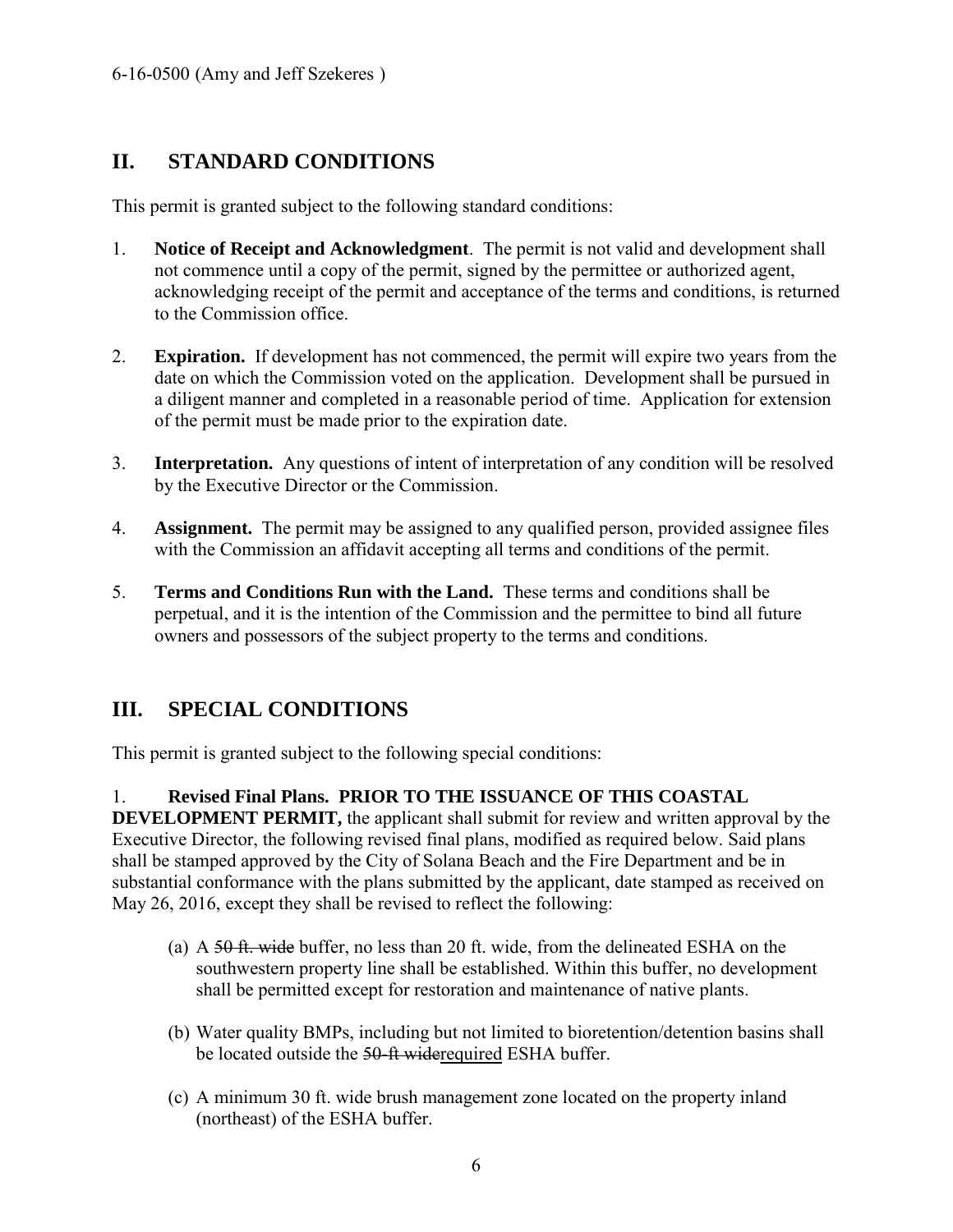The permittee shall undertake development in conformance with the approved final plans unless the Commission amends this permit or the Executive Director determines that no amendment is legally required for any proposed minor deviations.

2. **Landscaping and Fuel Modification Plans. PRIOR TO THE ISSUANCE OF THIS COASTAL DEVELOPMENT PERMIT,** the applicant shall submit, in a form and content acceptable to the Executive Director, full size sets of final landscaping and fuel modification plans, prepared by a licensed landscape architect or a qualified resource specialist. Said plans shall be stamped and approved by the City of Solana Beach and the Fire Department. The consulting landscape architect or qualified landscape professional shall certify in writing that the final landscape and fuel modification plans are in conformance with the following requirements:

- (a) Final landscape plans shall include the following:
	- i. No brush clearing or fuel modification shall occur within the  $50$  ft. required ESHA buffer.
	- ii. Identification of native plant species that are present within the required  $\frac{50 \text{ ft}}{20 \text{ ft}}$ . ESHA buffer and a note on the plans indicating these species will be flagged for avoidance. Disturbance to root zones of native species within the required 50 ft. ESHA buffer shall be avoided. If a native species must be disturbed, the individuals shall either be trimmed to allow access, but the roots shall remain intact to allow the individuals to resprout.
	- iii. Restoration activities within the required  $50 \text{ ft}$ . ESHA buffer shall consist of entirely of native, southern maritime chaparral species, and if available, obtained from local stock.
	- iv. The applicant shall submit to the Executive Director for review and approval a list of species to be planted and seeded within the ESHA buffer. The species list shall not contain any invasive, exotic species.
	- v. All non-native species within the buffer would be removed and replaced with native species.
	- vi. The type, size, extent, and location of all trees and shrubs on the site, including the proposed irrigation system and other landscape features.
	- vii. All cut and fill slopes shall be stabilized with planting at the completion of final grading. Such planting shall be adequate to provide 90 percent coverage within two (2) years. All disturbed soils shall be planted to provide 90 percent coverage within two (2) years.
	- viii. To minimize the need for irrigation all landscaping shall consist of primarily native drought tolerant plants, as listed by the California Native Plant Society. (See [http://www.cnps.org/cnps/grownative/lists.php.](http://www.cnps.org/cnps/grownative/lists.php)) Some non-native drought tolerant non-invasive plants may be used within 30 feet of habitable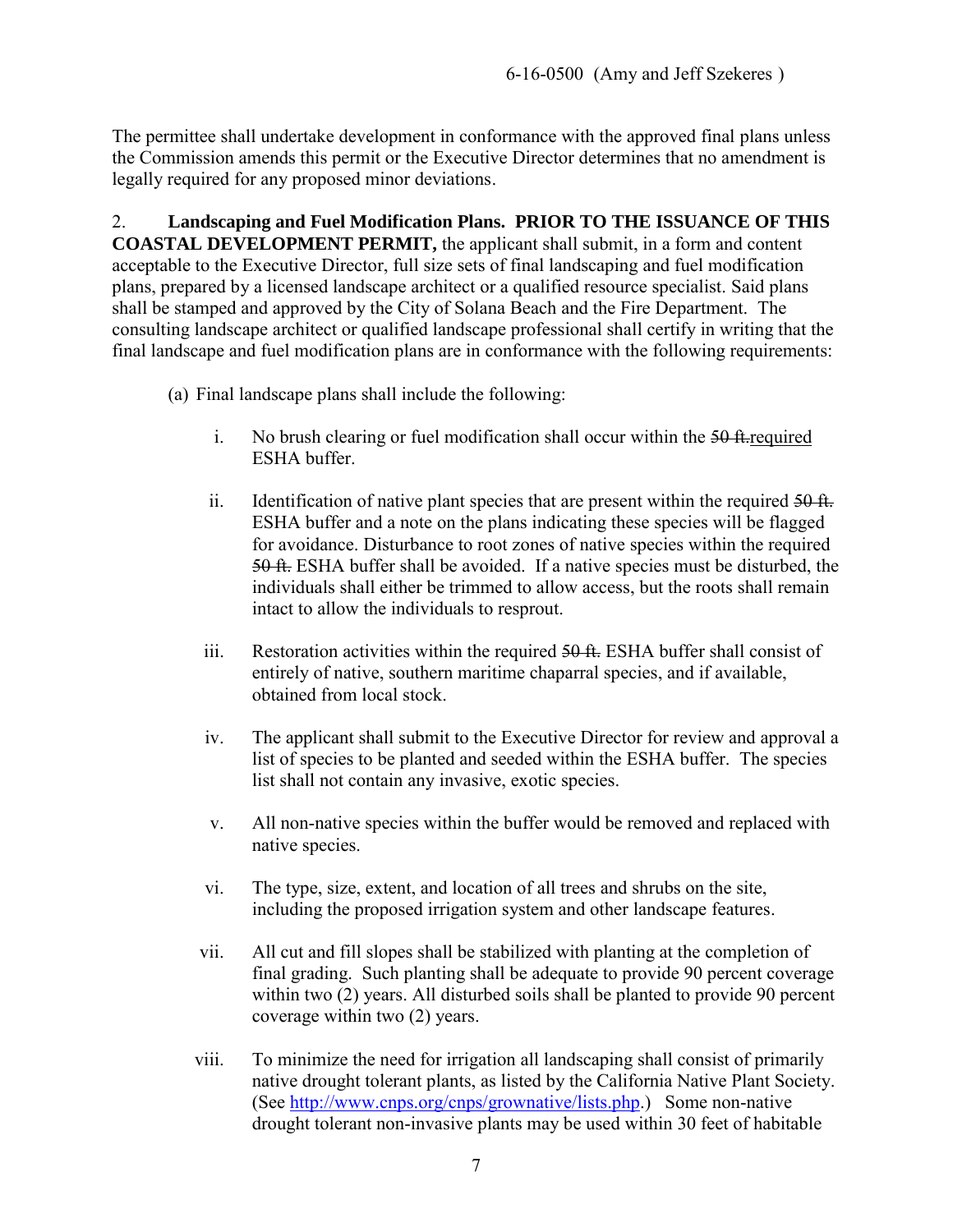structures. No plant species listed as problematic and/or invasive by the California Native Plant Society [\(http://www.CNPS.org/\)](http://www.cnps.org/), the California Invasive Plant Council (formerly the California Exotic Pest Plant Council) [\(http://www.cal-ipc.org/\)](http://www.cal-ipc.org/), or as may be identified from time to time by the State of California, shall be employed or allowed to naturalize or persist on the site. No plant species listed as a "noxious weed" by the State of California or the U.S. Federal Government shall be shall be planted or allowed to naturalize or persist on the site.

- ix. All irrigation systems shall limit water use to the maximum extent feasible. Use of reclaimed water for irrigation is encouraged. If permanent irrigation systems using potable water are included in the landscape plan, they shall use water conserving emitters (e.g., microspray) and drip irrigation only. Use of reclaimed water ("gray water" systems) and rainwater catchment systems is encouraged. Other water conservation measures shall be considered, including use of weather based irrigation controllers.
- x. The use of rodenticides containing any anticoagulant compounds (including, but not limited to, Warfarin, Brodifacoum, Bromadiolone or Diphacinone) is prohibited.
- xi. A planting schedule that indicates that the planting plan shall be implemented within 60 days of completion of construction.
- xii. A written commitment by the applicant that all landscaped areas on the project site shall be maintained in a litter-free, weed-free, and healthy growing condition throughout the life of the project and, whenever necessary, shall be replaced with new plant materials to ensure continued compliance with applicable landscape requirements.
- (b) Fuel modification plans shall include the following:
	- i. Vegetation removal, hardscape and the construction of accessory structures may occur within 30 feet of the approved residence consistent with the City of Solana Beach Fire Department requirements. Such development shall not occur within the 50-footrequired ESHA buffer.
	- ii. Landscaping planted within the 30-foot radius of the proposed residence shall be selected from the most fire-resistant, drought-tolerant species or subspecies available.
	- iii. Indication of compliance with Building Code and Fire Code Requirements for projects located in the Wildland Urban Interface including the type and location of alternative fire risk abatement methods.
- (c) Turf Management Plan to include the following: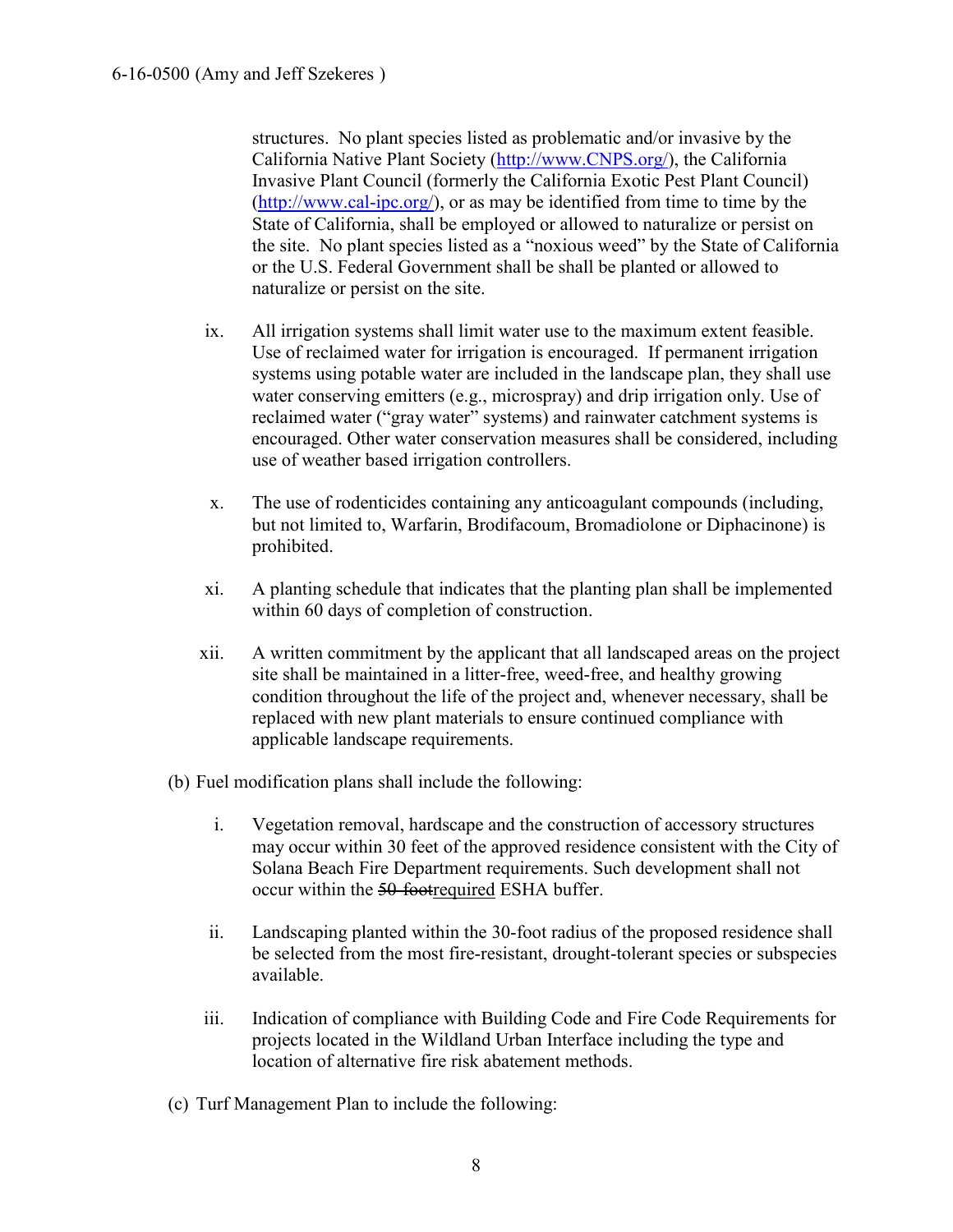- i. Use of turf irrigated with potable water shall be minimized.
- ii. A Turf Management Plan shall be prepared that gives precedence to the use of non-chemical strategies instead of chemical strategies for managing weedy species and pests on site.
- iii. Turf management practices shall follow state-of-the-art environmental methods (such as Integrated Pest Management) to minimize water use, fertilizer and herbicide application, and chemical pesticide use, to the maximum extent feasible.
- iv. Chemical pest control strategies may be employed only after all other nonchemical strategies have proven ineffective.

The permittee shall undertake development in conformance with the approved final plans unless the Commission amends this permit or the Executive Director determines that no amendment is legally required for any proposed minor deviations.

3. **Construction and Post-Construction Best Management Practices. PRIOR TO THE ISSUANCE OF THIS COASTAL DEVELOPMENT PERMIT,** the applicant shall submit to the Executive Director for review and written approval a construction pollution prevention plan and a drainage and runoff control plan approved by the City of Solana Beach, documenting that the runoff from the roof, driveway, and other impervious surfaces of the existing and proposed structures will be collected and directed into the retention basin for infiltration or percolation prior to being discharged off site in a non-erosive manner.

- (a) Construction Pollution Prevention Plan (CPPP) prepared under the guidance of a certified erosion control specialist or similarly qualified professional. At a minimum, the CPPP shall demonstrate that the development complies with the following requirements:
	- i. The limits of work shall be clearly delineated with use of staking, flagging, or silt fences, and shall be verified by a qualified biologist.
	- ii. During construction, development shall minimize site runoff and erosion through the use of temporary BMPs, and shall minimize the discharge of sediment and other potential pollutants resulting from construction activities (e.g., chemicals, vehicle fluids, petroleum products, cement, debris, and trash).
	- iii. Development shall minimize land disturbance during construction (e.g., clearing, grading, and cut-and-fill). Development shall minimize soil compaction due to construction activities, to retain the natural stormwater infiltration capacity of the soil.
	- iv. Development shall minimize the damage or removal of non-invasive vegetation (including trees, native vegetation, and root structures) during construction.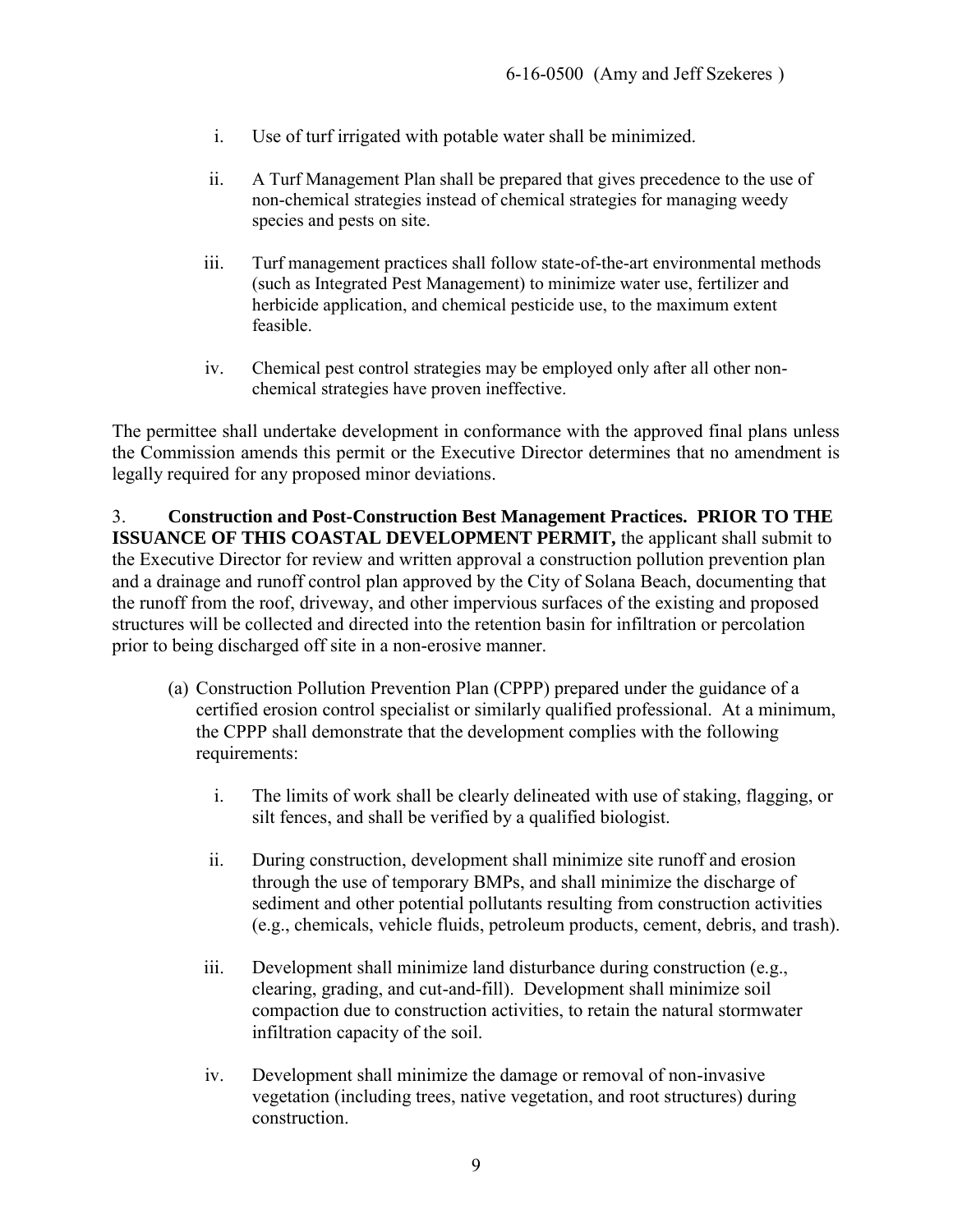- v. Development shall implement soil stabilization BMPs (such as mulching, soil binders, erosion control blankets, or temporary re-seeding) on graded or disturbed areas as soon as feasible during construction, where rainfall is predicted or there is a potential for soil erosion.
- vi. During construction, the applicant shall use temporary erosion and sediment control products such as fiber rolls, erosion control blankets, mulch control netting straw wattles, and silt fences that avoid plastic netting (such as polypropylene, nylon, polyethylene, polyester, or other synthetic fibers), in order to minimize wildlife entanglement and plastic debris pollution.
- vii. Tracking controls or street sweeping shall be used to prevent off-site movement of sediment.
- viii. Fueling and maintenance of construction equipment and vehicles shall take place off site if feasible. Any fueling and maintenance conducted on site shall take place at a designated area located at least 50 feet from coastal waters, drainage courses, and storm drain inlets, if feasible, unless these inlets are blocked to protect against fuel spills. The fueling and maintenance area shall be designed to fully contain any spills of fuel, oil, or other contaminants.
- ix. Trash and construction debris shall be removed from the site weekly, at a minimum, and the site shall be maintained in an organized manner with a neat appearance.
- (b) Post-Development Runoff Plan, including a map, drawn to scale, showing the property boundaries, building footprint, runoff flow directions, relevant drainage and water quality features, impervious surfaces, permeable pavements, and landscaped areas. The PDRP shall demonstrate that the project:
	- i. Minimizes disturbance of coastal waters and natural drainage features; minimizes removal of native vegetation; and avoids, to the extent feasible, covering or compaction of highly permeable soils.
	- ii. Preferentially uses Low Impact Development (LID) techniques to retain and disperse runoff on site.
	- iii. Uses infiltration to the greatest extent feasible to retain runoff; minimize the addition of impervious surfaces; and disconnect impervious surfaces from the storm drain system by interposing strategically-located pervious areas. Where infiltration is not appropriate or feasible, uses alternative BMPs to minimize changes in the runoff flow regime (e.g., direct roof runoff into rain barrels or cisterns for later use, evaporate roof runoff, employ a green roof, construct a rain garden, or plant trees).
	- iv. Minimizes pollutants associated with landscaping and building materials.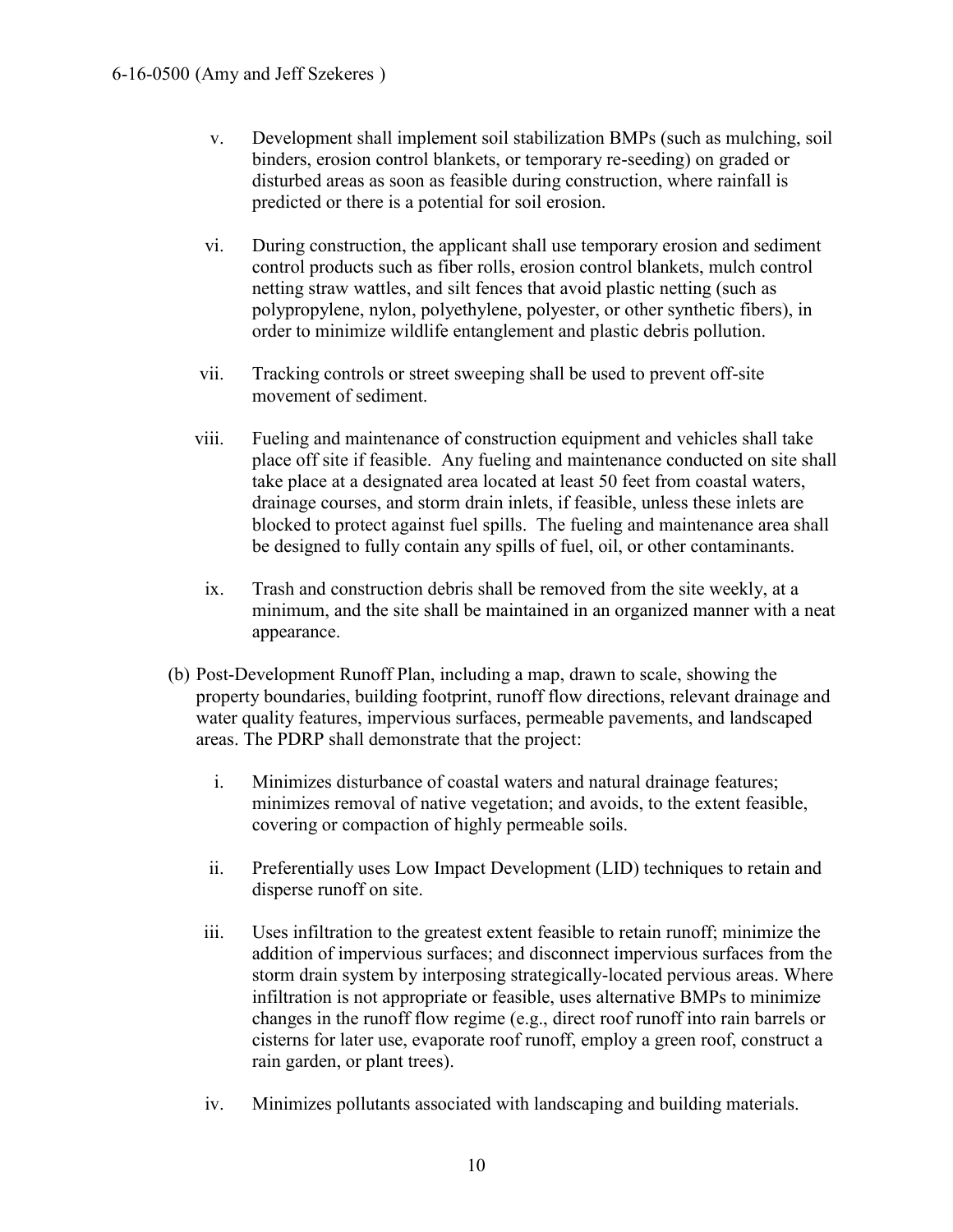- v. Directs drainage from all parking areas and driveways, roofs, walkways, patios, and other impervious surfaces to, in order of priority, a) landscaped areas or open spaces capable of infiltration, b) earthen-based infiltration BMPs, c) flow-through biofiltration BMPs designed to treat, at a minimum, twice the 85<sup>th</sup> percentile one-hour storm event volume, accompanied by supporting calculations, d) proprietary filtration systems designed to treat, at a minimum, twice the  $85<sup>th</sup>$  percentile one-hour storm event volume, accompanied by supporting calculations and product documentation.
- vi. Provide that any Water Quality BMPs sited within ESHA buffers enhance the protection afforded to the ESHA.
- vii. Conveys excess runoff off-site in a non-erosive manner.
- viii. Where flow-through BMPs are used, includes supporting calculations and product documentation.
- ix. Includes all maintenance and operating procedures that will be conducted to keep the water quality provisions effective for the life of the development.

The permittee shall undertake development in conformance with the approved final plans unless the Commission amends this permit or the Executive Director determines that no amendment is legally required for any proposed minor deviations.

#### 4. **Open Space and Conservation Deed Restriction.**

(a) No development, as defined in Section 30106 of the Coastal Act, shall occur in the open space area depicted in **Exhibit 10**, except for southern maritime chaparral vegetation restoration, including planting, maintenance, and temporary irrigation.

## (b) **PRIOR TO THE ISSUANCE OF THE COASTAL DEVELOPMENT PERMIT,**

the applicant shall execute and record a deed restriction in a form and content acceptable to the Executive Director, reflecting the above restrictions on development in the designated open space area. The recorded document(s) shall include a legal description and corresponding graphic depiction of the legal parcel(s) subject to this permit and a metes and bounds legal description and a corresponding graphic depiction, drawn to scale, of the designated open space area prepared by a licensed surveyor based on an on-site inspection of the open space area.

- (c) The deed restriction shall be recorded free of prior liens and any other encumbrances that the Executive Director determines may affect the interest being conveyed.
- (d) The deed restriction shall run with the land in favor of the People of the State of California, binding successors and assigns of the landowner in perpetuity.

#### 5. **Sensitive Species Monitoring. PRIOR TO COMMENCEMENT OF ANY CONSTRUCTION ACTIVITIES** during bird nesting season (February 1<sup>st</sup> through September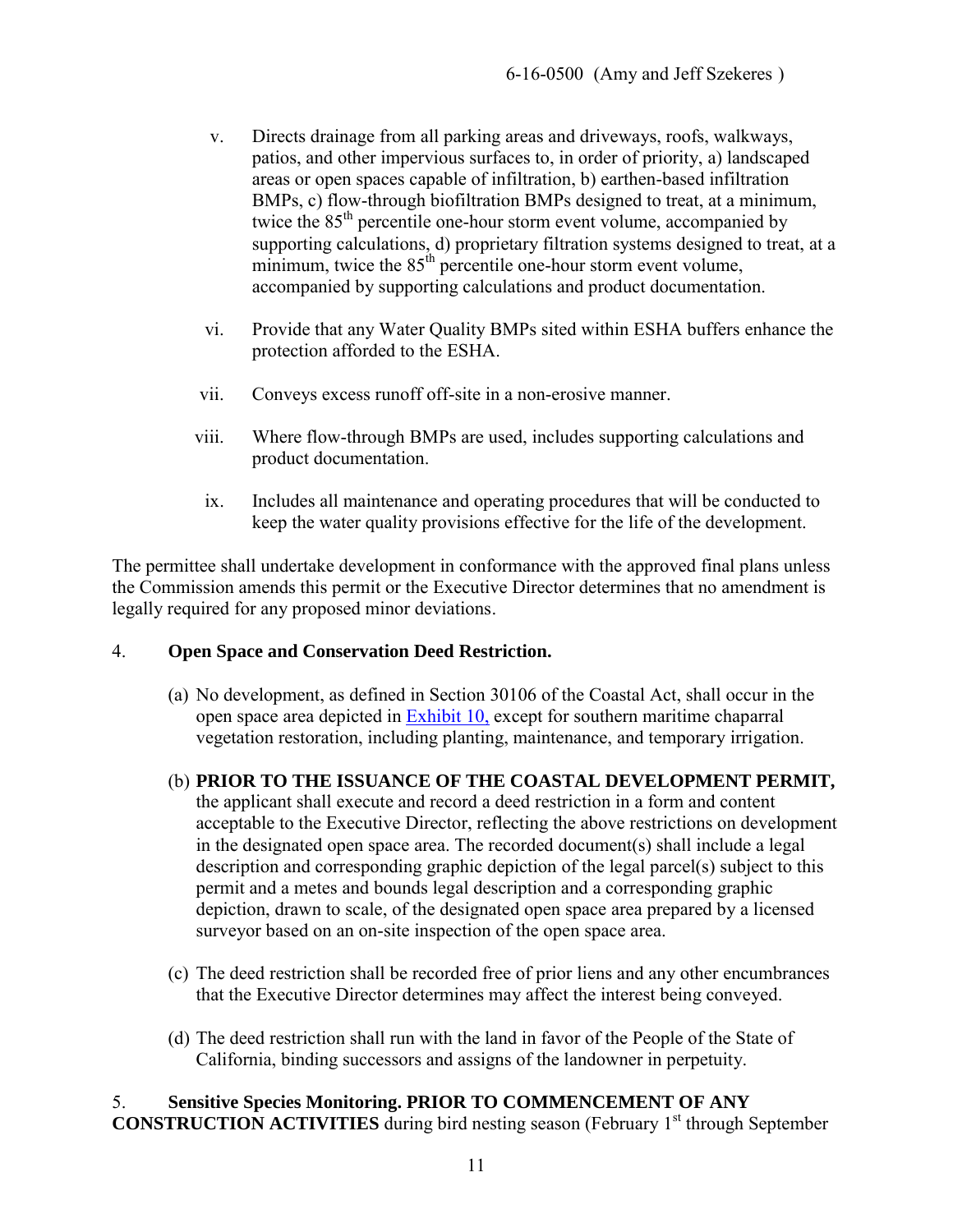$15<sup>th</sup>$ ), a qualified biologist shall conduct a site survey for active nests no more than 72 hours prior to any development. If an active nest of a special-status species or species protected by the federal Migratory Bird Treaty Act (MBTA) or the California Fish and Game Code is located, then a qualified biologist shall monitor the nest daily until project activities are no longer occurring within a distance of the nest appropriate to the sensitivity of the species and determined in consultation with the California Department of Fish and Wildlife (typically 300 feet for most species, up to 500 feet for raptors), or until the young have fledged and are independent of the adults or the nest is otherwise abandoned. Limits of construction around active nests shall be established in the field with flagging, fencing, or other appropriate barriers and construction personnel shall be instructed on the sensitivity of nest areas. The monitoring biologist shall halt construction activities if he or she determines that the construction activities may be disturbing or disrupting the nesting activities. The monitoring biologist shall make practicable recommendations to reduce the noise or disturbance in the vicinity of the active nests or birds. This may include recommendations such as (i) turning off vehicle engines and other equipment whenever possible to reduce noise, (ii) working in other areas until the young have fledged, and (iii) utilizing alternative construction methods and technologies to reduce the noise of construction machinery. The monitoring biologist shall review and verify compliance with these avoidance boundaries and shall verify that the nesting effort has finished in a written report. Unrestricted construction activities may resume when the biologist confirms no active nests are found.

**6. PRIOR TO ISSUANCE OF THE COASTAL DEVELOPMENT PERMIT**, the applicant shall submit to the Executive Director for review and approval documentation demonstrating that the landowner has executed and recorded against the parcel(s) governed by this permit a deed restriction, in a form and content acceptable to the Executive Director: (1) indicating that, pursuant to this permit, the California Coastal Commission has authorized development on the subject property, subject to terms and conditions that restrict the use and enjoyment of that property; and (2) imposing the Special Conditions of this permit as covenants, conditions and restrictions on the use and enjoyment of the Property. The deed restriction shall include a legal description of the entire parcel or parcels governed by this permit. The deed restriction shall also indicate that, in the event of an extinguishment or termination of the deed restriction for any reason, the terms and conditions of this permit shall continue to restrict the use and enjoyment of the subject property so long as either this permit or the development it authorizes, or any part, modification, or amendment thereof, remains in existence on or with respect to the subject property.

# <span id="page-11-0"></span>**IV. FINDINGS AND DECLARATIONS**

# <span id="page-11-1"></span>**A. PROJECT DESCRIPTION/PERMIT HISTORY**

## Project Description

The proposed project is construction of a 5,141 sq. ft. single-family residence with a 705 sq. ft., 3-car garage, on a vacant, 13,871 sq. ft. lot east of Interstate 5 in the City of Solana Beach. Also proposed is approximately 240 cubic yards of cut and 50 cubic yards of fill for a total export of 190 cubic yards of material off-site outside of the Coastal Zone.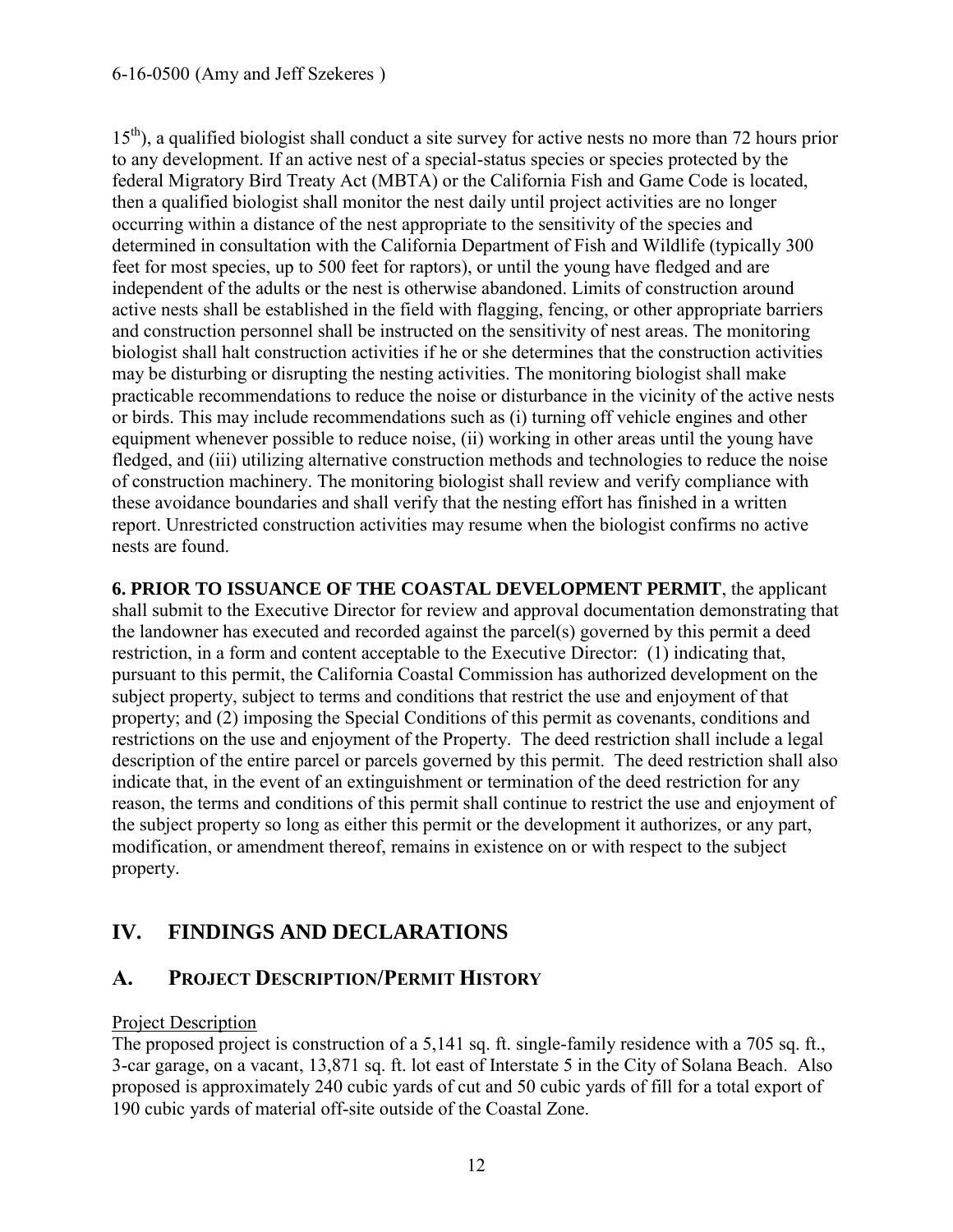The subject site is located at the top of a slope on the west side of San Julio Road, a cul-de-sac that terminates approximately 75 feet northwest of the site. The subject parcel is part of a 7.85 acre, 10-unit, gated planned residential development (PRD) approved by the Commission in December 1988 that created the subject site and included grading, site preparation, and planned construction of ten 3-story, 5 bedroom, 4,000 sq. ft. residences (CDP #6-88-514/Solana Hills Estates). Eight of the residential development pads, including the subject site, are located on the mesa top off of San Julio Road, and two lots are located at the base of the slope off of Solana Drive (Exhibit 4).

The subject lot consists of several previously graded flat pad areas that step down from the street, beyond which the topography slopes steeply down to the southwest approximately 100 feet, to a separate, vacant lot at the base of the slope that takes access from Solana Drive [\(Exhibit 2\)](https://documents.coastal.ca.gov/reports/2017/7/Th20a/Th20a-7-2017-exhibits.pdf). The flat area immediately adjacent to the street has been planted with grass, while the rest of the site contains mostly non-native plants or is unvegetated. However, the southwestern and southeastern edges of the property do contain various scattered, native plant species. The slope beyond the subject lot is owned by the homeowner's association, and is vegetated with southern maritime chaparral. The proposed house would be constructed on the two existing pads closest to the street, stepping down such that the house would be one-story next to the street, and two stories on the western side of the structure.

The southwestern most portion of the site, approximately 25 feet inland of the western property line, roughly where the third graded area begins, falls within the area mapped and designated as southern maritime chaparral and Environmentally Sensitive Habitat Area (ESHA) in the certified Solana Beach Land Use Plan (LUP), as does the adjacent off-site slope area [\(Exhibit 8\)](https://documents.coastal.ca.gov/reports/2017/7/Th20a/Th20a-7-2017-exhibits.pdf). However, as discussed in detail below under Section B. Biological Resources, a site-specific study conducted on the property determined that there is little to no ESHA on the lot itself, but that the area immediately adjacent to the lot is ESHA. The site is also located within the Hillside/Coastal Bluff Overlay zone in the City's LUP.

As proposed, the residence would be sited between approximately 40 and 60 feet north of the southwestern property line [\(Exhibit 3\)](https://documents.coastal.ca.gov/reports/2017/7/Th20a/Th20a-7-2017-exhibits.pdf). Adjacent to the house, a 30-foot firebreak area is proposed, as required by the City of Solana Beach Fire Marshal. The applicant is proposing to plant non-native vegetation, construct hardscape improvements, and install a retention basin in this area. The remaining area between the development and the property line ranges in width from 20 to 31 feet, and would be planted with native vegetation to create a buffer between the proposed development and the ESHA.

The project site is located within the City of Solana Beach, which has a certified Land Use Plan, but does not yet have a certified Local Coastal Program. As such, the standard of review for the proposed development is Chapter 3 of the Coastal Act, with Solana Beach's certified Land Use Plan used for guidance.

#### Permit History

The subject parcel has previously been the subject of several coastal development permits, starting with CDP #6-83-652 for construction of a 15-unit PRD, CDP #6-86-249 for construction of 15 condominium units, and CDP #6-87-246 for construction of a 15-unit PRD. However, each of these three permits was allowed to expire without any development occurring.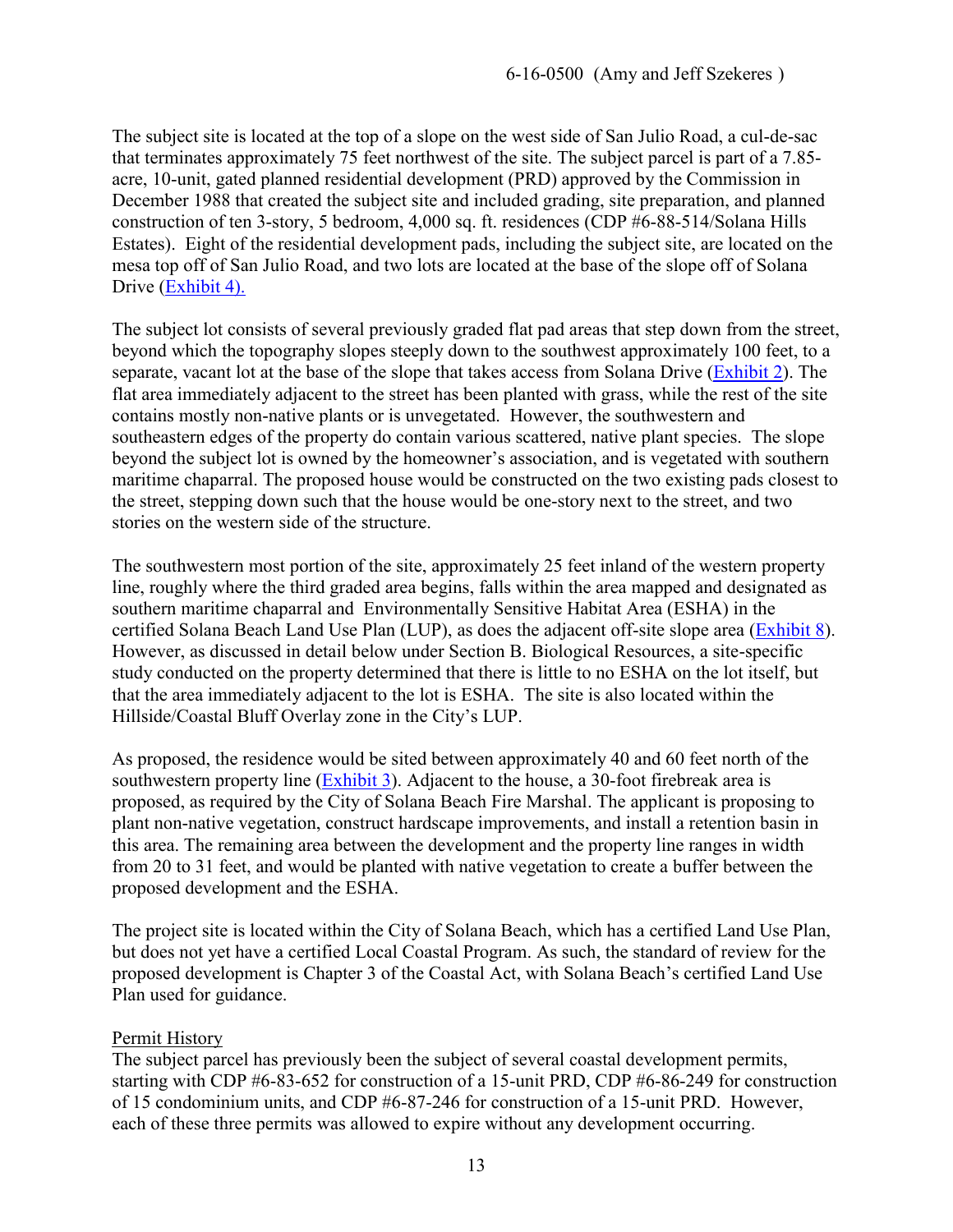Subsequently, development on the site did occur through CDP #6-88-514, which divided the parcel into 10 residential lots, including the subject Lot 7. This CDP also approved grading, site preparation, and the planned construction of ten 4,000 sq. ft., 3-story, 5-bedroom residences. However, of the eight existing homes in the subdivision, six were approved by the Commission through separate, individual permits, because the proposed homes were substantially different than the structures approved under CDP #6-88-514.

A condition of CDP# 6-88-514 was the recordation of an open space deed restriction, designed to protect native vegetation and steep slopes that followed a contour line [\(Exhibit 4\)](https://documents.coastal.ca.gov/reports/2017/7/Th20a/Th20a-7-2017-exhibits.pdf). However, as individual permit applications were reviewed, comparisons of the plans approved by CDP# 6-88-514 and the as-built plans for individual lots revealed that some development was occurring within the open space area.

During the review and analysis of previous development applications, Commission staff contacted the City of Solana Beach in order to determine the City's records of open space deed restrictions on various sites throughout the PRD. The City stated that their records show that the open space deed restriction for the subdivision that was recorded pursuant to CDP# 6-88-514 was subsequently revised without the Commission's approval, but with the approval of the City. The revised open space map does not follow the previously identified undulating contour line, but is instead straight lines located in roughly the same location at the property lines [\(Exhibit 5\)](https://documents.coastal.ca.gov/reports/2017/7/Th20a/Th20a-7-2017-exhibits.pdf). It is unknown why or how the boundaries of the open space area were revised other than the fact that the revision was never approved by the Commission. Given the multiple ownerships involved and the specific circumstances of the resources on each site, rather than having the original deed restriction re-recorded, the Commission has been evaluating the impacts of new development on the sensitive resources identified on a site-by-site basis as particular lots request permits.

In the case of the subject lot, CDP #6-88-514 required portions of land on the northwestern and southwestern edges of the property to be included in the open space restriction, per the existing contour lines and steep slopes on the site. However, the City-approved open space deed restriction does not include these areas [\(Exhibits 4 and 5\)](https://documents.coastal.ca.gov/reports/2017/7/Th20a/Th20a-7-2017-exhibits.pdf). The potential impacts to coastal resources as a result of this inconsistency are discussed in detail below under Section B. Biological Resources.

# <span id="page-13-0"></span>**B. BIOLOGICAL RESOURCES**

Section 30240 of the Coastal Act states:

*(a) Environmentally sensitive habitat areas shall be protected against any significant disruption of habitat values, and only uses dependent on those resources shall be allowed within those areas.* 

*(b) Development in areas adjacent to environmentally sensitive habitat areas and parks and recreation areas shall be sited and designed to prevent impacts which would significantly degrade those areas, and shall be compatible with the continuance of those habitat and recreation areas.*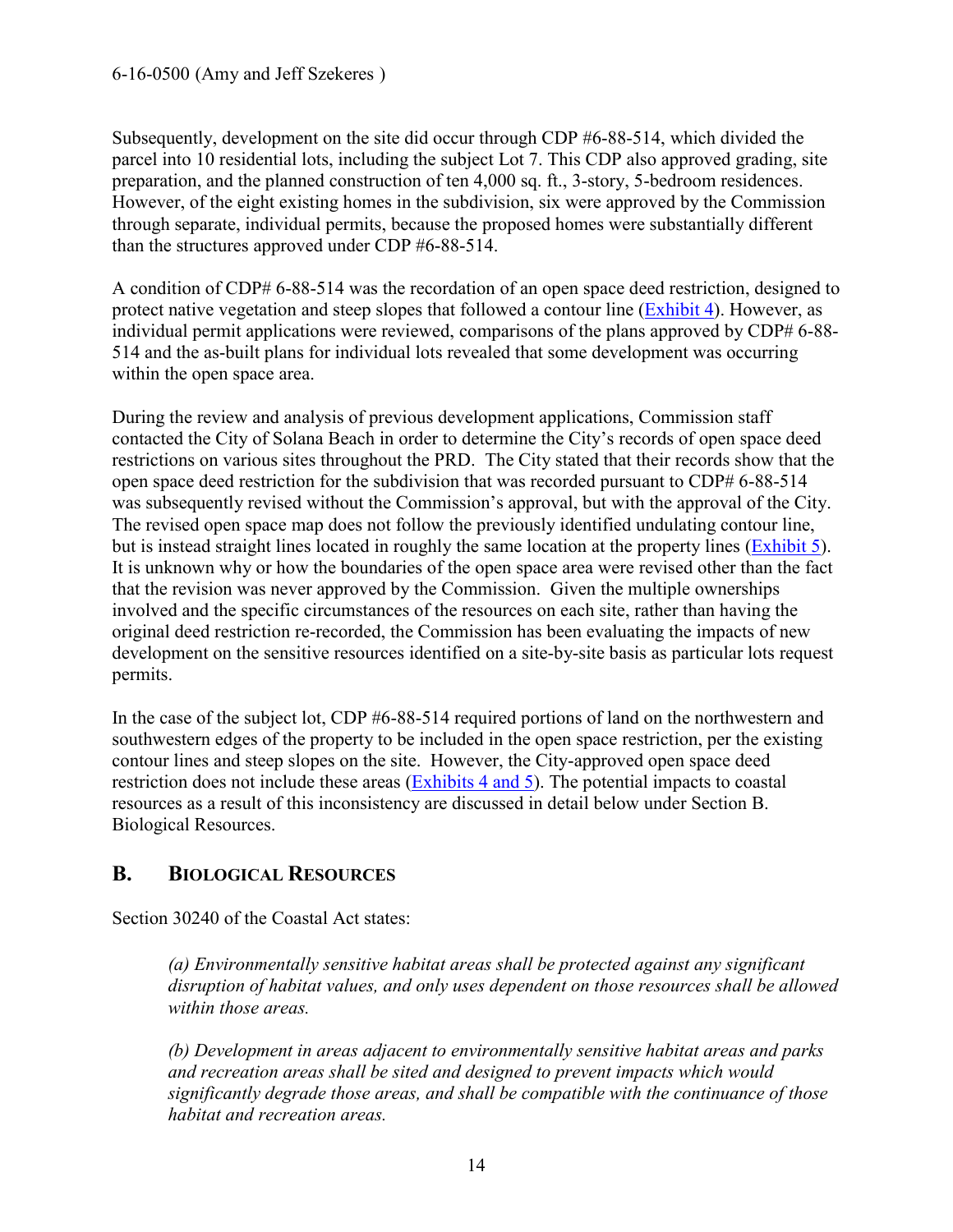Solana Beach's certified LUP also contains applicable policies:

#### Policy 3.7

*If a site-specific biological study contains substantial evidence that an area previously mapped as ESHA does not contain habitat that meets the definition of ESHA for a reason other than those set forth in Policy 3.1, the City Community Development Director shall review all available site-specific information to determine if the area in question should no longer be considered ESHA and not subject to the ESHA protection policies of the LUP. If the area is determined to be adjacent to ESHA, LUP ESHA buffer policies shall apply. The Community Development Director shall provide recommendations to the applicable decision-making body (Planning Director, Planning Commission, or City Council) as to the ESHA status of the area in question. If the decision-making body finds that an area previously mapped as ESHA does not meet the definition of ESHA, a modification shall be made to the LUP ESHA Maps, as part of a map update. If an area is not ESHA or ESHA buffer, LCP policies and standards for protection of ESHA and ESHA buffer shall not apply and development may be allowed (consistent with other LCP requirements) even if the ESHA map has not been amended.* 

#### Policy 3.8

*ESHA shall be protected against significant disruption of habitat values, and only uses dependent on such resources shall be allowed within such areas.*

#### Policy 3.10

*If the application of the policies and standards contained in this LCP regarding use of property designated as ESHA or ESHA buffer, including the restriction of ESHA to only resource-dependent use, would likely constitute a taking of private property without just compensation, then a use that is not consistent with the ESHA provisions of the LCP shall be allowed on the property, provided such use is consistent with all other applicable policies of the LCP, the approved project is the alternative that would result in the fewest or least significant impacts, and it is the minimum amount of development necessary to avoid a taking of private property without just compensation. In such a case, the development shall demonstrate the extent of ESHA on the property and include mitigation, or, if on-site mitigation is not feasible, payment of an in-lieu fee, for unavoidable impacts to ESHA or ESHA buffers from the removal, conversion, or modification of natural habitat for new development, including required fuel modification and brush clearance per Policy 3.12. Mitigation shall not substitute for implementation of a feasible project alternative that would avoid adverse impacts to ESHA.* 

## Policy 3.11

*New development shall be sited and designed to avoid impacts to ESHA. For development permitted pursuant to Policy 3.10, if there is no feasible alternative that can eliminate all impacts, then the alternative that would result in the fewest or least significant impacts shall be selected. Impacts to ESHA that cannot be avoided through the implementation of sitting* [siting] *and design alternatives shall be fully mitigated, with priority given to on-site mitigation. Off-site mitigation measures shall only be approved when it is not feasible to fully mitigate impacts on-site or where off-site mitigation is more protective. Mitigation shall not substitute for implementation of the project*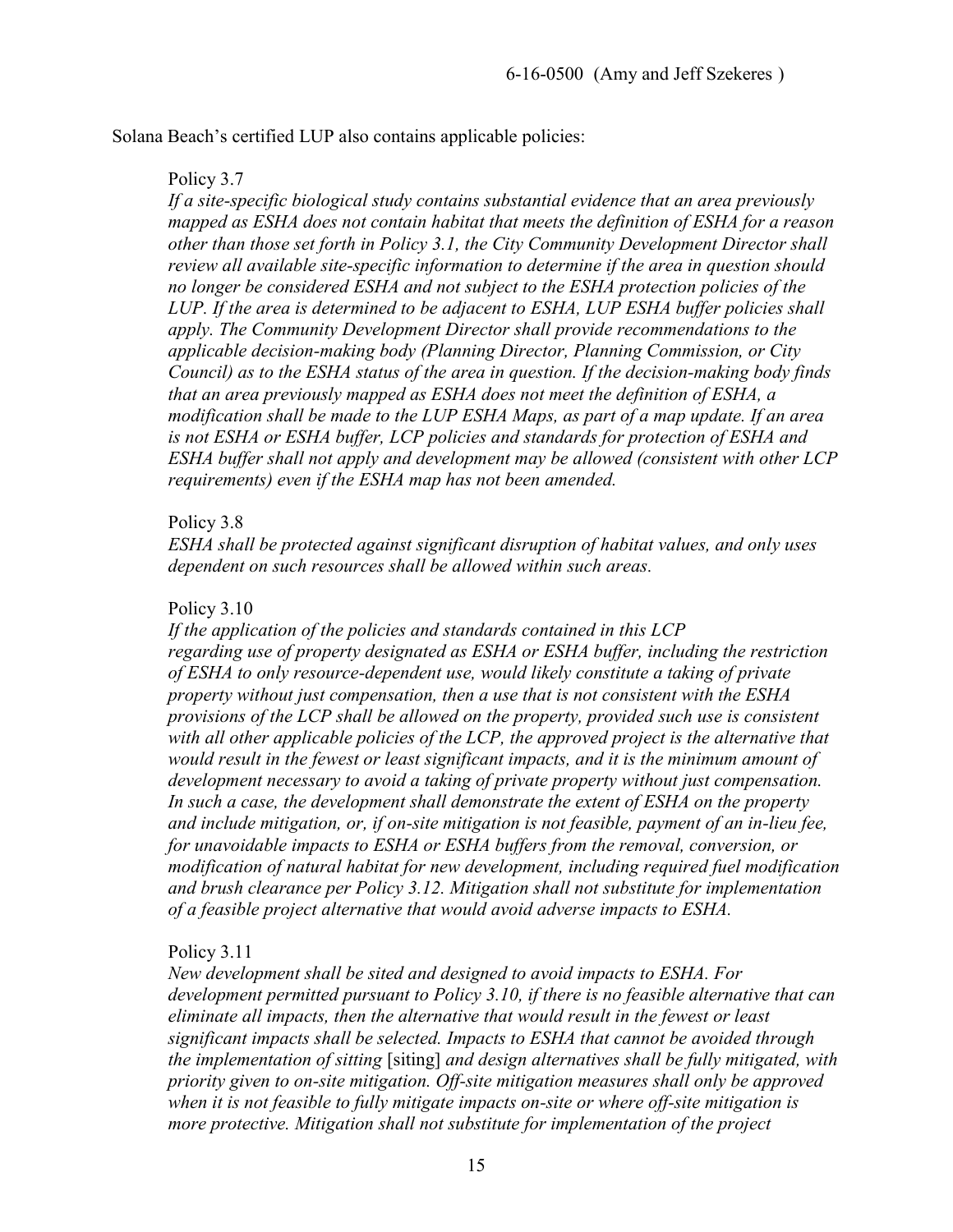*alternative that would avoid impacts to ESHA. Mitigation for impacts to ESHA shall be provided at a 3:1 ratio.* 

#### Policy 3.22

*Development adjacent to ESHAs shall minimize impacts to habitat values or sensitive species to the maximum extent feasible. Native vegetation buffer areas shall be provided around ESHAs to serve as transitional habitat and provide distance and physical barriers to human intrusion. Buffers shall be of a sufficient size to ensure the biological integrity and preservation of the ESHA they are designed to protect. All buffers around (nonwetland) ESHA shall be a minimum of 100 feet in width, or a lesser width may be approved by the Planning Department and Fire Marshal as addressed in Policy 3.65. However, in no case can the buffer size be reduced to less than 50 feet.* 

#### Policy 3.24

*New development, including, but not limited to, vegetation removal, vegetation thinning, or planting of non-native or invasive vegetation shall not be permitted in required ESHA or park buffer areas. Habitat restoration and invasive plant eradication may be permitted within required buffer areas if designed to protect and enhance habitat values.*

#### Policy 3.26

*Modifications to required development standards that are not related to ESHA protection (street setbacks, height limits, etc.) shall be permitted where necessary to avoid or minimize impacts to ESHA.* 

#### Policy 3.27

*Protection of ESHA and public access shall take priority over other development standards and where there is any conflict between general development standards and ESHA and/or public access protection, the standards that are most protective of ESHA and public access shall have precedence.* 

#### Policy 3.28

*Permitted development located within or adjacent to ESHA and/or parklands that can adversely impact those areas shall include open space or conservation restrictions or easements over ESHA, ESHA buffer, or parkland buffer in order to protect resources.* 

#### Policy 3.29

*Landscaping adjacent to ESHA must consist entirely of native, non-invasive drought tolerant, salt-tolerant and fire resistant species; however, the use of ornamental species may be allowed provided they are fire-resistant, drought-tolerant, and noninvasive as a small component for single-family residences.* 

#### Policy 3.65

*In some cases, smaller buffers may be appropriate, when conditions of the site as demonstrated in a site specific biological survey, the nature of the proposed development, etc. show that a smaller buffer would provide adequate protection. In such cases, the CDFW must be consulted and agree that a reduced buffer is appropriate and the City, or*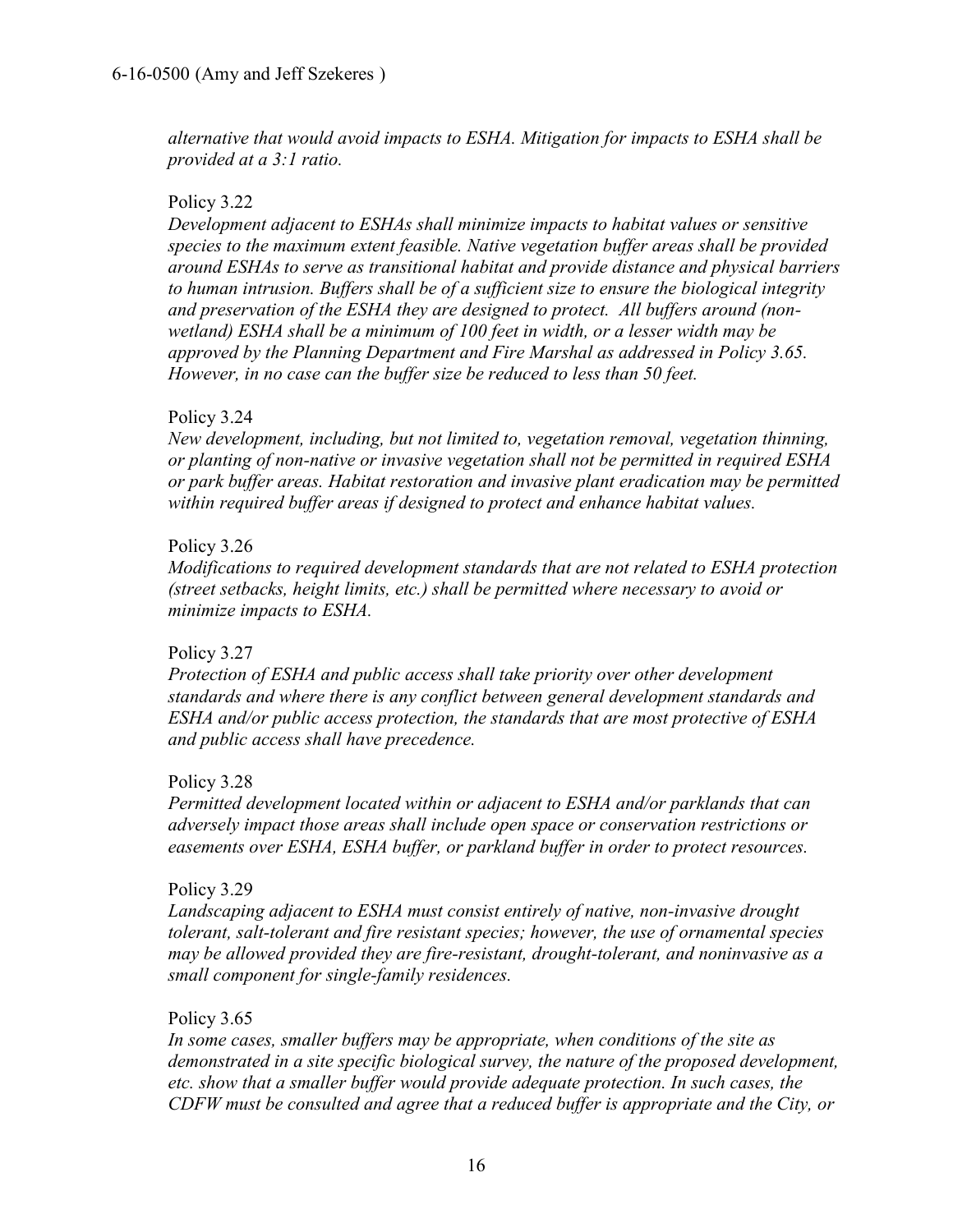*Commission on appeal, must find that the development could not be feasibly constructed*  without a reduced buffer. However, in no case shall the buffer be less than 50 feet.

#### Policy 4.72

*All discretionary permit applications for projects shall be reviewed by the City's Fire Marshal to determine if any thinning or clearing of native vegetation is required. The Fire Marshal may reduce the 100' fuel management requirement for existing development, when equivalent methods of wildfire risk abatement are included in project design.* 

#### Policy 4.73

*Equivalent methods of fire risk reduction shall be determined on a case-by case basis by the Fire Marshal and may include the following, or a combination of the following, but are not limited to:* 

- *Compliance with Building Code and Fire Code requirements for projects located in the WUI (State Fire Code Chapter 7A);*
- *Installation of a masonry or other non-combustible fire resistant wall up to six feet in height;*
- *Exterior sprinklers to be used in an emergency for fire suppression;*
- *Boxed eaves;*
- *Reduced landscaping that is compliant with the County of San Diego fire hazard risk reduction plant list and planting guidelines;*
- *Other alternative construction to avoid the need for vegetation thinning, pruning or vegetation removal.*

## Policy 4.79

*Fuel Modification Requirements for New Development – New development, including but not limited to subdivisions and lot line adjustments shall be sited and designed so that no brush management or the 100 ft. fuel modification encroaches into ESHA.* 

## Policy 4.80

*For purposes of this section, "encroachment" shall constitute any activity which involves grading, construction, placement of structures or materials, paving, removal of native vegetation including clear-cutting for brush management purposes, or other operations which would render the area incapable of supporting native vegetation or being used as wildlife habitat, including thinning as required in Zone 2. Modification from Policy 4.79 may be made upon the finding that strict application of this policy would result in a taking of private property for public purposes without just compensation.* 

## Policy 6.13

*New development, including a building pad, if provided, shall be sited on the flattest area of the project site, except where there is an alternative location that would be more protective of scenic resources or ESHA.*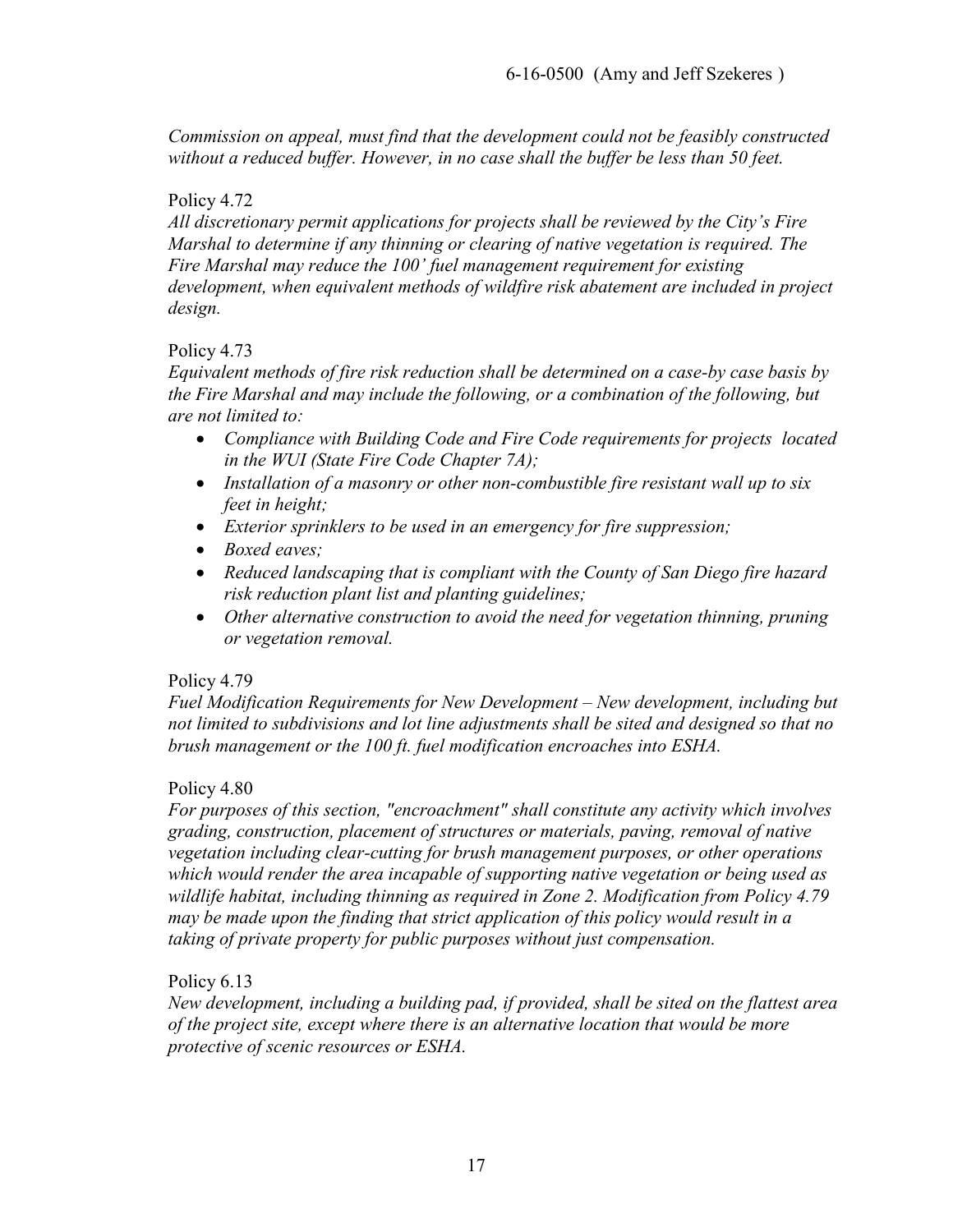## **Land Use Plan ESHA Designation**

The applicant asserts that using the City of Solana Beach's Certified Land Use Plan as guidance is not legally supported and that there is not case law to "support the idea that a LUP must or even should be used for guidance" [\(Exhibit 15\)](https://documents.coastal.ca.gov/reports/2017/7/Th20a/Th20a-7-2017-exhibits.pdf). While it may not be the standard of review for this matter, the LUP is providing important guidance and a body of persuasive law. Additionally, the Commission has a legal obligation to consider the proposed project in light of the LUP. Even where an LCP is not completely certified, the Commission must consider a certified LUP as a source of policy, and must explain the reasons for deviating from it. ((*Douda v. California Coastal Com.* (2008) 159 Cal.App.4th 1181, 1194-1195).

As noted above, the southwestern portion of the site is designated in the Solana Beach LUP as southern maritime chaparral Environmentally Sensitive Habitat Area (ESHA) [\(Exhibit 8\)](https://documents.coastal.ca.gov/reports/2017/7/Th20a/Th20a-7-2017-exhibits.pdf). Section 30240 of the Coastal Act and numerous policies of the certified LUP require that ESHA be protected against any significant disruption of habitat values, that only uses dependent on the resources be allowed within ESHA, and that development in areas adjacent to ESHA be sited and designed to prevent impacts to ESHA.

As described in the above-cited policies, protecting ESHA requires not only avoiding any direct encroachment into the habitat, but also providing a native vegetation buffer around the ESHA to serve as transitional habitat and provide distance and physical barriers to human intrusion. The City's LUP requires that buffers must be of a sufficient size to ensure the biological integrity and preservation of the ESHA they are designed to protect; typically 100 feet, although these may be reduced to no less than 50 feet if approved by the California Department of Fish & Wildlife (CDFW). Uses in the buffer must not include structures or vegetation removal, thinning, or the planting of non-native vegetation.

The City of Solana Beach approved the project as proposed, finding that the project is consistent with the certified LUP because the applicant is providing "the required 50-foot buffer between the proposed residence and mapped Environmentally Sensitive Habitat Area (ESHA) per the City of Solana Beach Local Coastal Program (LCP) Land Use Plan (LUP)." However, based on the LCP maps, the proposed project would result in several significant inconsistencies with the above-cited LUP policies. The proposed 30-foot wide fire clearance zone around the proposed residence would occur in the area mapped as ESHA in the certified LUP, as would the hardscape, retention basin and non-native landscaping proposed within the fire break. There would be no buffer provided between the development and the mapped ESHA.

## ESHA Determination

However, after review of two site-specific studies performed by the applicant, there appears to be a discrepancy between the resources actually present on the site, and the certified LUP ESHA map. The LUP ESHA maps were adopted when the City's LUP was first certified by the Commission in 2012. The maps were developed on a large scale without the benefit of a site-bysite survey to verify the accuracy of such mapping. The first biological report by Helix Environmental Planning, Inc. (Helix) dated August 17, 2015 evaluating the subject site was submitted to the Coastal Commission prior to submittal of the application, and this report indicated the presence of southern maritime chaparral located on the subject site. However, a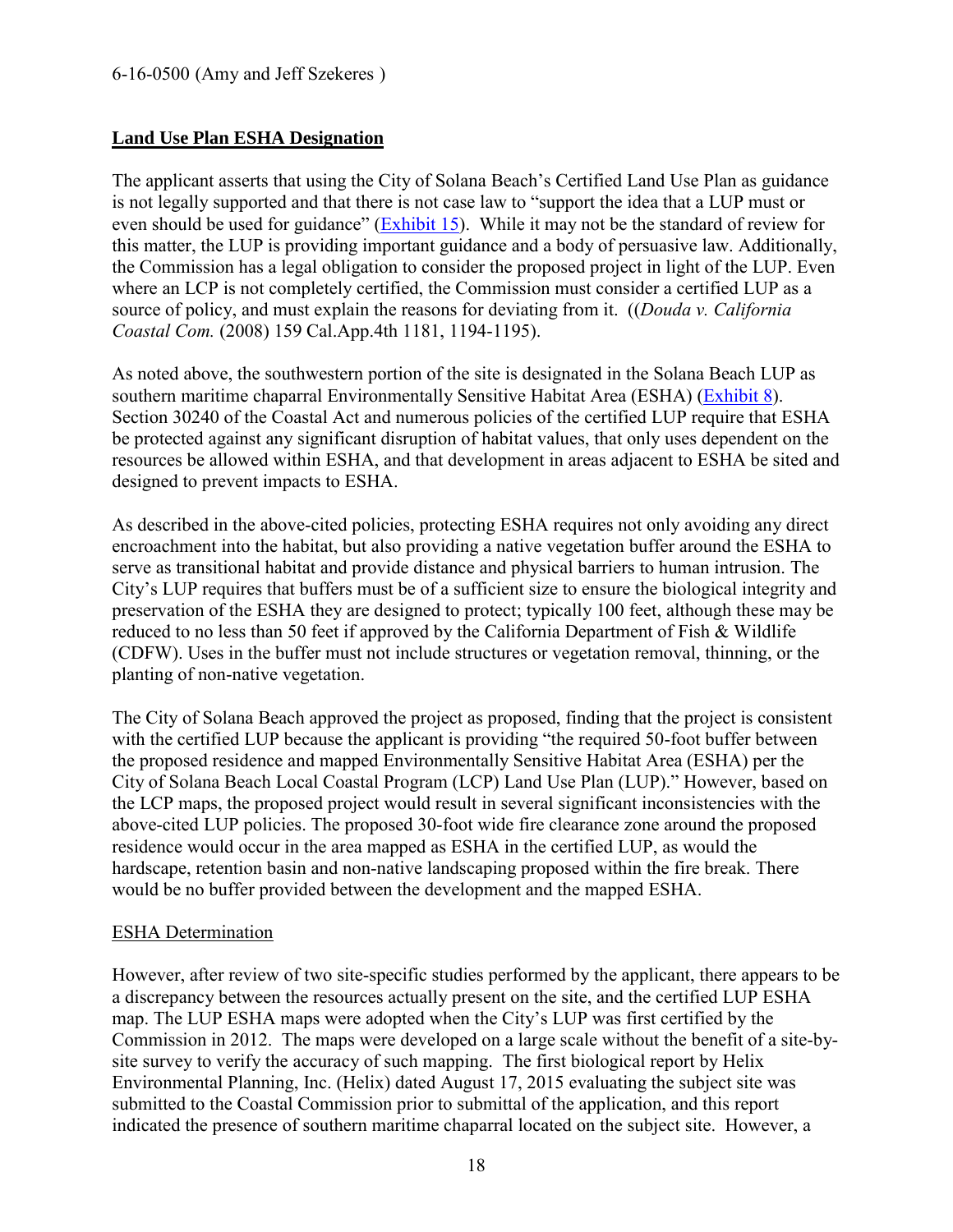second report, created by Helix and dated November 23, 2015, was submitted with the application indicating that while some isolated native species were observed on the property, they concluded these did not constitute ESHA, but southern maritime chaparral and Diegan coastal sage scrub habitats are present immediately adjacent to the southwestern property line and within the vicinity of the property, respectively. Furthermore, five wart-stemmed ceanothus (*Ceanothus verrucosus)* shrubs, which are a sensitive species with a California Native Plant Society (CNPS) rare plant ranking of 2B.2, were documented just south of the property. The second report did not explain the discrepancy between the first and second reports.

The Commission's staff ecologist has reviewed both of these reports and after conducting a site visit on February 16, 2017, determined that there are some scattered, native plants on-site, and these include chamise (*Adenostoma fasciculatum*), laurel sumac (*Malosma laurina),* lemonadeberry (*Rhus integrifolia*), black sage (*Salvia mellifera*), flat-topped buckwheat (*Eriogonum fasciculatum*), and toyon (*Heteromeles arbutifolia*). Of these plants, chamise is a characteristic southern maritime chaparral species, as is laurel sumac. Additional species include ice plant, some landscaped succulents, and non-native grasses. These species occur within the boundaries of the property along the southern property edge. The native species on the site are scattered, but not necessarily isolated from the adjacent habitat. Though the existing native plants on the subject site are somewhat fragmented, that type of fragmentation is characteristic of a habitat's edge. These native plants are important as they contain habitat value; however, the Commission's ecologist agrees the vegetation on the subject property itself, given its patchy, isolated nature, does not rise to the level of ESHA.

In contrast, southern maritime chaparral habitat has been identified immediately adjacent to the southwestern property boundary line. This is identified as a rare plant community by the California Department of Fish and Wildlife (CDFW). This habitat is characterized by nutrientpoor, well-drained, sandy or gravelly soils. Chaparral species often require fire for seeds to sprout or resprout, and ash formed during fires improves both organic and inorganic nutrient levels in the soil, while removal of living plants increases light penetration and removes competition for new seedlings and sprouts. While maritime chaparral in general is considered rare, the southern region has been the hardest hit, having lost 82-93% of its original range due to development pressures. High rates of urban development along the California Coast have resulted in direct loss of large areas of maritime chaparral habitat, with losses especially significant in southern California. Maritime chaparral has proven highly susceptible to disturbance and removal by human activity and development.

Maritime chaparral often meets the Coastal Act definition of ESHA due to the rarity of the habitat and because of its ecosystem role of supporting individual rare plant species (those listed by the state or federal government as threatened or endangered or plants designed "1B" or "2" by the California Native Plant Society). In this case, the southern maritime chaparral habitat adjacent to the subject site qualifies as ESHA and supports wart-stemmed ceanothus (*Ceanothus verrucosus)*, which is listed as a sensitive species by the City of Solana Beach and the California Native Plant Society. Further, the adjacent ESHA connects to a much larger swath of ESHA, as can be seen in [Exhibit 8.](https://documents.coastal.ca.gov/reports/2017/7/Th20a/Th20a-7-2017-exhibits.pdf) The Commission's staff ecologist has provided more detailed information in a Biological Memo included as [Exhibit 9.](https://documents.coastal.ca.gov/reports/2017/7/Th20a/Th20a-7-2017-exhibits.pdf)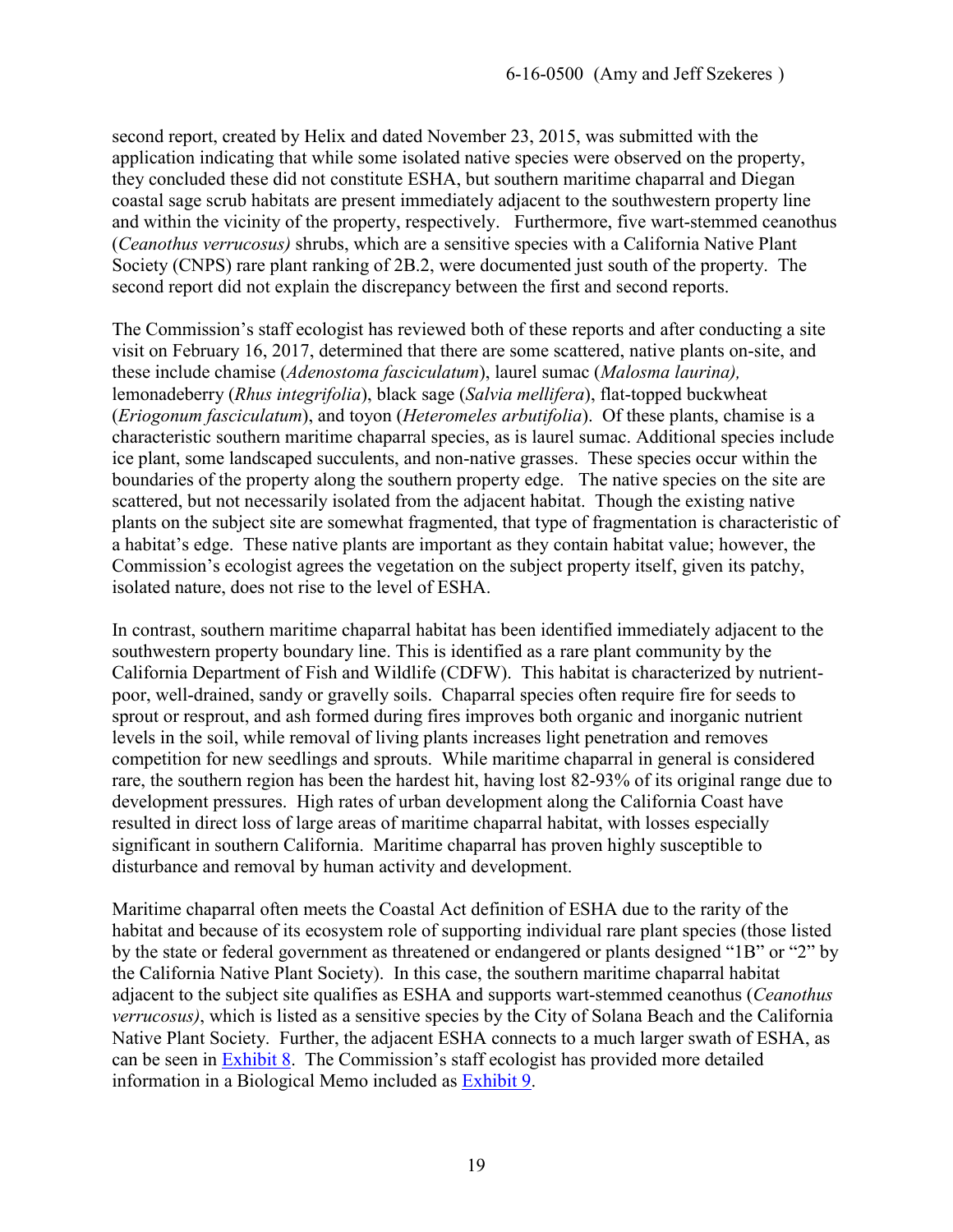#### 6-16-0500 (Amy and Jeff Szekeres )

It is important to note that in May 2008, the Commission approved CDP #6-07-112, for the construction of a new approximately 5,000 sq. ft., 3-level plus subterranean garage/basement, single-family residence on Lot 10, which is located at the base of the slope below the subject project. That project, as approved, encroached into 240 sq. ft. of southern maritime chaparral habitat located on the lot. (The development was never constructed and the permit has since expired). At that time, the Commission's staff ecologist determined that the relatively small, isolated area of southern maritime chaparral on the lot and immediately surrounding it was not ESHA due to its location between residential dwellings, its isolation, fragmentation, and degradation. However, since that time, more recent analyses have reevaluated the status of the habitat on this hillside, including the certified Solana Beach LUP, which identifies the hillside as ESHA, and the above-cited evaluation from the Commission's staff ecologist, as well as an evaluation by the California Department of Fish of Wildlife (discussed below). The Commission typically requires that biological analyses be updated no less frequently than every 5 years, specifically because habitat does change over time. In the case of the habitat on this swatch of hillside, the area adjacent to the subject lot has been determined to be ESHA under the definition of the Coastal Act.

The certified LUP specifically addresses how to proceed when an area mapped as ESHA in the LUP may not be (or may no longer be) ESHA. As cited above, Policy 3.7 states that if a sitespecific biological study contains substantial evidence that an area mapped as ESHA, as is a portion of the subject site, does not contain habitat that meets the definition of ESHA, an amendment to the certified LUP ESHA maps is required in order to determine that the area should no longer be considered ESHA and not subject to the ESHA protection policies of the LUP. The intent of this policy was to ensure that the determination of ESHA made when the LUP was certified would not be not removed lightly, without serious consideration and input from both local and state decision makers. However, in this case, the City approved the proposed project without processing an amendment to the LUP. This puts the applicant in a somewhat difficult position, as there is agreement that there is no ESHA on the site itself, but the City has not requested an LUP amendment to formalize the removal of ESHA designation on the site.

Until the City's LCP is effectively certified, the standard of review for development in Solana Beach is the chapter 3 policies of the Coastal Act, with the certified LUP policies as guidance. In the case of the proposed project, while the City did not follow the procedure outlined in the LUP, the Commission's staff ecologist has determined that the ESHA does not encroach on the site itself. Thus, the Commission has reviewed the project based on the potential impacts to coastal resources as they exist on the ground. However, in order to effectively administer the LUP and eventually a certifiable LCP, the City should update the City's ESHA maps either on an individual or comprehensive basis to ensure that ESHA in Solana Beach is protected consistent with the Coastal Act mandates.

## **Protection of Adjacent ESHA**

Having established that there is ESHA located immediately adjacent to the subject site, the Coastal Act and LUP require that development be sited and designed to prevent impacts which would significantly degrade those areas and that development be compatible with the continuance of habitat values. As proposed, the residence would be located approximately 50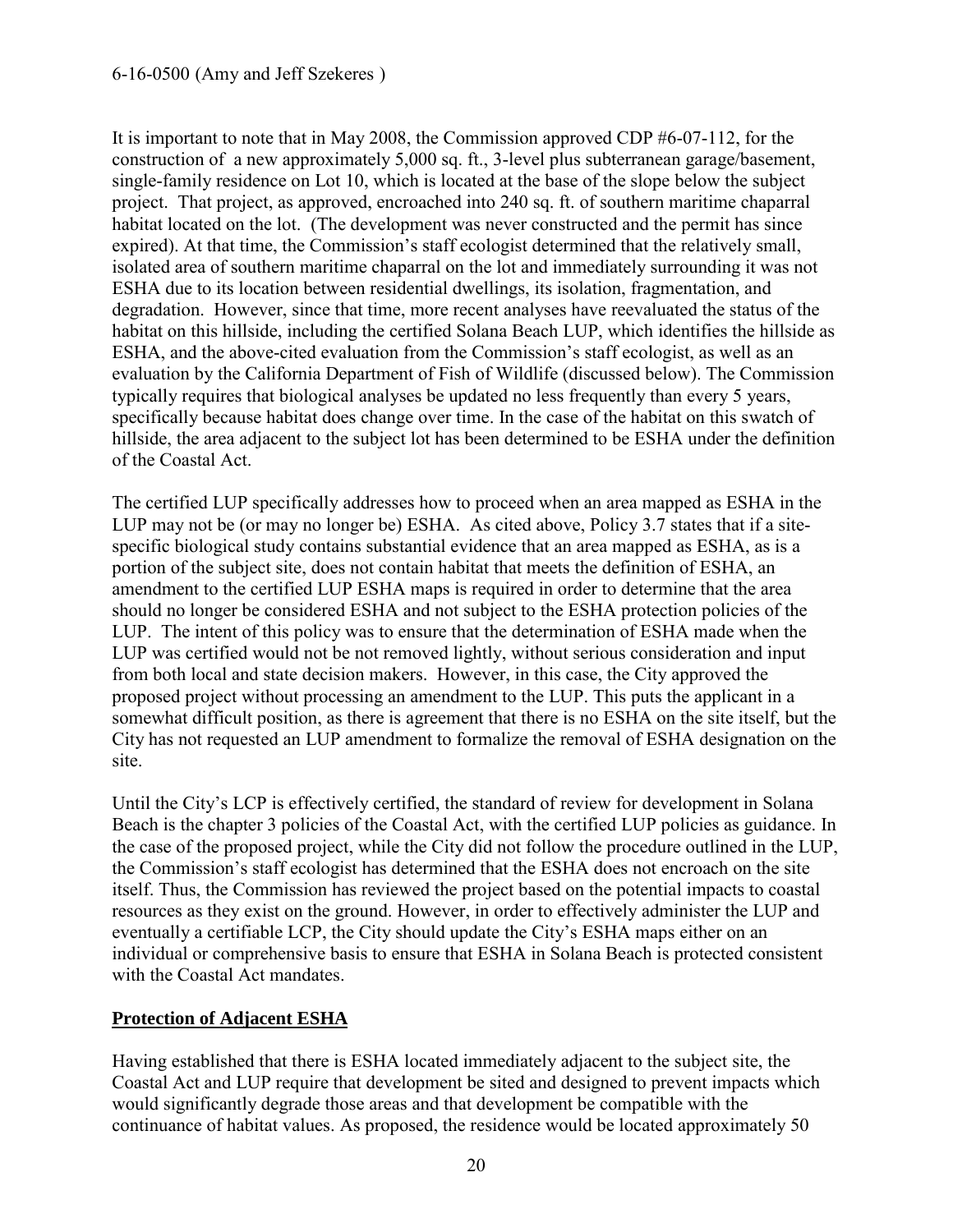feet from the property line and the adjacent ESHA; however, other development is proposed as close as approximately 20 feet to the ESHA, including structures and brush management.

The November 23, 2015 biology report prepared by Helix concludes that no ESHA occurs on the property and therefore no direct impacts would occur to ESHA as part of the project construction. The report states that no off-site fuel modification activities are being required for this project and therefore, no direct impacts to ESHA would occur from development of the property. However, the City is requiring the project incorporate a 30 ft. "fire break," in which no native vegetation can occur, and under the proposed project this would be within the ESHA buffer. Further, the report states that development of the property has the potential to indirectly impact the adjacent ESHA. Potential impacts include water quality, night lighting, noise, and invasive plant species. The applicant is proposing the following mitigation measures contained in the City's report:

- Scattered native species that are present within the proposed buffer will be flagged for avoidance (to the extent feasible).
- Disturbance to root zones of native species within the buffer will be minimized to the extent feasible by avoiding grading in the buffer. If a native species needs to be disturbed, the individuals would either be trimmed to allow access or driven over, but the roots would remain intact to allow the individuals to resprout.
- All non-native species within the buffer would be removed and replaced with native species. Planting and seeding of native species (shrubs and annuals) would occur to enhance the buffer area between the ESHA and development.
- The applicant shall submit to the City for review and approval a list of species to be planted and seeded within the ESHA buffer. The species list shall not contain any invasive, exotic species.
- Appropriate erosion control measures and Best Management Practices (BMP's), such as the installation of silt fencing and straw wattles would be utilized during construction.
- All exterior night lighting shall be minimized, restricted to low-intensity fixtures, shielded, and directed away from ESHA.
- Initial clearing and grading of the property should be conducted outside of the avian breeding season (February 1 through August 31). If clearing of habitat, grading, or other ground disturbance activities cannot be conducted outside the avian breeding season, a qualified biologist should conduct a pre-construction survey for sensitive bird species and raptors within the proposed project area and a 500 foot buffer of the project site no more than 2 weeks prior to the start of work in accordance with City Policy 3.32. Sensitive bird species are defined by Policy 3.32 as "those species designated 'threatened' or 'endangered' by state or federal agencies, California Species of Special Concern, California Fully Protected Species, raptors, and large wading birds." Additionally, surveys should be conducted every two weeks for sensitive nesting birds during the breeding season while clearing of habitat, grading, or other ground disturbance activities are occurring. Nesting bird surveys would not need to be conducted during home construction since noise levels generated from general construction activities would not constitute a significant level of disturbance to potential nesting birds adjacent to the property. If nesting sensitive birds are detected at any time during the breeding season, the CDFW shall be notified and an appropriate disturbance set-back will be determined and imposed until the young-of-the-year are no longer reliant upon the nest. The set-back or buffer shall be no less than 100 feet or may be reduced to an appropriate, lesser buffer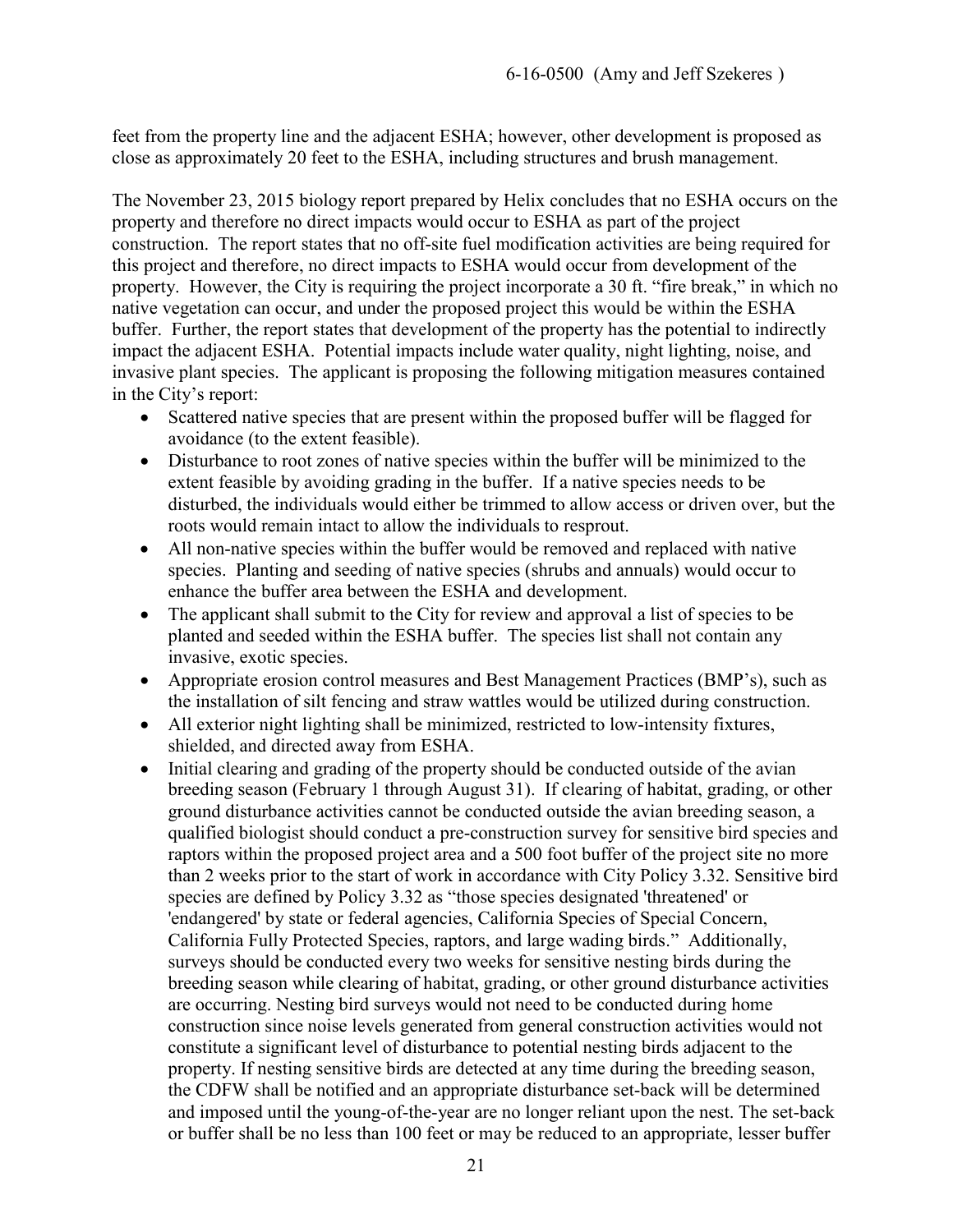based on the species, its tolerance for the construction activities, and approval from the applicable agencies. The results of the pre-construction survey should be provided to the City in the form of a letter report.

 The limits of work shall be clearly delineated with use of staking, flagging, or silt fence and verified by a qualified biologist.

These measures are important to protect the adjacent habitat, and as such, have been substantially incorporated into the project through **Special Conditions 2, 3, and 5** as outlined above. **Special Condition 2** prohibits activities other than restoration activities within the required ESHA buffer and requires identification and avoidance of impacts to native plant species within the required ESHA buffer. **Special Condition 3** requires the use of Best Management Practices during and post-construction, including delineating the limits of work by staking, flagging, or installing silt fences. Staff also recommends **Special Condition 5,** which requires a pre-construction survey for active bird nests prior to the commencement of construction activities to avoid potential impacts to sensitive species. The incorporation of these two conditions will ensure the protection of sensitive species.

Although each of these measures is important, the proposed project includes only a 20-31-foot wide ESHA buffer, which is inconsistent with the City of Solana Beach's certified LUP requirement for 100-foot buffers, which may be reduced to no less than 50 feet if approved by CDFW, as cited above. The applicant has characterized the project as providing a 57' 10" buffer [\(Exhibit 15\)](https://documents.coastal.ca.gov/reports/2017/7/Th20a/Th20a-7-2017-exhibits.pdf). However, this is not an accurate representation. As proposed, the main residence would be set back as close as 50 feet from the ESHA, and a significant amount of development, including brush management, hardscaping, pavers, gravel turf, a detention basin/children's play area, a spiral staircase, fire pit/grill, and an outdoor shower would occur in the 30 feet adjacent to the proposed residence. In order to serve the purpose of protecting environmentally sensitive habitat areas, including maintaining their functional capacity and their ability to be selfsustaining and to maintain natural species diversity; developments permitted within a buffer area must be sited and designed to prevent impacts that would significantly degrade the ESHA, and shall be compatible with continuance of the habitat; generally be the same as those uses permitted in the adjacent environmentally sensitive habitat area; that is, with native vegetation as the best choice for development in the buffer.

The LUP policies are designed to ensure that ESHA is protected and that development adjacent to ESHA is sited and designed to prevent impacts to the habitat as required by the Coastal Act. More importantly, in this context, Coastal Act section 30240(b) requires that development adjacent to ESHA be sited and designed to prevent impacts that would substantially degrade those areas and that it be compatible with the continuance of the adjacent ESHA. The applicant asserts that Section 30240 of the Coastal Act does not require a buffer to areas designated as ESHA [\(Exhibit 15\)](https://documents.coastal.ca.gov/reports/2017/7/Th20a/Th20a-7-2017-exhibits.pdf). This misconstrues subsection (b), which concerns areas adjacent to ESHA. Section 30240(b) requires that development in areas adjacent to ESHA must be compatible with the continuance of the habitat. This is accomplished through incorporation of an ESHA buffer, which will minimize impacts to habitat and sensitive species and ensure the biological integrity and preservation of the ESHA it is designed to protect. Buffers vary according to the specific habitat and the proposed development, for example, 50 feet is often the minimum buffer for ESHA. Setting the width of the buffer in a permit condition gives certainty to the applicant as well as protection to the habitat.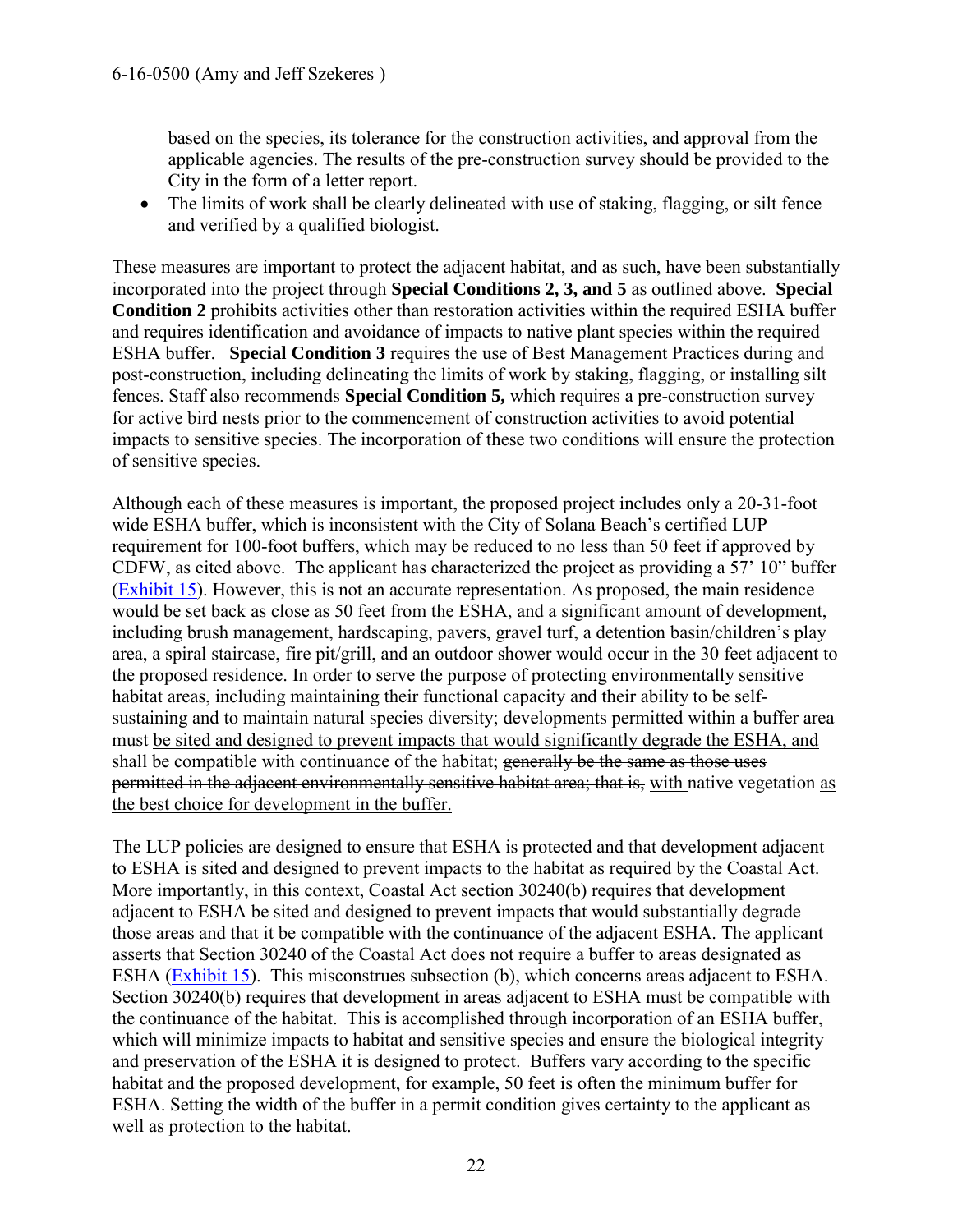Staff at CDFW were consulted and visited the subject site. After evaluating the habitat, CDFW provided a determination that a biologically appropriate buffer sufficient to prevent impacts that would substantially degrade the ESHA should be a minimum of 50 feet in width, and should contain no built or maintainable structures (as these require periodic maintenance inconsistent with an undisturbed setting), no ornamental or non-native vegetation, and all plantings should consist of native vegetation appropriate for the adjacent ESHA [\(Exhibit 7\)](https://documents.coastal.ca.gov/reports/2017/7/Th20a/Th20a-7-2017-exhibits.pdf). CDFW stated that Nono brush management should be allowed with the 50-foot buffer. In addition, the Commission's staff ecologist hads reviewed the project and also determined that an minimum 50 ft. ESHA buffer consisting entirely of native plant species, with no thinning of vegetation or structures or hardscape, is needed to protect the adjacent ESHA and be compatible with the continuance of the habitat.

Southern maritime chaparral habitat is very rare and especially vulnerable to degradation,  $\div$  A 50 ft. and an ESHA buffer is needed to protect the adjacent habitat from impacts associated with new development both during the construction phase and over the life of the development. Impacts from noise, shade, domestic animals, excessive irrigation, altered drainage patterns, artificial lighting, etc. can degrade the ESHA over time, facilitate species invasion, divert wildlife from using the habitat and ultimately lead to extirpation of the vegetation community. The applicant has suggested that the retention basin, which is proposed to be located between 20 – 25 ft. from the ESHA, is a compatible use in an ESHA buffer. However, the creation of a retention basin will require grading and importing significant amounts of solid material and different soil types. It will also necessitate periodic maintenance, which may require foot traffic and equipment in the ESHA buffer that could adversely impact the habitat values. Further, southern maritime chaparral habitat only persists in very dry environments. A retention basin located within an ESHA buffer will increase the likelihood that invasive species will outcompete the native habitat.

In addition to the required ESHA buffer, the Solana Beach Fire Marshal has required a 30-foot brush management zone around the proposed structure which cannot contain any native vegetation (and thus must be in addition to the ESHA buffer which may not include non-native vegetation that could impact the ESHA). Thirty feet is considerably smaller than the 100-foot fuel modification zone typically required in Solana Beach, particularly for a structure located at the top of a slope. As cited above, the LUP allows reductions in the 100-foot fuel management requirement for existing development, but requires that new development be sited and designed so that no brush management or the 100-foot fuel modification encroaches into ESHA. The LUP does allow for modifications of the 100-foot fuel management zone upon the finding that strict application of the policy would result in a taking of private property.

The subject site is approximately 120 feet in width at its widest point. Thus, it would not be possible to accommodate a residence on the site with both a 50-foot ESHA buffer and a 100-foot wide brush management zone. Moreover, although the proposed residence is new development, it is an infill project; there are existing residences on both sides of the lot, an existing home approximately 100 feet from the subject lot at the base of the slope, and a currently vacant but previously approved development site also located at the base of the slope approximately 100 feet from the subject site, all of which could be subject to brush management requirements. The City Fire Marshal looked at the particular circumstances of this site and determined that if the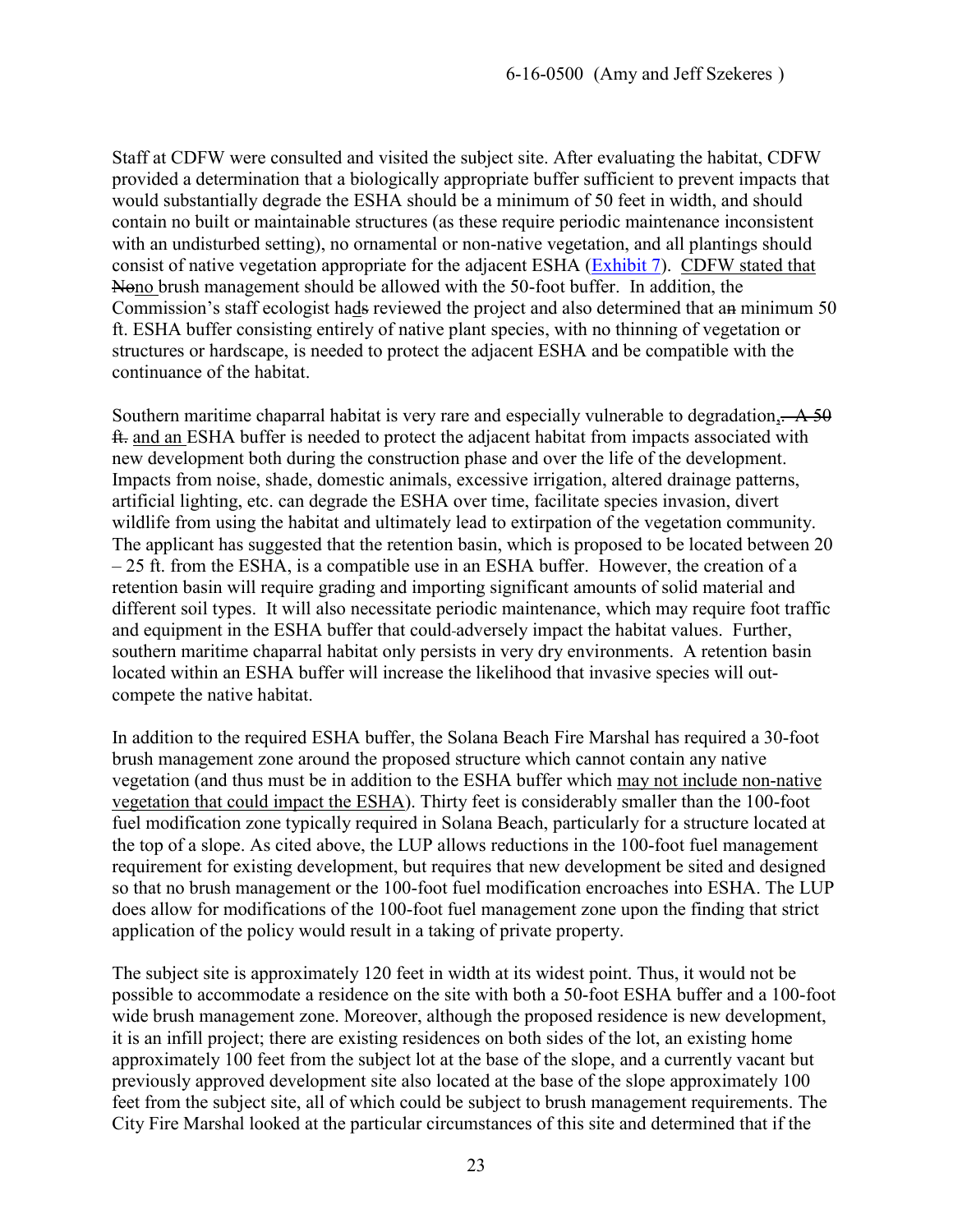project incorporates fire risk abatement methods including the use of fire resistive construction methods that meet all wildland/urban interface standards to the satisfaction of the Fire Department, such as installation of fire sprinklers, use of fire resistive construction requirements, installation of a Class "A" Roof, etc. a 30 ft. fire break would be sufficiently protective of the proposed development. Thus, **Special Condition 2** requires that the proposed residence comply with the Building Code and Fire Code requirements for projects located in the wildland/urban interface. Thus, in this particular case, reducing the required fire break to 30 feet is not expected to result in any adverse impacts to coastal resources.

Because the project as proposed would only provide a 20-31-foot wide buffer from the ESHA, and there is not sufficient room on the site to move the proposed 5,141 sq. ft. home and 705 sq. ft. garage an additional 50-60 feet away to provide the a 50-foot buffer and 30 foot brush management zone, Commission staff asked the applicant for an alternatives analysis looking at site designs that would accommodate a 50-foot wide setback from the ESHA that contains only native vegetation, and a 30-foot wide brush management zone around the structure. [Exhibit 6](https://documents.coastal.ca.gov/reports/2017/7/Th20a/Th20a-7-2017-exhibits.pdf) shows the area available to construct a home with a 50-foot setback and 30-foot fire break. The applicant has estimated that an approximately 1,905 sq. ft. home including a 1-car garage could be constructed on this site [\(Exhibit 6\)](https://documents.coastal.ca.gov/reports/2017/7/Th20a/Th20a-7-2017-exhibits.pdf). Thus, there is clearly room on the site to build a residence and protect the adjacent ESHA, albeit one much smaller than the proposed home.

However, there are other alternatives that would allow the applicant to build a larger structure on the site. The City of Solana Beach has already granted a variance for the project to allow a small portion of the residence to encroach approximately 8 ft. into the required 25-foot front-yard setback. (Without this variance, the proposed residence would be as close as 40 feet from the ESHA, and the ESHA buffer would only be approximately 10 feet in width in some areas). If the front yard setback were further reduced, for example, to 10 feet, and an encroachment into the side yard were permitted, additional floor area could be accommodated. Another alternative would be to design the house with an additional story, for example, one that was two stories high on the street side and three on the slope side, which would allow for an increase in total floor area while still maintaining the required setback from the ESHA.

Furthermore, a small encroachment into the side yard setback or a further decrease in the front yard setback could accommodate a two-car garage, while still incorporating a 50 ft. ESHA buffer and a 30 ft. fire break. (The alternative provided by the applicant includes an approximately 306 sq. ft., 1-car garage, but the Solana Beach Off-Street Parking Design Manual allows a two-car garage to be as small as 342 sq. ft.). The Solana Beach Off-Street Parking Design Manual also allows tandem parking and parking in side yard setbacks in some instances to meet parking requirements. Furthermore, Section 17.52.030 of the Solana Beach Municipal Code specifically allows the director to waive or modify parking requirements when practical difficulties make their strict application infeasible.

The applicants have argued that none of these alternatives or combination of alternatives—a smaller home; reduced setbacks; a 1-car garage; or an additional story—are feasible because of City and Homeowners Association restrictions [\(Exhibit 13\)](https://documents.coastal.ca.gov/reports/2017/7/Th20a/Th20a-7-2017-exhibits.pdf). Staff at the City of Solana Beach have commented on the project, stating that that they will not be supportive of further encroachments into the front-yard setback or any encroachments into required side-yards [\(Exhibit 12\)](https://documents.coastal.ca.gov/reports/2017/7/Th20a/Th20a-7-2017-exhibits.pdf), and the City's Municipal Code requires two off-street parking spaces.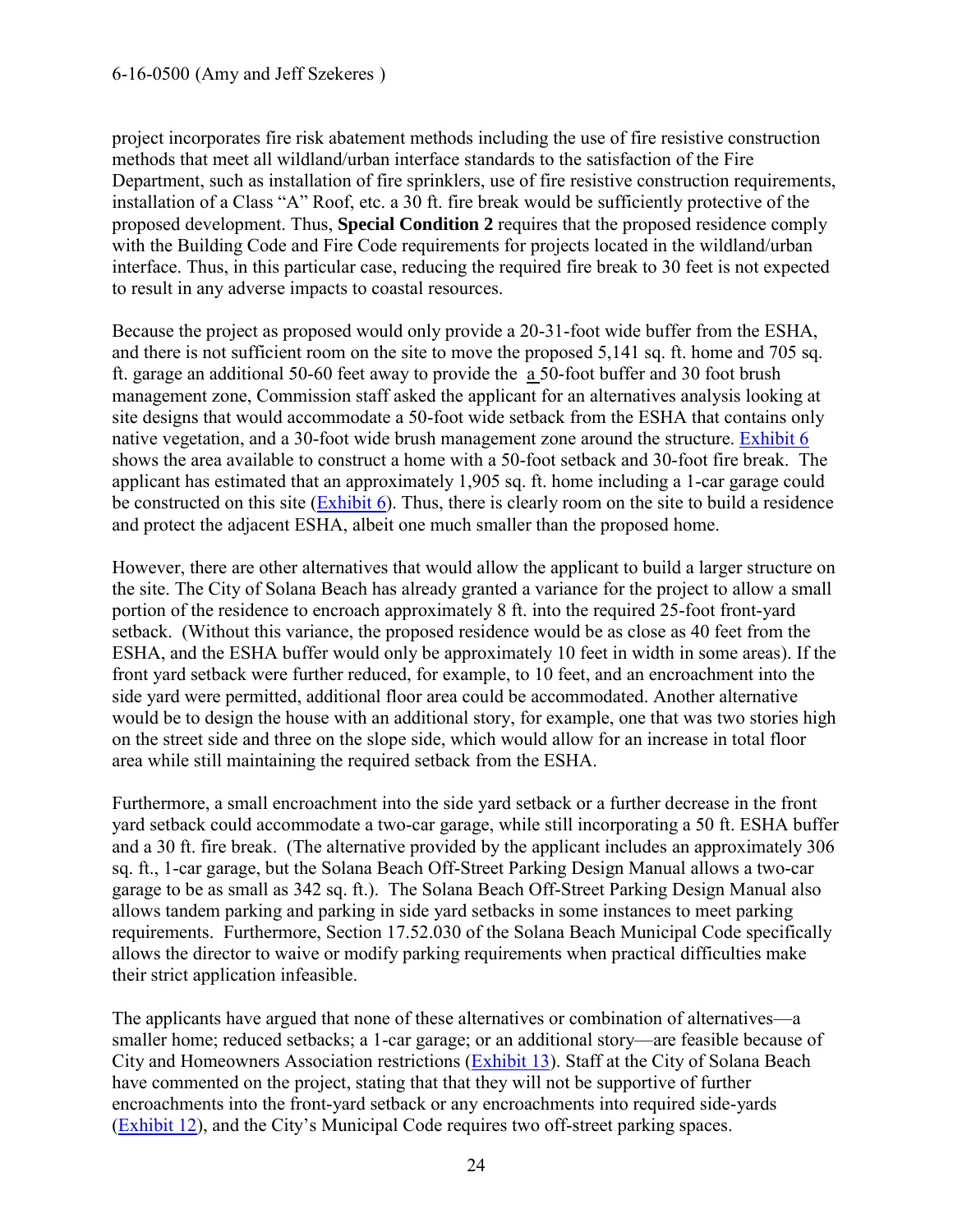However, LUP Policy 3.26 specifically allows modifications to development standards such as street setbacks, height limits, etc. where necessary to avoid or minimize impacts to ESHA. Furthermore, the City's Municipal Code allows parking standards to be waived or modified with a finding that the waiver or modification is consistent with the purpose and intent of the Off-Street Parking Design Manual, which would also allow for a reduced parking requirement, parking within setbacks, and/or alternative designs such as tandem parking. As discussed in greater detail below under D. Public Access and E. Visual Resources, there are no potential impacts to public access or public views that could result from a project redesign that reduces setbacks, allows for increased height, or reduced parking requirements. Thus, the City may reduce these setbacks or waive parking requirements, although it is within the City's discretion whether it will do so. Even if the City chooses not to allow these modifications, a home of nearly 2,000 square feet could be constructed on-site, consistent with the City's approval and with the ESHA protection policies of the Coastal Act.

Similarly, the applicants submitted a request to the Homeowners Association (HOA) that covers the subject property for construction of a smaller home, but the HOA indicated it will not approve a residence any smaller in square footage than what is currently proposed. The HOA's Covenants, Conditions, and Restrictions (CC&R's) Section 5.15 (k) indicate that variances may be granted for any architectural standard, including the size of the house, to account for environmental considerations. The HOA hired Busby Biological Services (Busby) to conduct a peer review of the second Helix report. However, since the Helix report and Busby concluded that the project, as proposed, would not directly or indirectly impact the adjacent ESHA, the HOA indicated that it would not be supportive of a reduction in the size of the residence. However, ifAs discussed herein, the Commission and State Fish and Wildlife staff have determined that the project as proposed would result in significant environmental impacts. Thus, through these findings, the CC&R's would allow for approval of a smaller residence. More importantly, the Commission must review this development for consistency with the Chapter 3 policies of the Coastal Act. It may not authorize development inconsistent with Coastal Act section 30240 based on the requirements of an individual HOA's CC&Rs. In any case, regardless of the particular design option chosen, it is clear that reasonable use of the site can be feasibly achieved in a manner that accommodates the setback necessary to protect the ESHA.

The applicants have suggested that in lieu of providing the required 50-foot wide ESHA buffer, the ESHA adjacent to the property could be enhanced to help offset the loss of the buffer. The Busby review concluded that the ESHA adjacent to the property is relatively small and isolated, containing both invasive and non-native, weedy plant species. The applicant has further asserted that the ESHA immediately adjacent to the subject site does not involve or support any sensitive animal species [\(Exhibit 15\)](https://documents.coastal.ca.gov/reports/2017/7/Th20a/Th20a-7-2017-exhibits.pdf). However, the habitat supports a variety of animal life. The Commission biologist states in her memorandum, "Wildlife species known to forage and dwell in this habitat include Cooper's hawk and western scrub-jay, as well as several species of butterfly and reptiles" [\(Exhibit 9,](https://documents.coastal.ca.gov/reports/2017/7/Th20a/Th20a-7-2017-exhibits.pdf) p. 2). In response to the applicant comments, she adds that wildlife rely on this and other habitats for their survival. The habitat as a whole is of value not just for its rarity, but also for the ecosystem services it provides, which includes the support of wildlife species. In any case, an ESHA designation does not depend on the presence of sensitive animal species. California Fish & Wildlife agrees with the Commission's biologist that ESHA borders the parcel [\(Exhibit 7\)](https://documents.coastal.ca.gov/reports/2017/7/Th20a/Th20a-7-2017-exhibits.pdf). The applicant has suggested that enhancing the ESHA adjacent to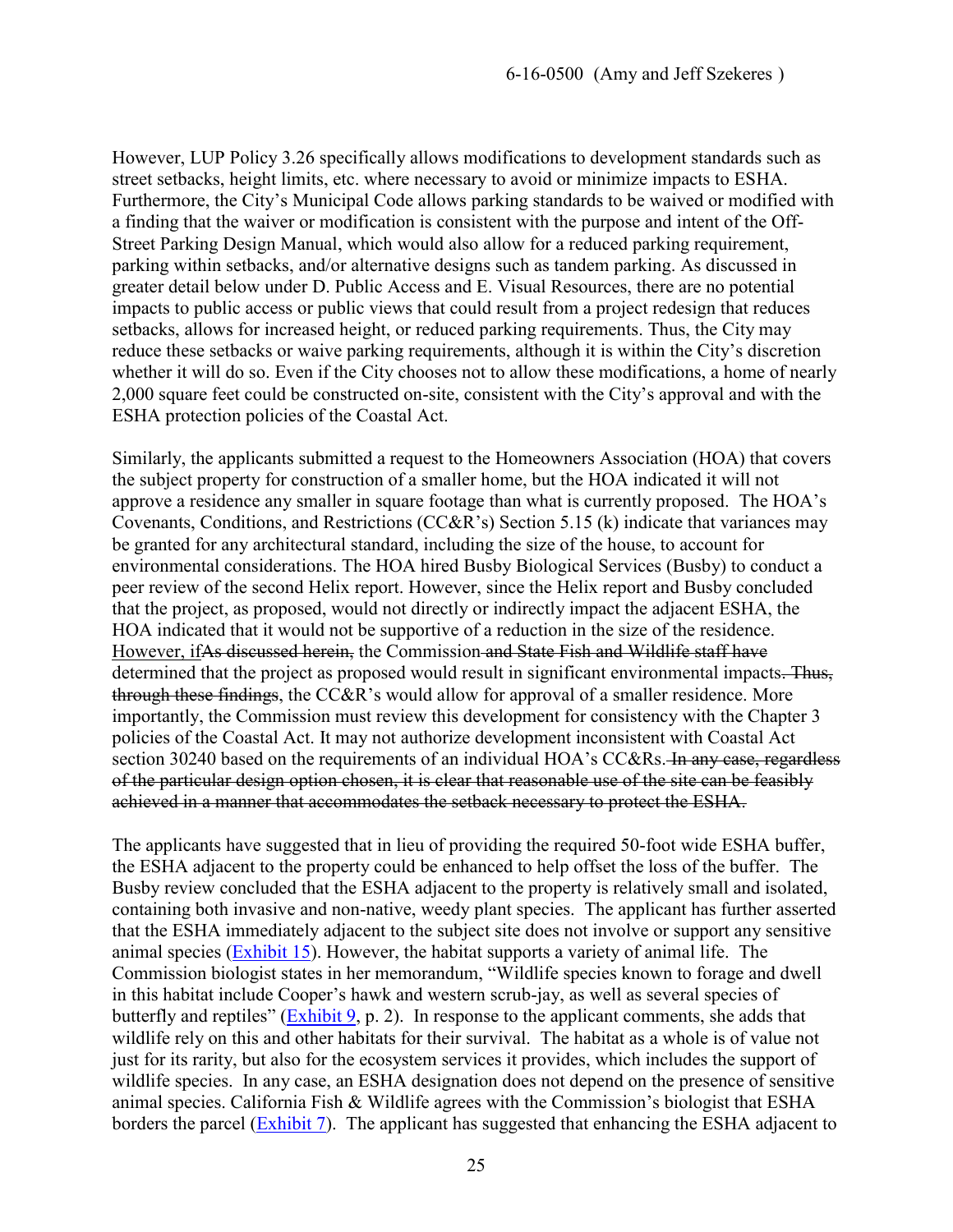the property would be a practical and superior alternative to incorporating a 50 foot wide ESHA buffer. However, the commission's staff ecologist believes that the adjacent habitat should not be characterized as degraded or poor quality. As described above, the habitat is not isolated and is contiguous with a large block of high quality southern maritime chaparral, which enlarges the habitat area available as a whole and supports key ecological functions, such as an increased seed and pollen source for plant dispersal, diversity maintenance, and elevated species occupancy. Regardless, once designated as ESHA, an area's particular condition is irrelevant. As stated in *Bolsa Chica Land Trust v. Superior Court*,

*....if.... application of section 30240's otherwise strict limitations also depends on the relative viability of an ESHA, developers will be encouraged to find threats and hazards to all ESHAs located in economically inconvenient locations. The pursuit of such hazards would in turn only promote the isolation and transfer of ESHA habitat values to more economically convenient locations. Such a system of isolation and transfer based on economic convenience would of course be completely contrary to the goal of the Coastal Act, which is to protect all coastal zone resources and provide heightened protection to ESHA's.* 

((1999) 71 Cal.App4th 493, 508.) Section 30240 requires that development adjacent to ESHA be sited and designed to prevent impacts and to be compatible with the continuance of the ESHA. In this case, tThe proposed project must be sited and designed to provide a sufficient buffer from the ESHA to meet these requirements, consistent with both the Coastal Act and the City of Solana Beach's certified LUP.

The applicant has argued that the incorporation of a 50 ft. ESHA buffer on the subject site is would be inconsistent with past Commission action, as none of the neighboring residences have been required to incorporate ESHA buffers into their projects. However, the existing neighboring development occurred almost 25 years ago, in the early 1990's and before certification of the LUP maps; therefore Commission staff does not now know the extent of ESHA on the properties at the time of permitting. In addition, since that time, the Coastal Commission's understanding of environmental protection has evolved, so it has a better understanding of the measures necessary to prevent impacts to ESHA. Additionally, the City of Solana Beach now has a certified LUP, which was created to bring certainty to the development process, protect the environment, and locally implement development policies that comply with the requirements of the Coastal Act. A 50-foot ESHA buffer in this case represents the minimum necessary to implement the resource protection policies of the Coastal Act, and it is also consistent with the City's LUP. Almost all LCPs require ESHA buffers, with these buffers typically ranging from 50 - 100 feet. Indeed, most LUPs and LCPs that have been recently certified require a 100 ft. ESHA buffer, which can be reduced to no less than 50 feet - as does the City of Solana Beach. Other jurisdictions that require a minimum 100 ft. ESHA buffer include Pacifica, Mendocino County, and Malibu-Santa Monica Mountains. The cities of Newport Beach, Seaside and Half Moon Bay require at least 50-foot wide buffers. On the low end, the City of Carmel-by-the-Sea requires a 30 ft. minimum ESHA buffer and the City of Carlsbad requires a 20 ft. minimum ESHA buffer. Many of the LUPs and LCPs that were certified in the 1980's and 1990's require an "appropriate ESHA buffer," but do not give a set, minimum standard. The City of Encinitas requires adequate buffer zones when development occurs adjacent to the floodplain and sensitive habitats; 100 foot wide buffers should be provided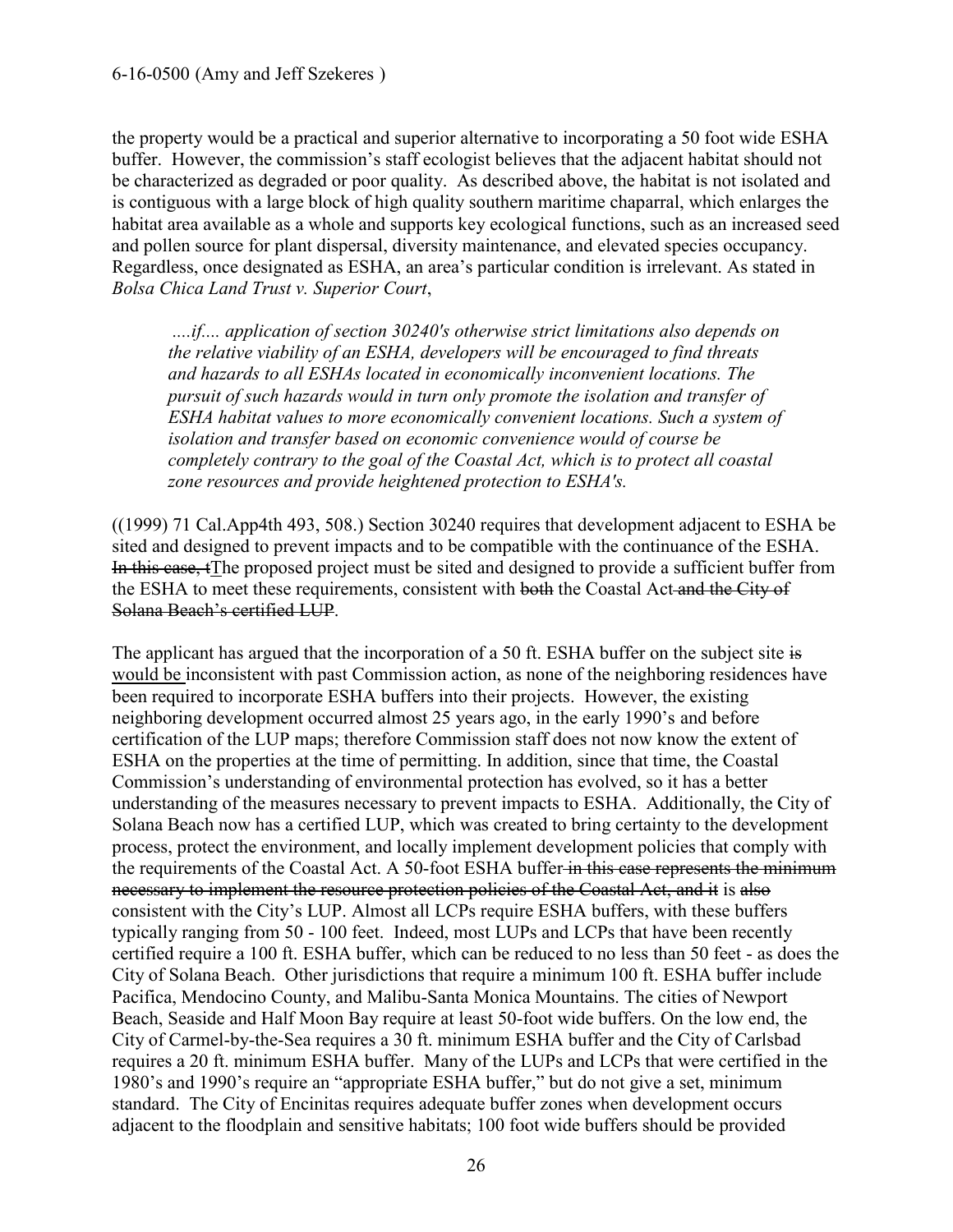adjacent to all identified wetlands, and 50 foot wide buffers should be provided adjacent to riparian areas. The City of San Diego requires 100 foot wide ESHA buffer for wetlands, 40 foot wide setbacks from coastal bluff edges, and requires a site-specific impact analysis for all development occurring in sensitive biological resources to determine protection and management requirements and corresponding mitigation, where appropriate. Requiring a 50-foot wide buffer from ESHA for this project is entirely consistent with past and current policies for the protection of ESHA.

Solana Beach's LUP policies are clear that 100 ft. ESHA buffers are required for new development adjacent to ESHA, but that a buffer can be reduced to no less than 50 ft. However, regardless of the LUP requirements, per Section 30240 of the Coastal Act, the project must be compatible with the continuance of the adjacent habitat. In the case of the proposed project, as previously described, the Commission's staff ecologist and CDFW concur that a 50 ft. ESHA buffer is required to provide a biologically appropriate buffer to satisfy the Chapter 3 policies of the Coastal Act. However, in this particular case, there are some unique circumstances that would allow the project to provide a reduced buffer while still ensuring compatibility with the continuance of the adjacent habitat.

The subject site is the only remaining vacant lot on the ridgetop. As proposed, the home would provide a buffer of between 20 and 31 feet from the ESHA, which is no closer than the existing adjacent structures. Maintaining the existing established setback is not expected to significantly disrupt the adjacent ESHA. Under the existing subdivision permit, a new home and swimming pool could be constructed closer the ESHA than the proposed project; thus, the proposed project reduces potential impacts. Even with an ESHA 50-foot wide buffer, the project may result in some minor impacts to native habitat, since, as noted, there are some native plants scattered around the site. However, the majority of these plants located on the southwestern side of the site would be preserved within a minimum 50-foot ESHA buffer. Thus, the minimum 50-foot buffer is not only important to protect the adjacent ESHA, but to preserve the habitat value of the native plants on the site.

Furthermore, because the subject site is the last vacant lot on the top of the ridgeline (there is one more lot in this subdivision that has not yet been constructed, Lot 10, located at the bottom of the slope below the subject site), reducing the buffer is not expected it is important that all new construction provides the required minimum buffers and setbacks on a site where it is feasible to do so, so as not to set a precedent allowing impacts to ESHA elsewhere in the subdivision.

The applicant has similarly noted that the existing neighboring residences were not previously required to incorporate fire breaks into their projects. The Fire Marshal for the cities of Encinitas, Solana Beach, and Del Mar, reviewed the history of the subject subdivision with Commission staff and explained that the fire department looks at each property, its proximity to slopes, the density of the vegetation onsite, and a variety of other factors to ensure that development is sited and designed to reduce its fire risk. As the Fire Department's understanding of fire suppression evolves, new development is required to incorporate fire risk abatement measures that previous development may not have been subject to. As discussed above, the City of Solana Beach and the Solana Beach LUP typically require a 100 ft. brush management zone around structures to ensure their safety during a fire event. The Fire Marshal may reduce the extent of the required fuel management area if equivalent methods of fire risk reduction are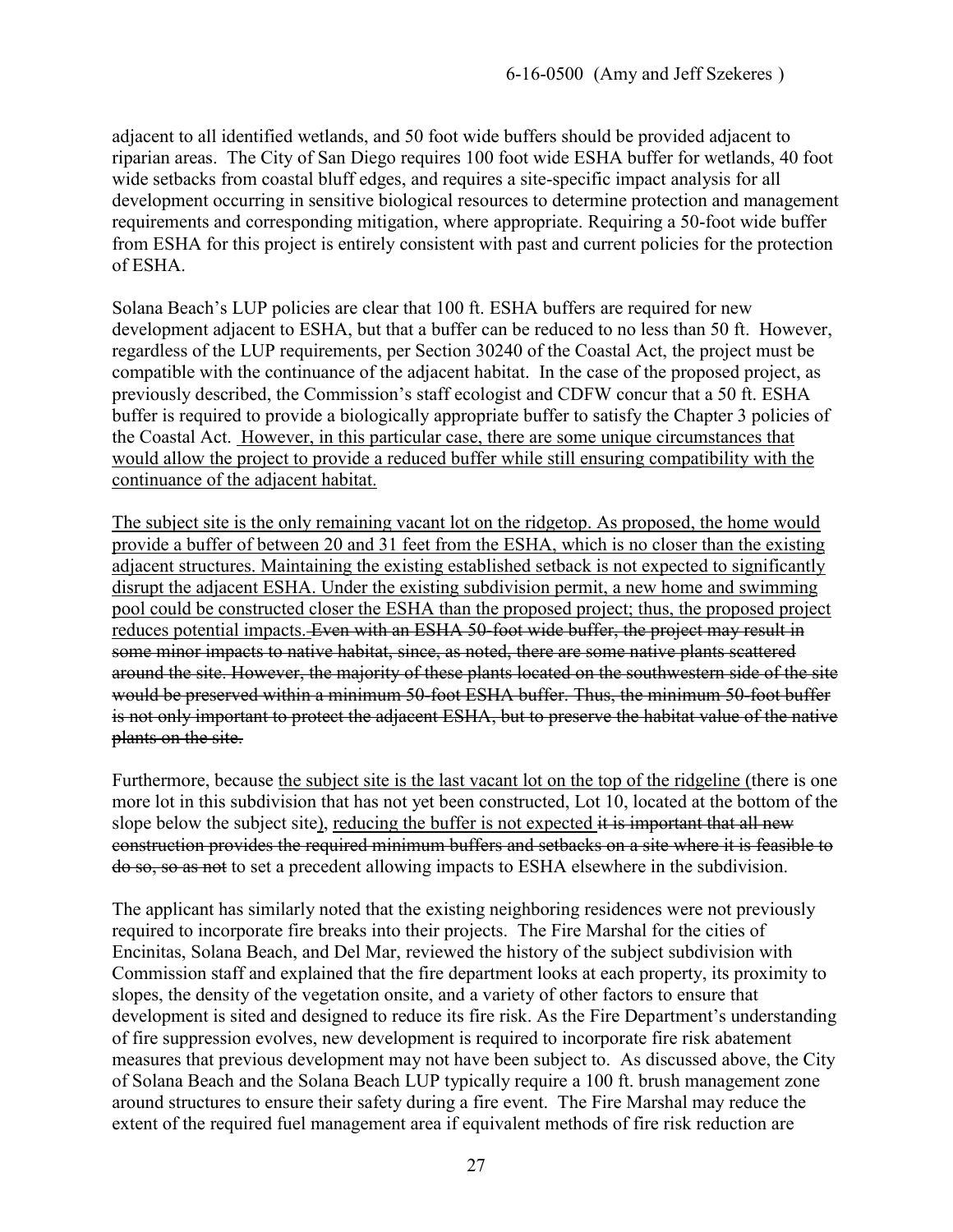employed that meet the intent of providing adequate fire safety and also lessen impacts to ESHA. In this case, the Fire Department has determined that a minimum 30 ft. fire break is sufficiently protective for the proposed development, provided the applicant incorporates fire resistive construction methods that meet all wildland/urban interface standards to the satisfaction of the Fire Department. Thus, the Fire Department is requiring a 30-foot brush management setback for the proposed new residence.

Therefore, **Special Condition 1** requires revised final plans reflecting a redesign of the proposed project in order to prevent impacts to the adjacent ESHA. This includes establishing a development envelopment that incorporates a 50 ft. wide buffer that ranges from 20 to 31 feet in width as shown on [Exhibit 10](https://documents.coastal.ca.gov/reports/2017/7/Th20a/Th20a-7-2017-exhibits.pdf) from the delineated ESHA on the southwestern property line in which no development, including brush management and water quality BMPs, other than restoration, is permitted. Upland of the buffer, a 30 foot-wide brush management zone is permitted. **Special Condition 2** requires submittal of landscape and fuel modification plans reflecting that only restoration activities can occur within the 50 ft. required ESHA buffer, and requiring that landscaping planted within the 30-foot radius of the proposed residence be fire resistant and drought tolerant, and that the use of water, fertilizers, herbicides, and chemical pest controls be minimized.

#### Consistency with Past Commission Action

The applicant has argued that applying a 50-ft. ESHA buffer is inconsistent with past commission action, specifically CDPs #6-14-0734, #6-02-019, and #4-12-076. Development must be sited and designed to avoid impacts to ESHA, a determination that the Commission makes on a case-by-case basis. Though there are instances when ESHA buffers have been reduced to less than 50 feet, these instances are atypical, and based on site-specific circumstances such that the reduced ESHA buffers remain consistent with the Coastal Act, as outlined below. In addition, regardless of the Commission's prior actions, its obligation in reviewing this project is to determine whether this particular project at this particular location is consistent with Chapter 3 of the Coastal Act.

- CDP #6-14-0734 is an administrative permit approved by the Coastal Commission in September 2014 for the demolition of an existing single-family residence and construction of a new single-family residence at 734 North Granados Avenue, Solana Beach. Though the site itself does not contain ESHA, the eastern side of the property is adjacent to the San Elijo Lagoon Reserve and ESHA. However, that project received concurrence from CDFW that the proposed development would not result in any adverse impacts to sensitive habitat. The existing home was originally set back from the eastern property line approximately 51 feet, and as approved, the home is now set back approximately 55 feet from the eastern property line. Thus, the project resulted in the line of development being moved further away from the adjacent ESHA. This site was previously fully developed, unlike the applicant's vacant lot, and the existing structures adjacent to the above-referenced site had brush management clearance requirements that impacted the ESHA buffer, including most of the area in between the existing residence and the property line.
- CDP  $#6-02-019$  is a permit approved by the Coastal Commission in April 2002 for the demolition of an existing single-family residence and the construction of a new singlefamily residence at 774 North Granados Ave, Solana Beach. This permit was approved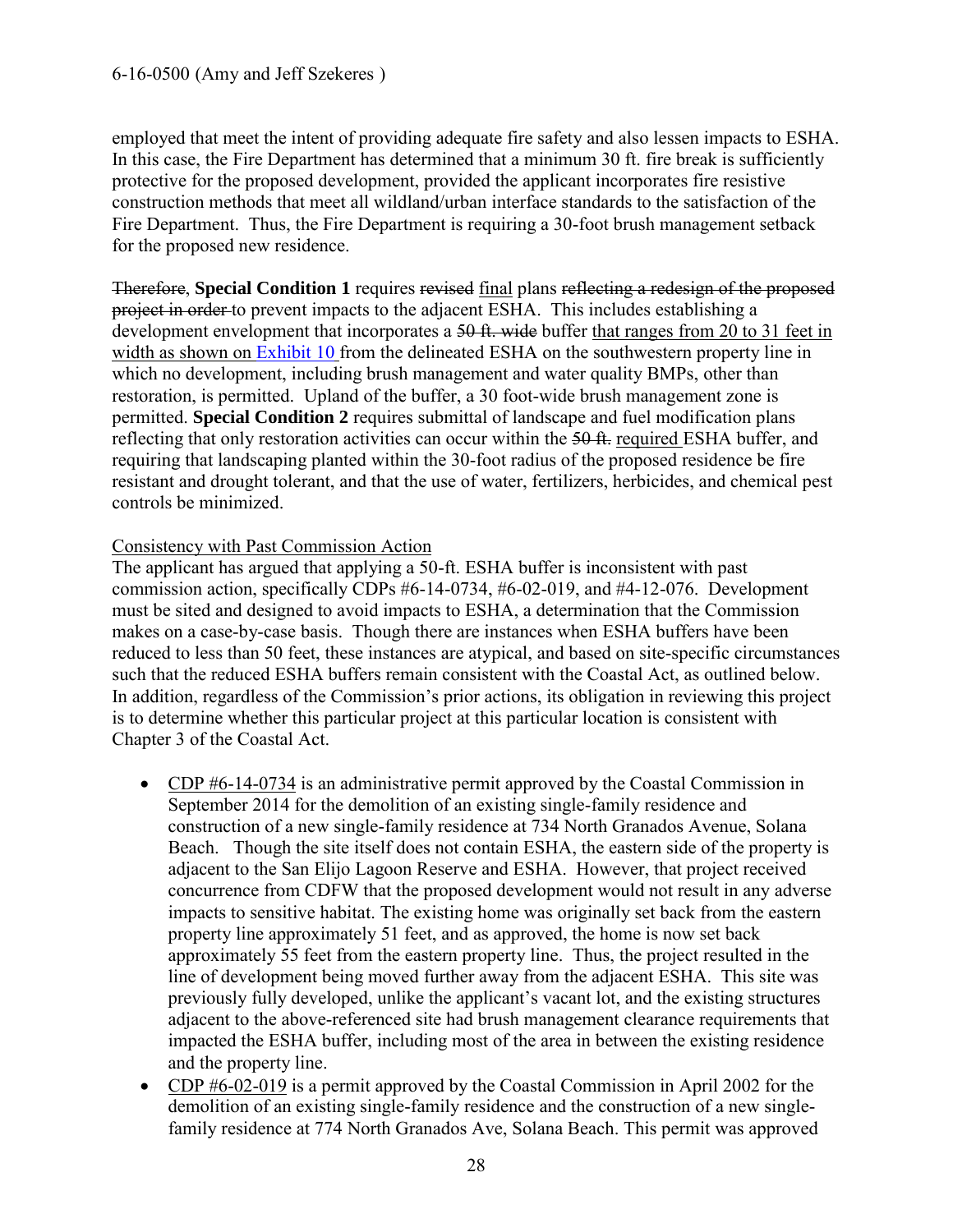prior to certification of the City's LUP. The northern side of the property is adjacent to the San Elijo Lagoon. The existing home was set back a minimum of 19 ft. from the northern property line, and as approved, the home is now set back a minimum of 25 ft. from the northern property line; thus, although the new structure was not set back 50 feet from ESHA, the project resulted in the line of development being moved further away from the adjacent ESHA. This site was previously fully developed, unlike this applicant's vacant lot, and the existing structures adjacent to the above-referenced site had brush management clearance requirements that impacted the ESHA buffer and most of the area in between the existing residence and the property line.

- CDP# 4-12-076 is a 2012 permit request for after-the-fact approval of an existing, unpermitted concrete, asphalt, and aggregate recycling facility including a vehicle scale stockpile area, storage, crushing operation area, screening plant, and radial stacker equipment in the City of Goleta. The project was withdrawn prior to being brought to the Commission, but the same project was resubmitted as CDP #4-15-0692. Contrary to the applicant's assertion, the project was approved with a 50 ft. wide buffer from the adjacent riparian area.
- CDP #6-94-164 is a permit approved by the Commission in 1994 for construction of a 5 ½ foot high, 190 foot long retaining wall. The applicant asserts that this permit allowed the property owner to install fill and build a large concrete block wall directly in ESHA. However, this is incorrect; the permitted wall bordered the ESHA.

#### Vested Rights

 $\overline{a}$ 

The applicants have argued that they have a vested right in the graded pads on Lot 7. In order to establish a vested right under the Coastal Act, however, applicants must submit a vested rights application to the Commission in which several factors not considered here would need to be analyzed.<sup>1</sup> Even if one were to assume that the applicants were correct and that they do have a vested right to the graded pads, this does not amount to a right to build a home of a particular size. Any development proposed on the graded pads must still be consistent with the Coastal Act. The width of the buffer imposed here derives directly from what is required under Section 30240 to ensure that development adjacent to ESHA does not significantly disrupt the ESHA.

The applicant's claim that requiring a 50 foot ESHA buffer despite the existence of the graded pads is would be inconsistent with the Commission's action in Eucalyptus Ranch (CDP No. 4- 13-1397, p. 42). The proposed buffer is, however, entirely consistent with that permit. In the first instance, the standard of review for Eucalyptus Ranch was the newly-certified Santa Monica Mountains LCP, which includes unique ESHA protection measures. In that case, although the Commission found that the applicant's graded pad was vested, it still required a reduction in the size of the building site on the graded pad. This modification was necessary to ensure that the development was consistent with the LCP, even though it meant that the building site was smaller than the graded pad. The Commission allowed other improvements on the graded pads in Eucalyptus Ranch that did not require fuel modification but only because such improvements would not impact ESHA. Here, too, the Commission is not requiring modifications of the existing graded pads; it is, however, requiring a smaller building site than the footprint of the graded pad, in order to prevent adverse impacts to ESHA, as required by Section 30240. In the

<sup>&</sup>lt;sup>1</sup> See e.g., *Avco Community Developers, Inc. v. South Coast Regional Commission* ((1976) 17 Cal.3d 785, 791). One must have performed substantial work and incurred substantial liabilities to establish a vested right. *Avco*'s vested right was denied in that case despite two million dollars of investment.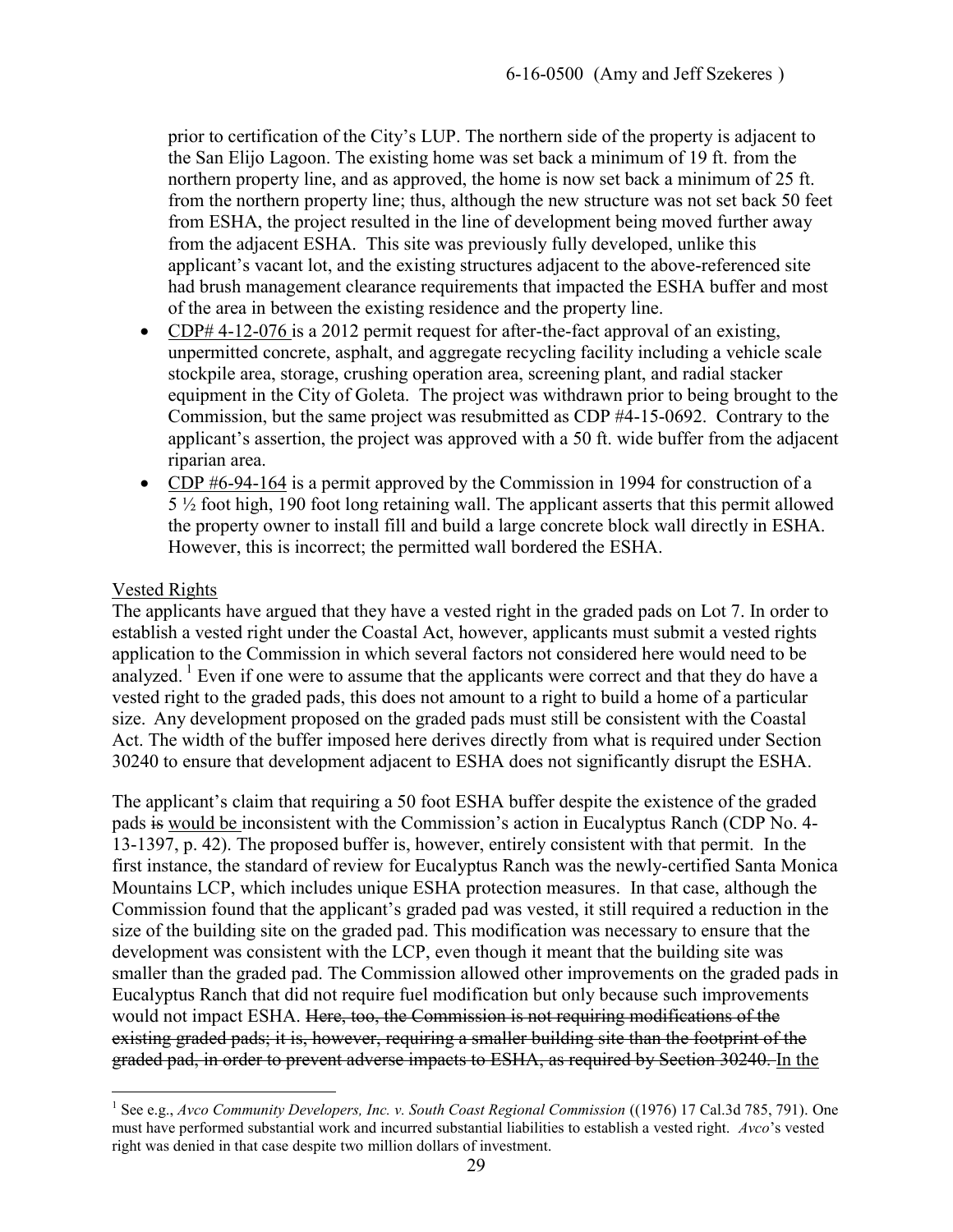case of the proposed project, the Commission has determined that provision of a buffer ranging from 20 to 31 feet is sufficient to protect the adjacent ESHA, given the pattern of surrounding development and permit history.

#### Open Space Area

As previously described, the subject site is part of a 10-unit PRD which was approved by CDP #6-88-514 and included recordation of an open space deed restriction over the portion of the lot containing steep slopes and native vegetation. However, the open space restriction recorded in compliance with that permit was later revised, with approval of the City of Solana Beach, but without the Commission's approval. That revision was therefore flawed and the originally recorded deed restriction applies to the property. In the case of the subject lot, the revised deed restriction does not cover an area on the northwest side of the lot and another on the southwest side of the lot that was identified in the original deed restriction. However, the majority of the area covered in the original deed restriction will be covered by the required 50 ft. ESHA buffer. **Special Condition 4** requires the ESHA buffer be placed under an open space restriction to ensure no development occurs within the buffer, except restoration activities, and requires the permit to be recorded as a deed restriction against the property to ensure future owners will be aware of the permit conditions.

#### Conclusion

As proposed, Although the project will provide a buffer of 20 to 31 feet, less than the 50 feet typically required by the Commission and established in the LUP, given the existing pattern of development on the site, no significant impacts to ESHA are anticipated, is inconsistent with the resource protection policies of the Coastal Act and the policies of the certified LUP, as the proposed 20 – 31 foot wide setback from the ESHA adjacent to the site will not adequately protect or preserve the sensitive habitat. The Commission's staff ecologist and staff at the California Department of Fish and Wildlife have reviewed the project and the subject site and determined that a minimum of 50 feet of undeveloped buffer area, planted with native vegetation, is required to prevent impacts to the ESHA, which is also the setback required under the LUP. Thus The special conditions establish a development envelope for the site that includes incorporation of an 50 ft. ESHA buffer of at least 20 feet, consisting only of native vegetation, and the relocation of the proposed retention basin, hardscape, and the required 30 ft. fire break outside of the 50 ft. ESHA buffer. The use of a 50 ft. ESHA buffer is consistent with past Commission action, and will allow adequate room on the site to build a reasonably sized home, particularly as the City's LUP and CC&Rs for the HOA that apply to the site specifically allow for modifications to setbacks, heights, and other architectural features when necessary to protect habitat, as is the case on this site. Therefore, as conditioned, the project is consistent with the biological resource protection policies of the Coastal Act.

# <span id="page-29-0"></span>**C. WATER QUALITY**

Section 30231 of the Coastal Act addresses water quality and states:

*The biological productivity and the quality of coastal waters, streams, wetlands, estuaries, and lakes appropriate to maintain optimum populations of marine organisms and for the protection of human health shall be maintained and, where feasible, restored through, among other means, minimizing adverse effects of waste water discharges and*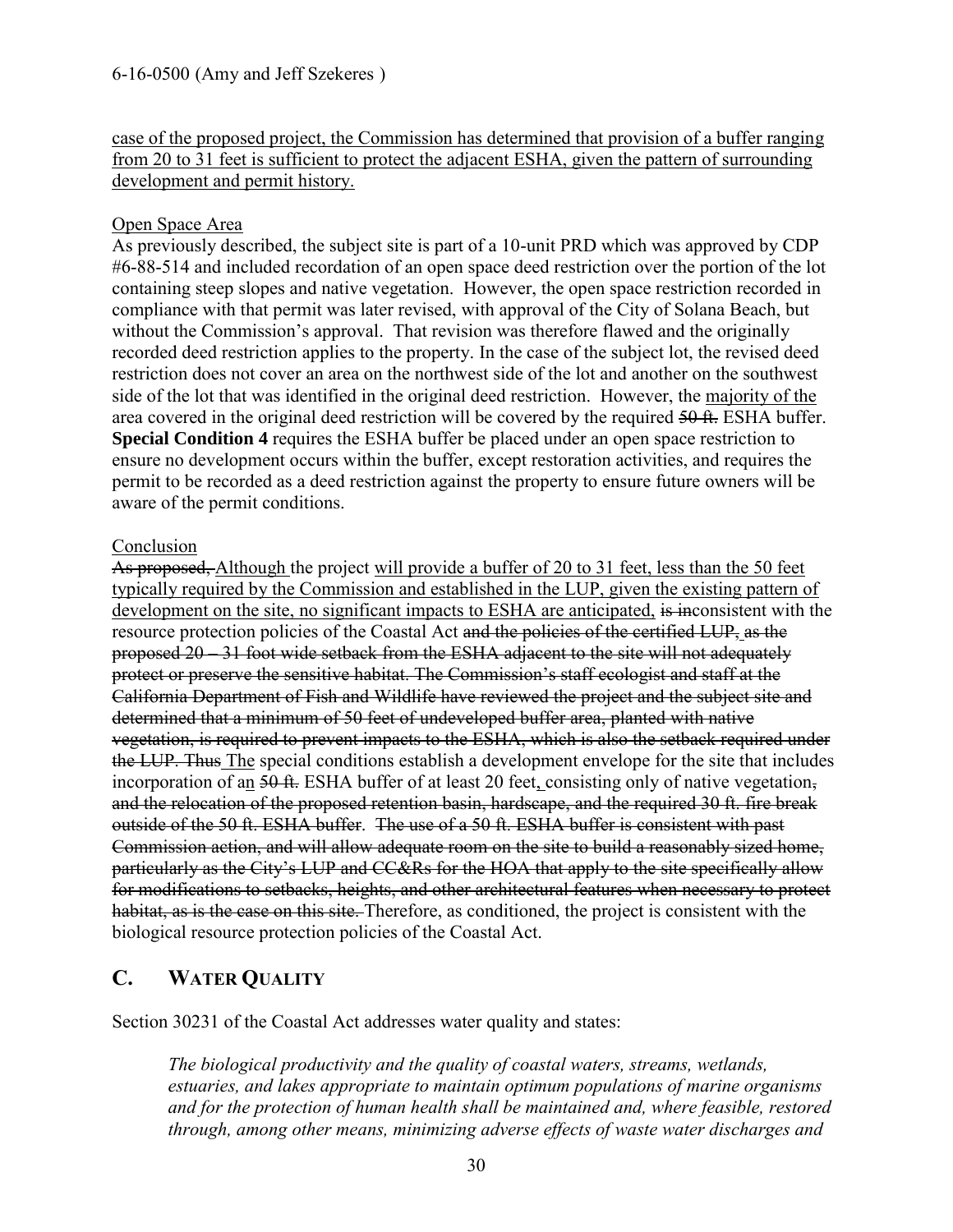*entrainment, controlling runoff, preventing depletion of ground water supplies and substantial interference with surface water flow, encouraging waste water reclamation, maintaining natural vegetation buffer areas that protect riparian habitats, and minimizing alteration of natural streams.* 

The subject site is part of 10-unit planned residential development, and is one of eight lots sited on top of a mesa. The site slopes from northeast to southwest, and the plans indicate that water drains on the site from the north to south. The southwestern portion of the site contains undeveloped slopes, of which, a small portion are steep slopes. To mitigate the increase in runoff from the proposed development, the applicant is proposing a retention basin within a previously graded pad in the southwestern portion of the backyard area and an earthen berm along the edge of the retention basin to mimic the existing sheet flow conditions on the site. The applicant is also proposing the installation of turf, as well as 240 cubic yards of cut and 50 cubic yards of fill, for a total net export of 190 cubic yards of material. The proposed turf, grading, and increase of impervious surface area could increase the amount of discharge and runoff from the site, and thus, has the potential to adversely impact coastal waters.

The Coastal Act mandates the protection of coastal waters, and though the applicant is proposing a number of BMPs, the project has the potential to adversely impact the quality of coastal waters both during construction and post-construction through erosion and sedimentation, runoff, and drainage.The applicant is already proposing to incorporate drainage inlets, sand bags, silt fences, etc. during construction as well as a retention basin and earthen berm to ensure water quality is protected post-construction. However, as outlined above, in order to protect the ESHA adjacent to the lot, **Special Condition 1** requires the submittal of final plans showing that retention basin isto be relocated outside of the 50-ft. required ESHA buffer. **Special Condition 3** requires a final construction pollution prevention plan (CPPP), a post-development runoff plan (PDRP), and a turf management plan. The CPPP includes additional short-term BMPs such as fueling construction equipment off-site, removing trash and construction debris from the site, minimizing soil compaction from construction activities, and minimizing the discharge of sediment and other potential pollutants from construction activities. The PDRP requires that Low Impact Development techniques are prioritized to retain and disperse runoff from the site, that natural drainage features are minimally disturbed, and the preservation of natural flow volumes and patterns.

Therefore, as conditioned, no impacts to water quality will result from the proposed project, consistent with Section 30231 of the Coastal Act.

## <span id="page-30-0"></span>**D. PUBLIC ACCESS**

Section 30210 of the Coastal Act states:

*In carrying out the requirement of Section 4 of Article X of the California Constitution, maximum access, which shall be conspicuously posted, and recreational opportunities shall be provided for all the people consistent with public safety needs and the need to protect public rights, rights of private property owners, and natural resource areas from overuse.* 

Section 30211 of the Coastal Act states: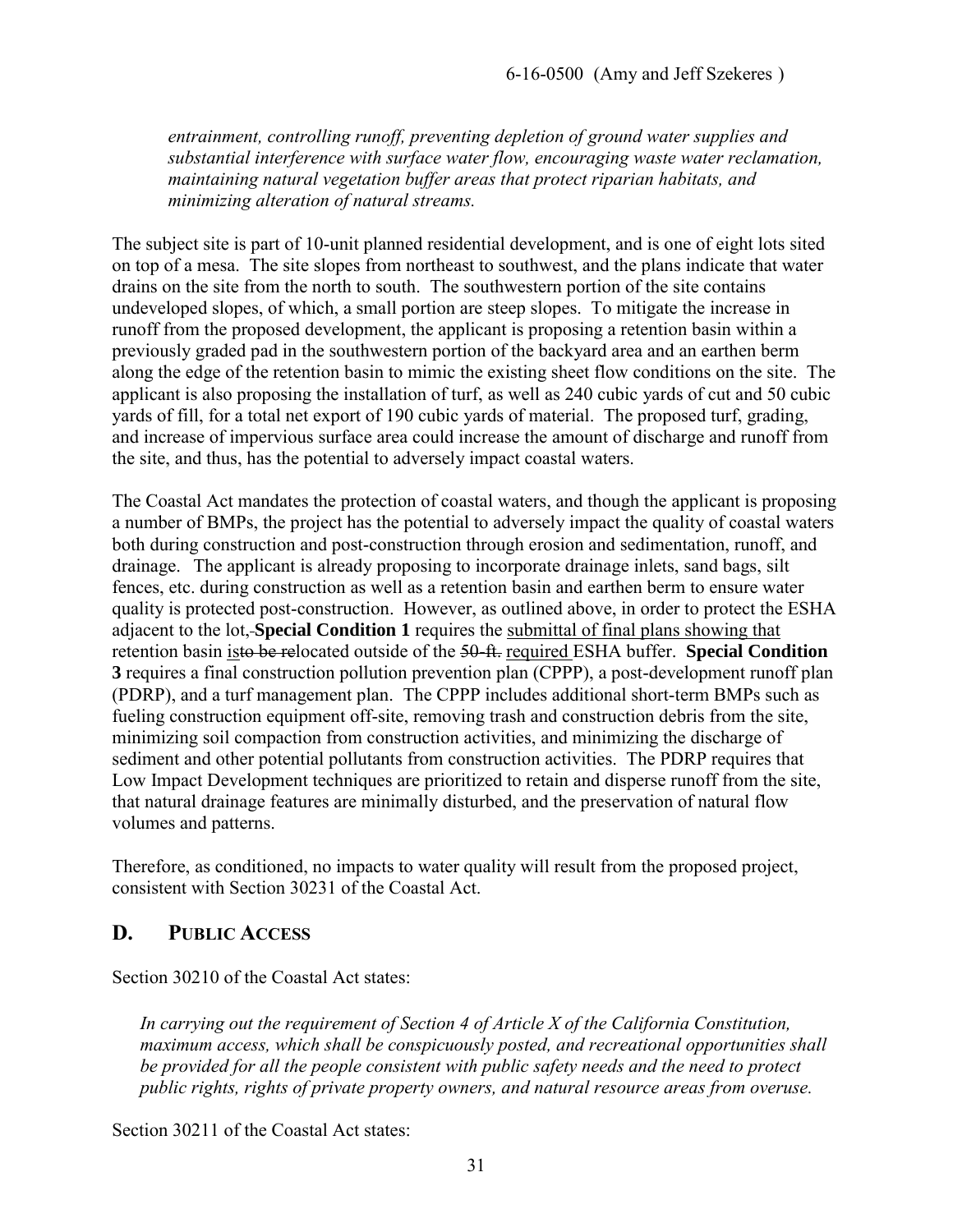*Development shall not interfere with the public's right of access to the sea where acquired through use or legislative authorization, including, but not limited to, the use of dry sand and rocky coastal beaches to the first lone of terrestrial vegetation.* 

Section 30253 states, in part:

*The location and amount of new development should maintain and enhance public access to the coast by (1) facilitating the provision or extension of transit service, (2) providing commercial facilities within or adjoining residential development or in other areas that will minimize the use of coastal access roads, (3) providing nonautomobile circulation within the development, (4) providing adequate parking facilities or providing substitute means of serving the development with public transportation, (5) assuring the potential for public transit for high intensity uses such as high-rise office buildings, and by (6) assuring that the recreational needs of new residents will not overload nearby coastal recreation areas by correlating the amount of development with local park acquisitions and development plans with the provision of onsite recreational facilities to serve the new development.* 

The subject site is located on San Julio Road, which is a gated, cul-de-sac in the City of Solana Beach, and is part of a 10-unit PRD that was approved by the Coastal Commission in 1988. Neither the subdivision nor the subject site is near any public recreational or public access areas. Even if the two space off-site parking requirement are reduced to one space for this development, as discussed above in Section B. Biological Resources, there is no potential that "spillover" parking from this single-family residence could adversely impact public access. The proposed development is consistent with the existing development in the area and will not have any adverse effects individually or cumulatively on public access, as there is no direct or indirect coastal access from the site. Therefore, the project, as proposed, is consistent with the public access policies of the Coastal Act.

# <span id="page-31-0"></span>**E. VISUAL RESOURCES**

Section 30251 of the Coastal Act addresses visual resources and states:

*The scenic and visual qualities of coastal areas shall be considered and protected as a resource of public importance. Permitted development shall be sited and designed to protect views to and along the ocean and scenic coastal areas, to minimize the alteration of natural land forms, to be visually compatible with the character of surrounding areas, and, where feasible, to restore and enhance visual quality in visually degraded areas. New development in highly scenic areas such as those designated in the California Coastline Preservation and Recreation Plan prepared by the Department of Parks and Recreation and by local government shall be subordinate to the character of its setting.* 

Solana Beach's certified LUP also contains applicable policies:

Policy 3.26: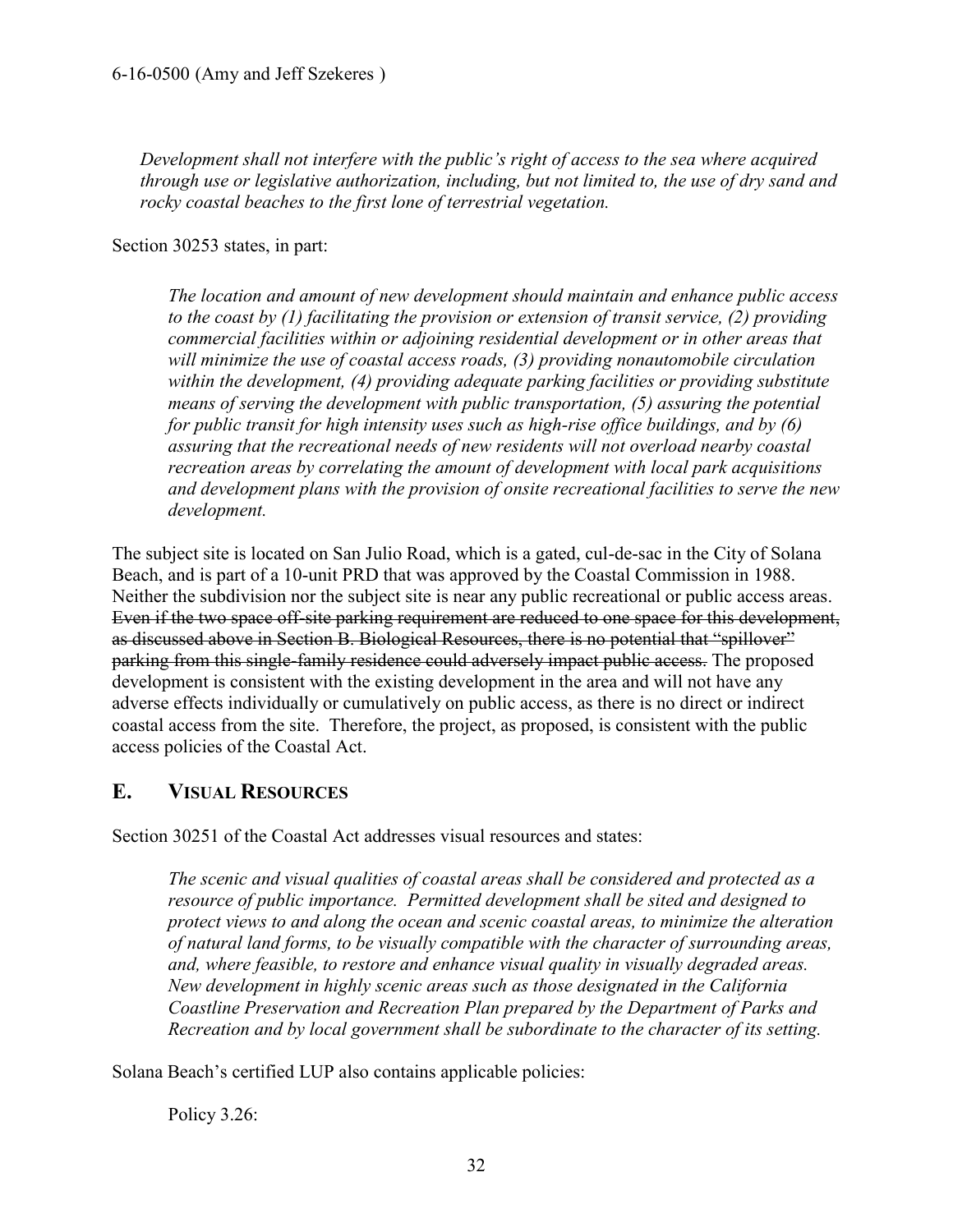*Modifications to required development standards that are not related to ESHA protection (street setbacks, height limits, etc.) shall be permitted where necessary to avoid or minimize impacts to ESHA.* 

#### Policy 6.3

*Public views to the beach, lagoons, and along the shoreline as well as to other scenic resources from major public viewpoints, as identified in Exhibit 6-1 shall be protected. Development that may affect an existing or potential public view shall be designed and sited in a manner so as to preserve or enhance designated view opportunities. Street trees and vegetation shall be chosen and sited so as not to block views upon maturity.* 

#### Policy 6.9

*The impacts of proposed development on existing public views of scenic resources shall be assessed by the City prior to approval of proposed development or redevelopment to preserve the existing character of established neighborhoods. Existing public views of the ocean and scenic resources shall be protected.* 

#### Policy 6.10

*New development shall be sited and designed to minimize adverse impacts on scenic resources visible from scenic roads or major public viewing areas. If there is no feasible building site location on the proposed project site where development would not be visible then the development shall be sited and designed to minimize impacts on scenic areas visible from Scenic Roads or major public viewing areas, through measures*  including, but not limited to, siting development in the least visible portion of the site, *breaking up the mass of new structures, designing structures to blend into the natural hillside setting, restricting the building maximum size, reducing maximum height standards, clustering development, minimizing grading, incorporating landscape elements, and where appropriate berming.* 

## Policy 6.13

*New development, including a building pad, if provided, shall be sited on the flattest area of the project site, except where there is an alternative location that would be more protective of scenic resources or ESHA.* 

#### Policy 6.14

*All new structures shall be sited and designed to minimize impacts to scenic resources by:* 

- *Ensuring visual compatibility with the character of surrounding areas.*
- *Avoiding large cantilevers or under stories.*
- *Setting back higher elements of the structure toward the center or uphill portion of the building.*

The subject site is located on a mesa top off of San Julio Road, surrounded by existing development, and east of I-5 in the City of Solana Beach. The site is not visible from I-5 and there are no public views or public vantage points on-site or from nearby or adjacent areas. From the centerline of San Julio Road, the proposed residence would reach a height of approximately 17 ft., which is comparable in height to adjacent homes and within the City's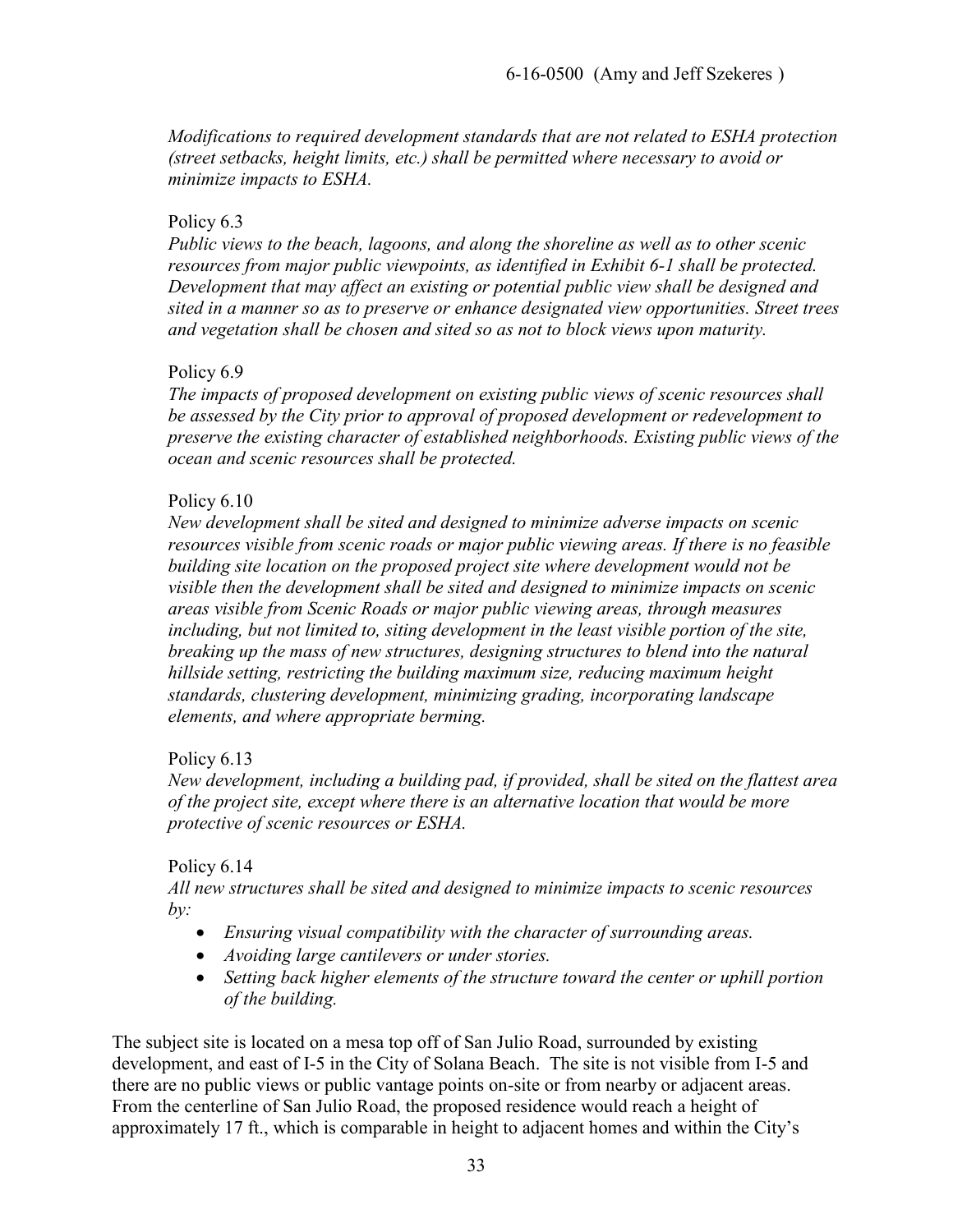height limits. However, as described above, the residence in its proposed size and location would not be consistent with the biological resource protection policies of the Coastal Act, and must be revised. One way in which the project could be revised to retain some of the desired house size would be to make the structure taller (e.g., two stories) on the street side of the structure. This could potentially impact some of the neighbors' private views across the site; however, it would not impact any public views protected under the Coastal Act.

A single house three stories high (two as viewed from the adjacent private street) would not have any impact on public views or community character. Although all of the houses constructed in this development are two stories, the Commission approved the original permit for the subdivision, CDP #6-88-514, allowing for residences that would be approximately 4,000 square feet and three stories in height. Though now expired, the Commission also approved CDP #6- 07-112 for a 3-story (plus subterranean garage/basement) single-family residence located in the same subdivision at the base of the bluff, finding that a 3-story structure in that location would not adversely impact community character.

Reductions in the front and side yard setbacks are the kinds of minor deviations from typical development requirements allowed by LUP Policy 3.26 to protect ESHA. These deviations would also allow the applicant to design a larger home. Though staff's recommendation will result in a smaller house than the applicant is proposing, all but one of the other houses in this subdivision have already been constructed and range in size from 3,585 sq. ft. to 6,174 sq. ft. A well designed home at the lower end of this range will not have a noticeable or negative impact on the community, nor is it likely to substantially change community quality or character. As **conditionproposed**, the project would not have any adverse impact on the visual quality of the Coastal Zone, consistent with the Coastal Act and the certified LUP.

# <span id="page-33-0"></span>**F. TAKINGS**

Throughout the application process as well as development of the staff report, the applicants have repeatedly argued that reduction of the square footage of the home would constitute a taking. In this particular case, as described above, the proposed home can be found consistent with The applicants propose a 5,141 square foot home, and to meet all requirements of the Coastal Act for the required ESHA buffers, staff proposes a reconfiguration that by the applicant's estimate, results in a home of 1,905 square feet at the minimum. As detailed below, because, as conditioned, this permit would still allow construction of a single family residence on a lot designated for a single family residence. The below analysis notes that even if the Commission had determined that albeit a smaller residence than proposed was required, the Commission's action would not have been likely to constitute a taking of private property without just compensation.

## **The Coastal Act**

Denial of all or substantially all economic use of a parcel without just compensation may result in an unconstitutional "taking" of an Applicant's property. Coastal Act Section 30010 expressly forbids this result:

*The Legislature hereby finds and declares that this division is not intended, and shall not be construed as authorizing the commission… to exercise their power to*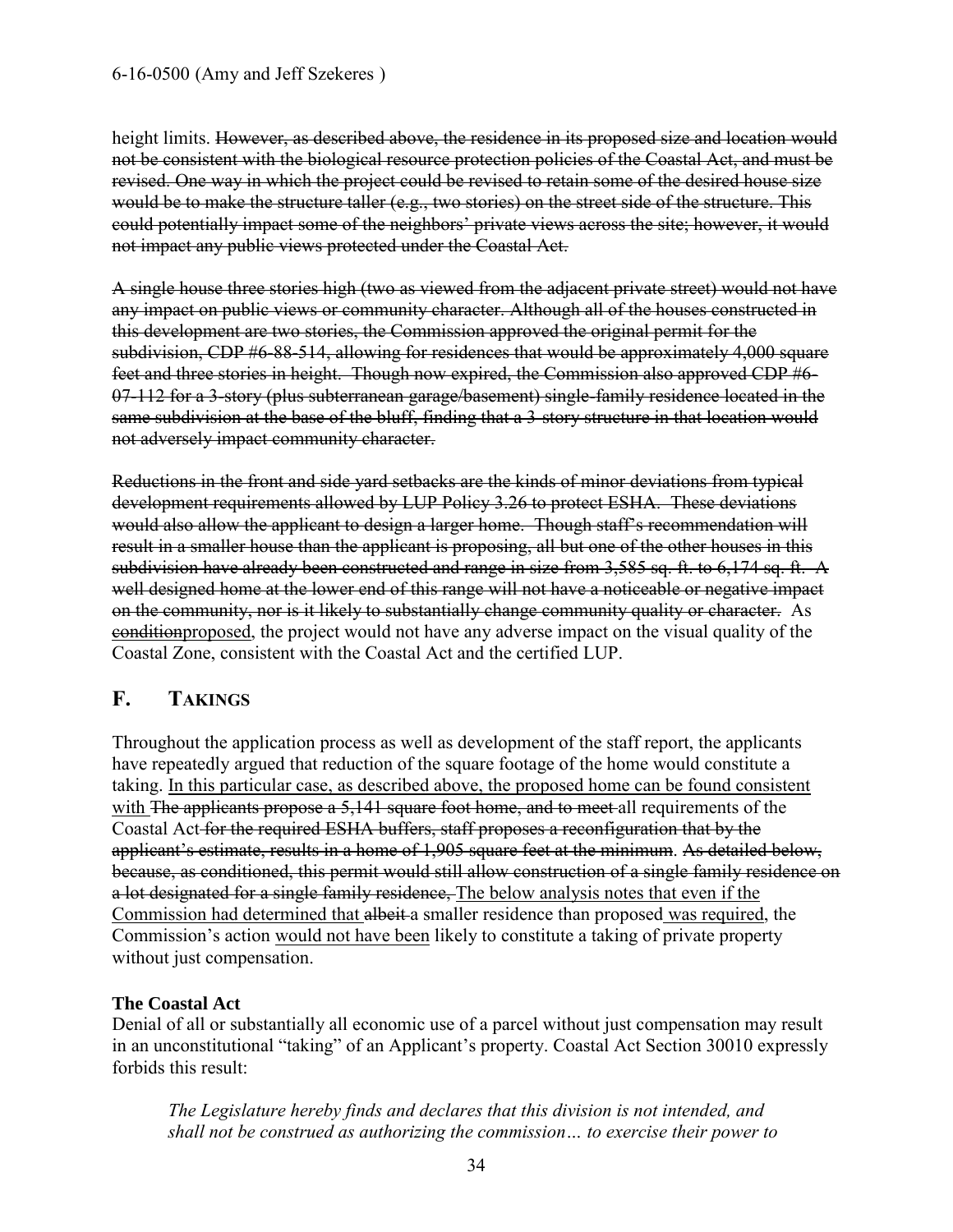*grant or deny a permit in a manner which will take or damage private property for public use, without the payment of just compensation therefore.* 

Consequently, although the Commission is not a court and may not ultimately adjudicate whether its denial of an application would constitute a taking of private property without just compensation, the Coastal Act imposes on the Commission the duty to assess whether its action might constitute a taking. If the Commission concludes that its action likely does not constitute a taking, then it may deny the project on finding that its actions are consistent with Section 30010. If the Commission determines that its action likely would constitute a taking, then it applies Section 30010 to consider how the project may be approved. In the latter situation, the Commission may propose modifications to the development to minimize any Coastal Act inconsistencies, while still allowing the minimum amount of development required to avoid a taking.

#### **Takings Case Law**

Article 1, section 19 of the California Constitution provides that "[p]rivate property may be taken or damaged for public use only when just compensation… has first been paid to, or into court for, the owner." The Fifth Amendment of the United States Constitution similarly provides that private property shall not be taken for public use without just compensation. Once used solely for condemnation cases, the Fifth Amendment is now used to require compensation for other kinds of government actions. (See *Pennsylvania Coal Co. v. Mahon* (1922) 260 U.S. 393.) Since *Pennsylvania Coal*, most takings cases have fallen into two categories. First, there are the cases in which government authorizes a physical occupation of property. (See, e.g., *Loretto v. Teleprompter Manhattan CATV Corp*. (1982) 458 U.S. 419.) Second, there are the cases in which government regulates the use of property. (*Yee v. Escondido* (1992) 503 U.S. 519, 522- 523). Because there is no physical occupation of the land at stake, the reduction of the size of the home here would be evaluated under the standards for a regulatory taking.

The U.S. Supreme Court has identified two types of regulatory takings. The first is the "categorical" formulation identified in *Lucas v. South Carolina Coastal Council* ((1992) 505 U.S. 1003, 1014.) In *Lucas*, the Court held, without examining the related public interest, that regulation that denied all economically viable use of property was a taking. (*Id*. at p. 1014.) The *Lucas* Court emphasized, however, that this category is extremely narrow, applicable only "in the extraordinary circumstance when no productive or economically beneficial use of land is permitted" or the "relatively rare situations where the government has deprived a landowner of all economically beneficial uses" or rendered it "valueless." (*Id*. at pp. 1016-1017; see also *Riverside Bayview Homes* (1985) 474 U.S. 121, 126 [regulatory takings occur only under "extreme circumstances"].) Even where the challenged regulatory act falls into this category, government may avoid a taking if the restriction inheres in the title of the property itself; that is, background principles of state property and public nuisance law would have allowed government to achieve the results sought by the regulation. (*Lucas,* supra, 505 U.S. at pp. 1028-1036.)

In this case, reducing the size of the home would not amount to the "total wipeout" that usually constitutes a taking under *Lucas*. The economic use of the land would remain intact. (See *Palazzolo v. Rhode Island* (2001) 533 U.S. 606, 616 [rejecting the *Lucas* categorical test where property retained value following regulation, but remanding for further consideration under the *Penn Central* test].) Even if the applicants are correct that the largest house that they could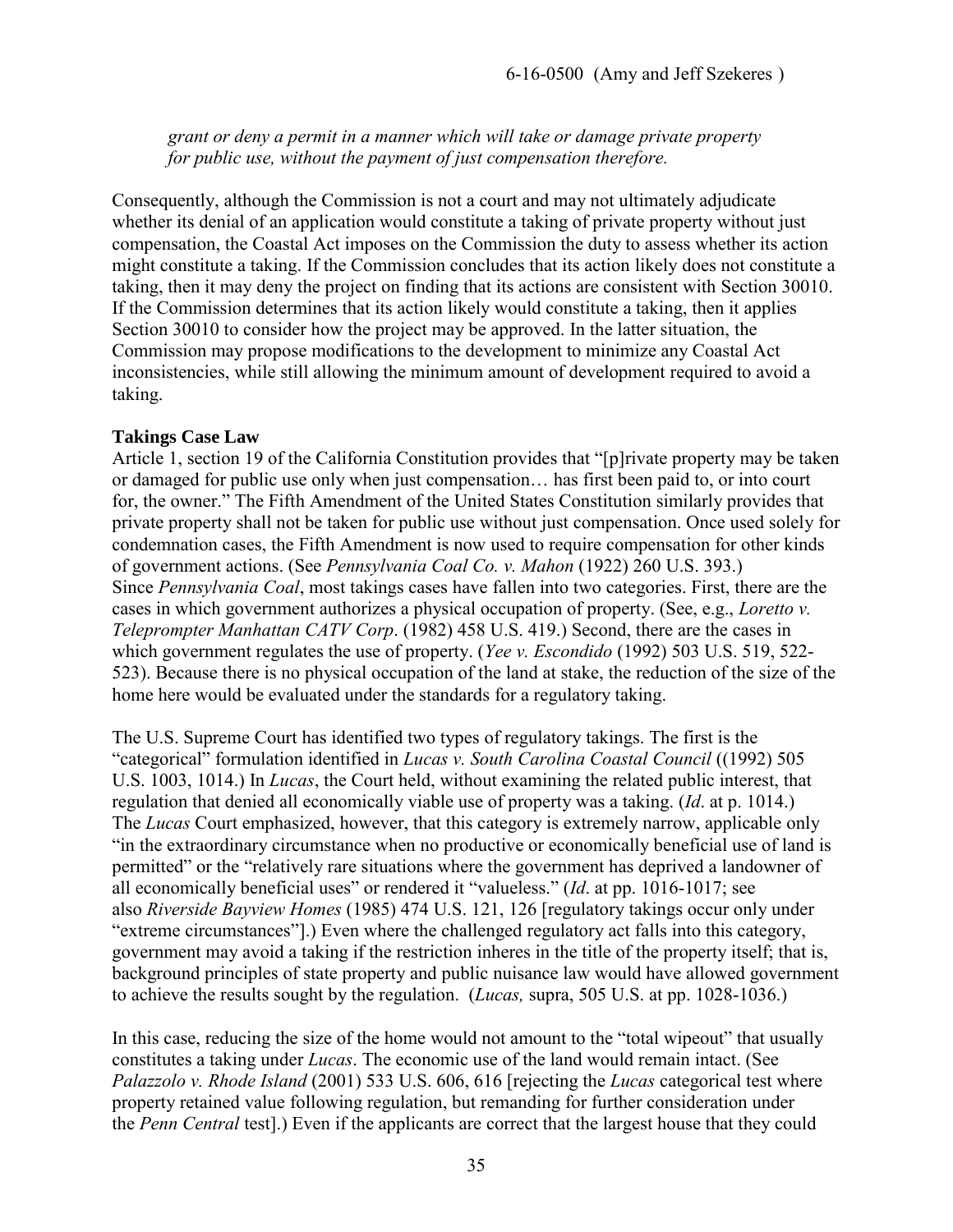construct on this site, given the required ESHA buffer, is 1,905 square feet, there is significant economic value in a nearly 2,000 square foot home.

The second circumstance in which a regulatory taking might occur is under the three-part, ad hoc test identified in *Penn Central Transportation Co. v. New York City* (1978) 438 U.S. 104, 124 ("*Penn Central*"). Under the *Penn Central* test, a takings analysis considers the economic impact of the regulation, the interference, if any, with reasonable or "distinct" (actual) investment-backed expectations, and the character of the government action. (*Id*. at p. 134; *Ruckelshaus v. Monsanto Co*. (1984) 467 U.S. 986, 1005.) Because this test examines something lesser than a complete economic deprivation, it is appropriate to consider if requiring the reconfiguration of the home could constitute a taking under the *Penn Central* factors.

#### **Analysis**

## *Economic Impact*

The first prong of the *Penn Central* analysis requires an assessment of the economic impact of the regulatory action on the applicant's property. Although a landowner is not required to demonstrate that the regulatory action destroyed all of the property's value, the landowner must demonstrate that the value of the property has been very substantially diminished (see *Tahoe-Sierra Pres. Council, Inc., v. Tahoe Regional Planning Agency* 535 U.S. 302, 319, fn. 15 [citing *William C. Haas & Co. v. City and County of San Francisco* (9th Cir. 1979) 605 F.2d 1117, 1120 (diminution of property's value by 95% not a taking)]; *Rith Energy v. United States*  (Fed.Cir. 2001) 270 F.3d 1347, 1349 [applying *Penn Central*, court finds that diminution of property's value by 91% not a taking]).

Staff recommended a reconfiguration of the proposal that nevertheless allows construction of a home of comfortable size; by the applicant's estimate, a home of at least 1,905 square feet. The home at 522 San Julio Rd., which is 3,585 square feet and was built in 1993, has an estimated value on Zillow.com of approximately \$1.8 million. Although outside of the gated PRD, homes at 628 San Julio Rd. and 612 San Julio Rd., both approximately 2,200 square feet and constructed in 1977, have estimated values of approximately \$1.3 million on Zillow.com. Thus, a brand new home on the subject lot, within the gated PRD, even at 1,905 square feet, could be expected to be worth at least as much as (and likely more than) the similarly-sized homes on the same street that were built in 1977. Thus, construction of a home on this lot, even one smaller than proposed, is still expected to increase the value of the property. Thus, this prong of the *Penn Central* test does not support a conclusion that the CDP, as conditioned, will take private property without just compensation.

## *Investment-Backed Expectations*

The Supreme Court has clarified that for distinct, investment-backed expectations to be considered as a factor in the *Penn Central* test, those expectations must also have been "reasonable," and the absence of a reasonable investment-backed expectation is usually dispositive of a taking claim under the *Penn Central* standards (*Ruckelshaus v. Monsanto Co*. (1984) 467 U.S. 986, 1005, 1008-1009). As an initial matter, it is important to recognize that any restrictions on the applicants' abilities to develop this lot based on the Coastal Act were in effect already at the time the applicants purchased the subject property. The Coastal Act had been in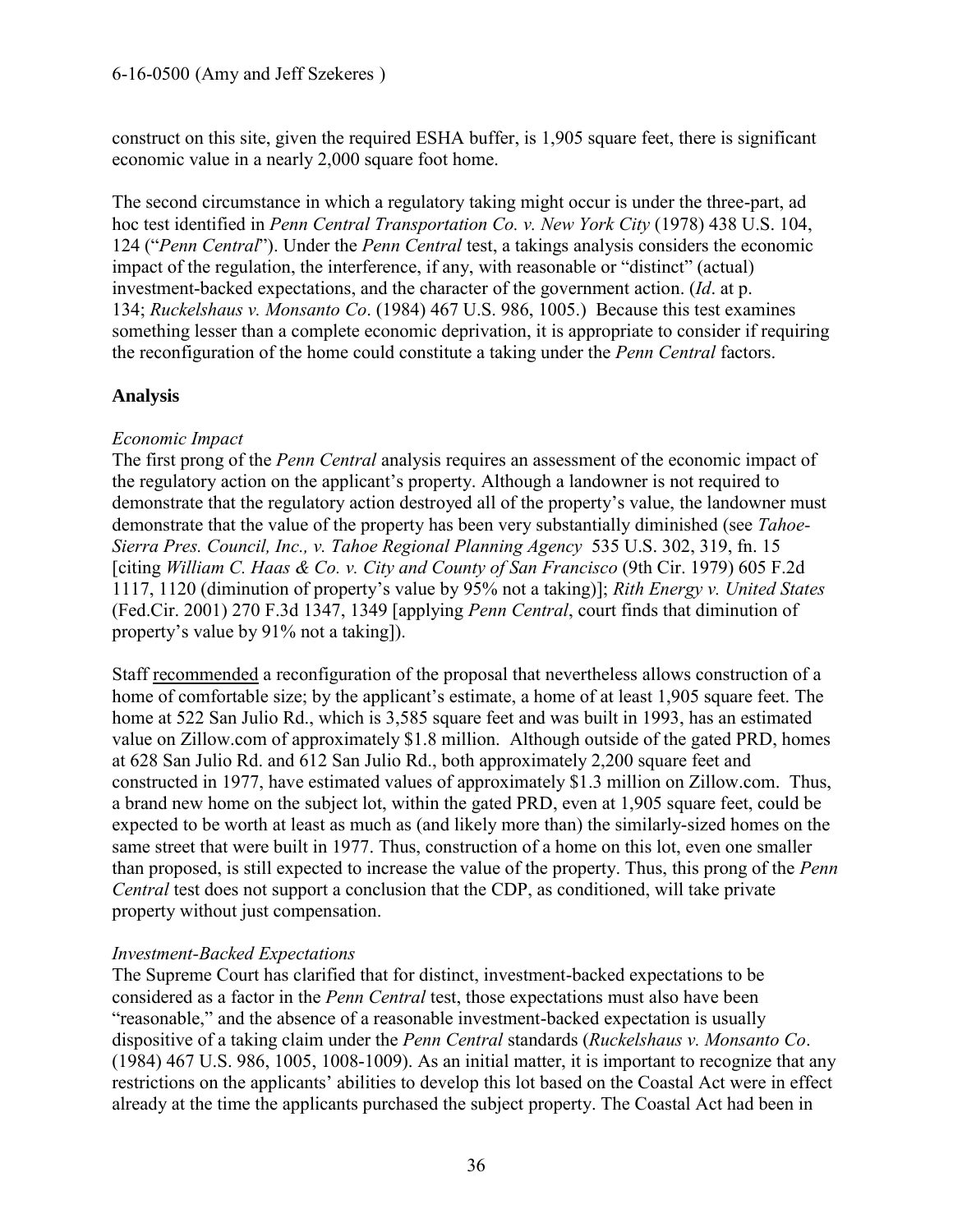effect for decades prior to the applicants' purchase, and the Solana Beach LUP, which identifies this site as containing ESHA, was also certified before the applicants purchased their property.

According to RealQuest, the applicants bought the property on July 10, 2014 for an investment of \$992,000. The latest assessor's report estimates the land is now valued at \$1,007,128; thus, the land has increased in value during the past few years. The lot is zoned for a single family residence, so the applicants reasonably could expect to construct a home on this lot. However reasonable the applicants' expectations may have been to build a home, however, their investment did not buy a particular home nor a particular configuration; they invested nothing in improvements when they purchased the property. In addition, a reasonable investor would not have expected to be able to construct a new home without regard to the ESHA protection requirements of the Coastal Act, or the City's newly certified LUP. The LUP not only identifies a portion of this lot as ESHA, but it also requires a minimum 50 foot buffer from such ESHA. Thus, under the LUP, an even smaller building site would be required. Even after imposition of the conditions of approval for this CDP as staff originally proposed, the applicants would have been be able to construct a home, just not the home that they are proposing. This prong therefore weighs in favor of a determination that approval of this permit, as conditioned, is not a taking.

## *Character of the Government Action*

 $\overline{a}$ 

This final prong of the *Penn Central* test addresses the purpose of the government action. While important that the government action be for a public purpose, this factor has been downplayed in recent years. (See, e.g. *Lingle v. Chevron U.S.A., Inc.* (2005) 544 U.S. 528, 529 [governmental action that substantially advances a public purpose alone does not insulate the government from a takings claim]).<sup>2</sup> Suffice to say that whatever the weight of this factor, the Coastal Commission advances a legitimate public interest when it regulates various uses according to the Chapter 3 policies of the Coastal Act, and as here, with guidance from the certified Solana Beach LUP, in order to protect ESHA. The policy supporting such protection is clearly stated in the Coastal Act, where the Legislature found that the permanent protection of the state's natural resources is a "paramount" concern. (Coastal Act, § 30001(b).)

## *Conditions of Approval Do Not Constitute a Taking*

The applicant assertedthat the reduction in the size of the home constitutes a regulatory taking. As explained, a partial loss of value caused by a regulation, *where it can be demonstrated*, is not likely to be recognized as a regulatory taking. (See pp. 32-36 of the staff report.) As illustrated by the value of the land now, and by the smaller homes in the vicinity, the applicants will enjoy much more than "token interest" on their investment.

The Commission finds that reconfiguration of the proposed home, even if it drastically reduces the size the applicants had in mind, is not likely to constitute a taking under the *Penn Central* factors.

Whenever approving a project that allows the owners reasonable economic use of the land, the Commission must consider alternatives or set conditions that avoid or minimize impacts on

<sup>2</sup> See also Lewyn, Michael, *Character Counts: The "Character of the Government Action" In Regulatory Takings Actions*, 40 Seton Hall L. Rev 597, 599 (2010) stating that *Lingle* holds that the existence of a valid public purpose *standing alone* may not justify an otherwise problematic regulation (emphasis in original).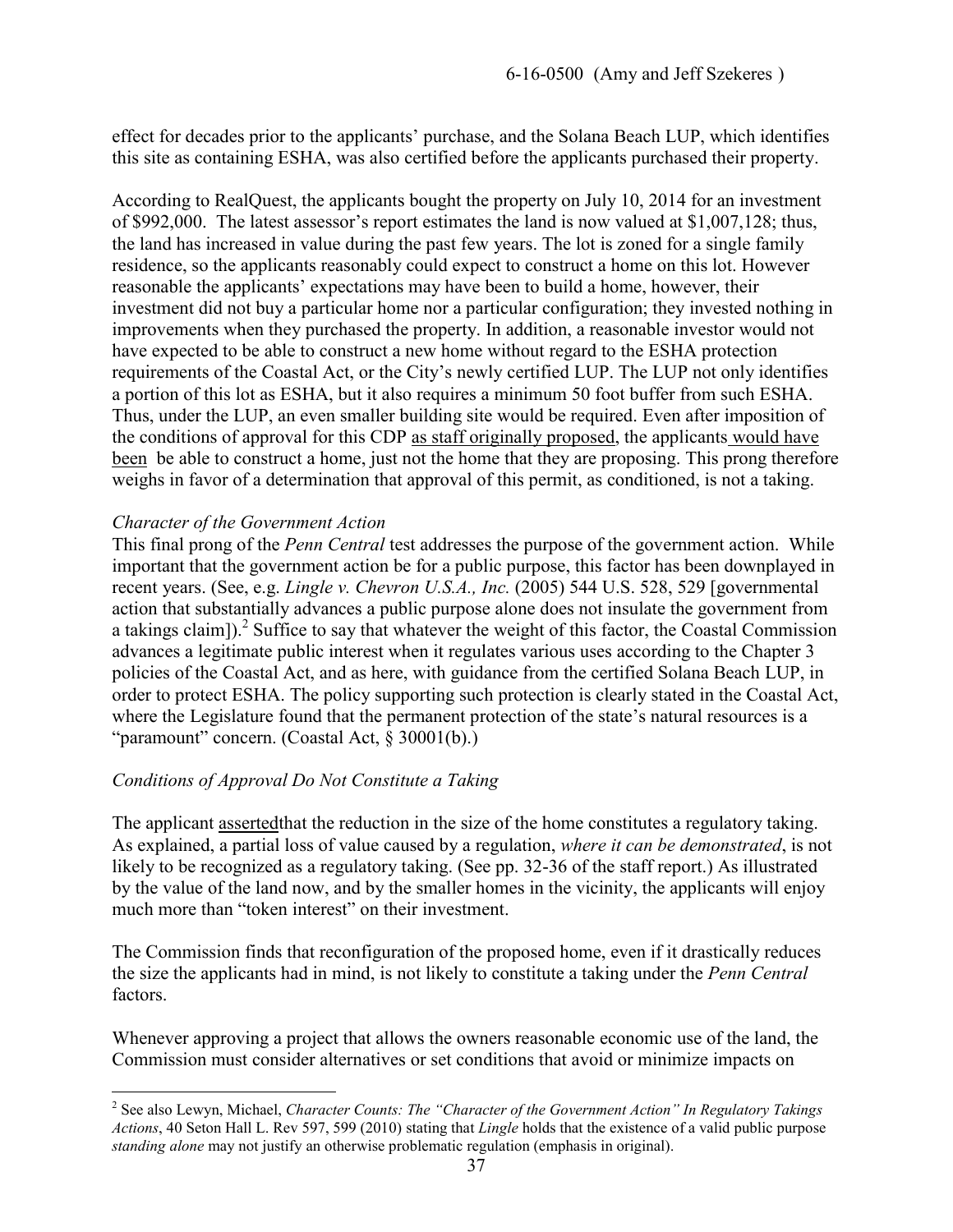coastal resources. Setting conditions of approval does not constitute a regulatory taking, even when they cause some loss of value. (See *Penn Central,* supra, 438 U.S. at p. 130 [finding claim "untenable" that interference with an undeveloped property interest, while viable economic uses continued, constituted a taking].) Section 30010 instructs the Commission to construe the applicable Coastal Act policies in a manner that will avoid a taking of property; it does not eviscerate the ESHA policies of the Coastal Act or the Solana Beach LUP. In this case, the development may be approved only subject to several conditions, including a configuration that allows the minimum buffer to ESHA, provides the required buffer for fire protection, protects species, and records restrictions on the property specifically to protect ESHA and more generally to inform the public of all the CDP's conditions.

# <span id="page-37-0"></span>**G. LOCAL COASTAL PLANNING**

Section 30604(a) also requires that a coastal development permit shall be issued only if the Commission finds that the permitted development will not prejudice the ability of the local government to prepare a Local Coastal Program (LCP) in conformity with the provisions of Chapter 3 of the Coastal Act. In this case, such a finding can be made, only if the project is approved with the recommended special conditions.

The location of the proposed residential project is designated for Estate-Residential 2 (ER-2) and required a Variance (to reduce the front yard setback) and a Development Review Permit (DRP) and Structural Development Permit (SDP) from the City of Solana Beach. The project is consistent with the type of allowed use on the site, but as described above in detail under Section B., Biological Resources, the project is not consistent with the resource protection policies of the LUP. Thus, there is a concern that approval of the subject project as proposed could prejudice the ability of the City to certify its LCP. However, as conditioned, the project will not have any significant adverse impacts on coastal resources, making it consistent with Chapter 3 of the Coastal Act. Therefore, the Commission finds that the proposed development, as conditioned, will not prejudice the ability of the City of Solana Beach to complete a certifiable local coastal program. However, the City should develop a process through which the City's ESHA maps are updated either on an individual site or comprehensive basis to ensure that ESHA in Solana Beach is protected consistent with the Coastal Act mandates.

# <span id="page-37-1"></span>**H. CALIFORNIA ENVIRONMENTAL QUALITY ACT**

Section 13096 of the Commission's Code of Regulations requires Commission approval of Coastal Development Permits to be supported by a finding showing the permit, as conditioned, to be consistent with any applicable requirements of the California Environmental Quality Act (CEQA). Section 21080.5(d)(2)(A) of CEQA prohibits a proposed development from being approved if there are feasible alternatives or feasible mitigation measures available which would substantially lessen any significant adverse effect which the activity may have on the environment.

The City of Solana Beach found the project categorically exempt from CEQA requirements as a single-family residence under Class 3, Section 15303(a). The proposed project has been conditioned in order to be found consistent with the Chapter 3 policies of the Coastal Act.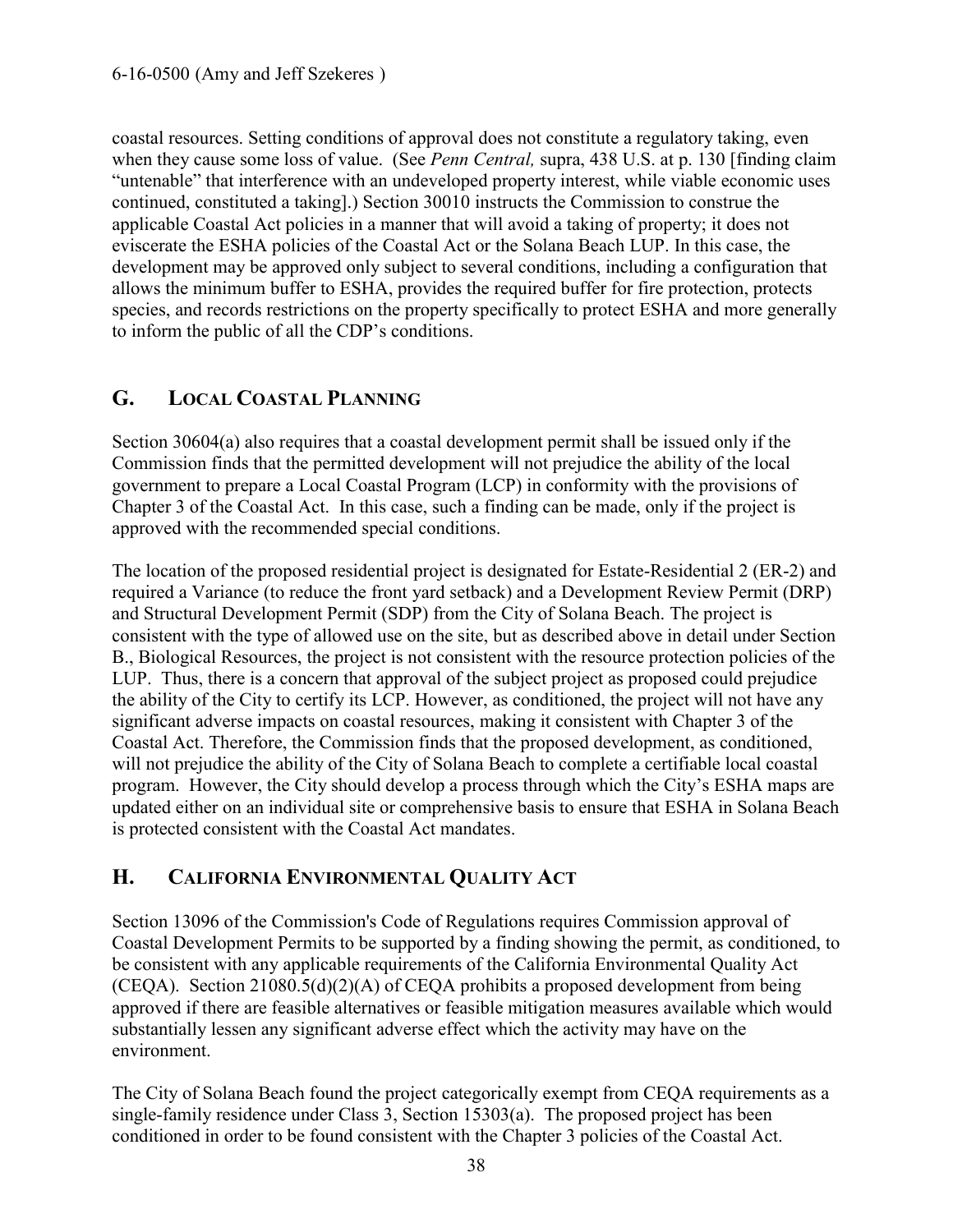Mitigation measures, including conditions addressing biological resources and water quality will minimize all adverse environmental impacts. As conditioned, there are no feasible alternatives or feasible mitigation measures available which would substantially lessen any significant adverse impact which the activity may have on the environment. Therefore, the Commission finds that the proposed project is the least environmentally-damaging feasible alternative and can be found consistent with the requirements of the Coastal Act to conform to CEQA.

(G:\San Diego\Reports\2016\6-16-0500 Szekeres Revised Findings.docx)